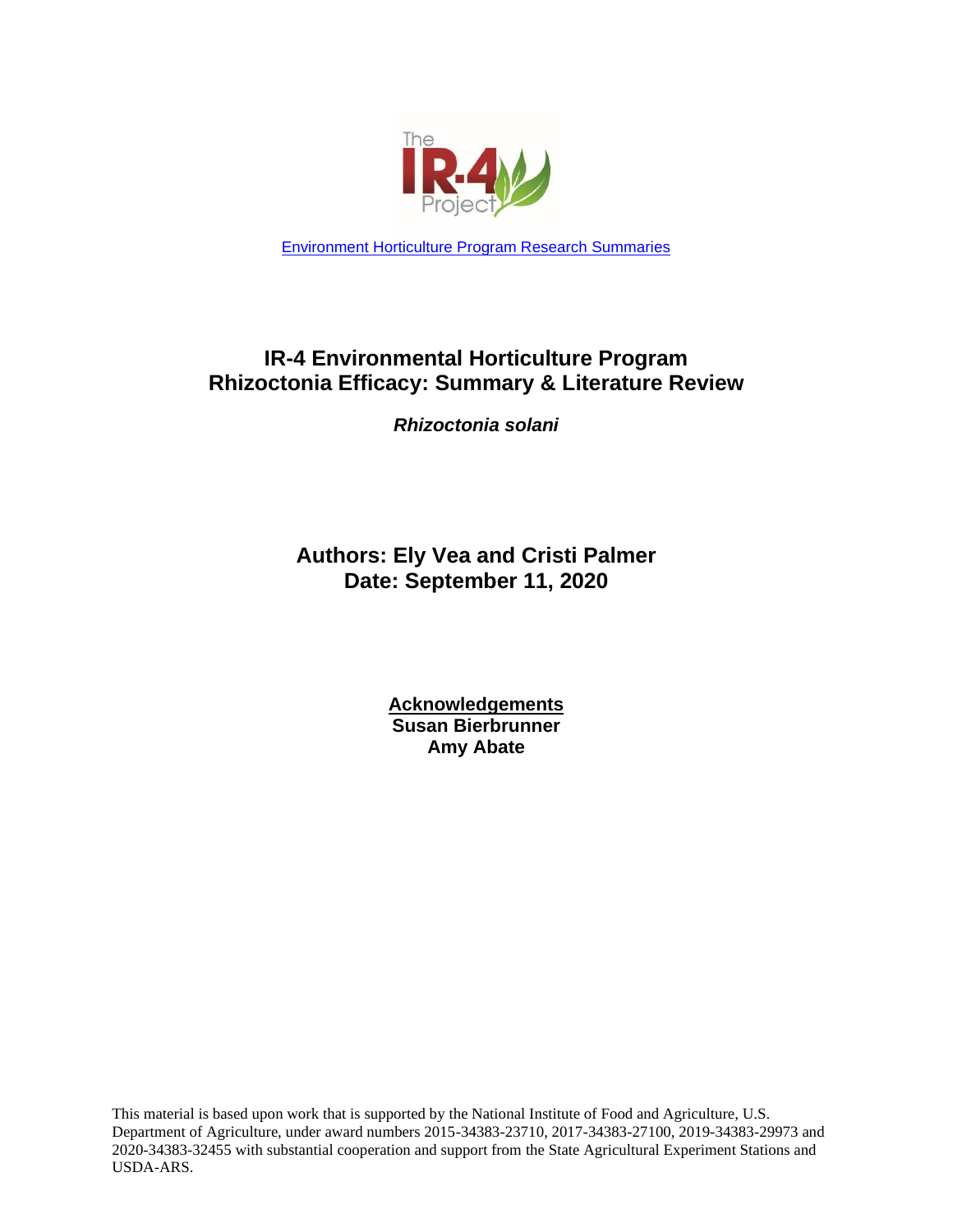# <span id="page-1-0"></span>**Table of Contents**

| .24 |
|-----|
|     |
|     |
|     |
|     |
|     |
|     |
|     |
|     |
|     |
|     |
|     |
|     |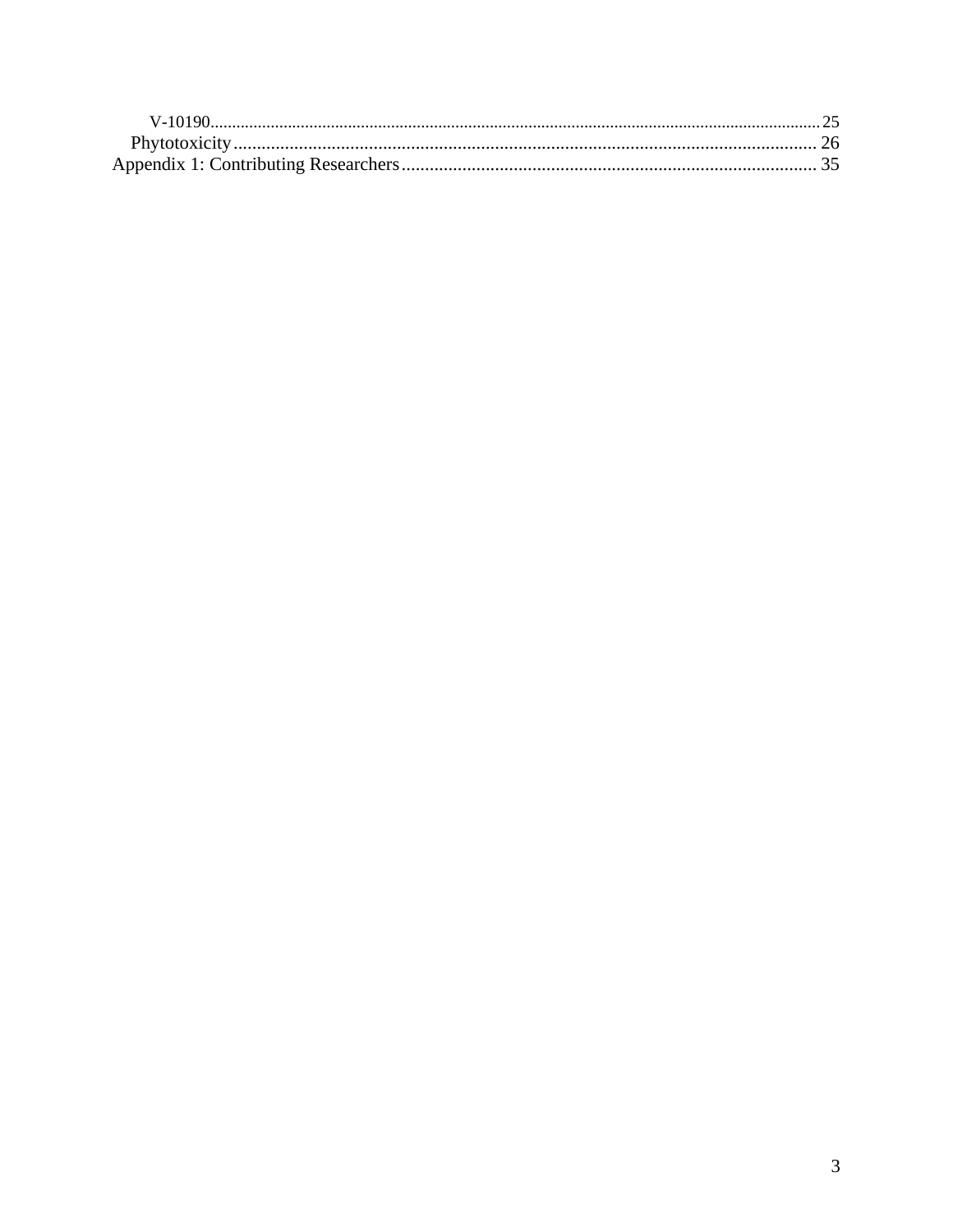# <span id="page-3-0"></span>**Table of Tables**

| List of Products and Rates Tested on Environmental Horticulture Plants from 1999 to<br>Table 1. |
|-------------------------------------------------------------------------------------------------|
| 2019.                                                                                           |
| Efficacy for Rhizoctonia Stem Rot, Rhizoctonia solani, on Wax Begonia (Begonia<br>Table 2.      |
|                                                                                                 |
| * Efficacy for Rhizoctonia Stem Rot, Rhizoctonia solani, on Chrysanthemum<br>Table 3.           |
|                                                                                                 |
| * Efficacy for Rhizoctonia Crown Rot, Rhizoctonia solani, on Garden Impatiens<br>Table 4.       |
|                                                                                                 |
| Efficacy for Rhizoctonia Crown Rot, Rhizoctonia solani, on Garden Impatiens<br>Table 5.         |
|                                                                                                 |
| Table 6. * Efficacy for Rhizoctonia Crown Rot, Rhizoctonia solani, on Impatiens (Impatiens      |
|                                                                                                 |
| Table 7. Efficacy for Rhizoctonia Stem Rot, Rhizoctonia solani, on Impatiens (Impatiens         |
|                                                                                                 |
| * Efficacy for Rhizoctonia Crown Rot, Rhizoctonia solani, on Impatiens (Impatiens<br>Table 8.   |
|                                                                                                 |
| Table 9. * Efficacy for Rhizoctonia Root Rot, Rhizoctonia solani, on Petunia (Petunia x         |
|                                                                                                 |
| Table 10. Efficacy for Rhizoctonia Root Rot, Rhizoctonia solani, on Petunia (Petunia x          |
|                                                                                                 |
| Table 11. * Efficacy for Rhizoctonia Root Rot, <i>Rhizoctonia solani</i> , on Poinsettia        |
|                                                                                                 |
| Table 12. * Efficacy for Rhizoctonia Crown Rot, Rhizoctonia solani, on Poinsettia               |
|                                                                                                 |
| * Efficacy for Rhizoctonia Stem Canker, Rhizoctonia solani, on Snapdragon<br>Table 13.          |
|                                                                                                 |
| Table 14. * Efficacy for Rhizoctonia Root Rot, Rhizoctonia solani, on Viburnum                  |
|                                                                                                 |
| *Efficacy for Rhizoctonia Root Rot, Rhizoctonia solani, on Viburnum (Viburnum<br>Table 15.      |
|                                                                                                 |
| *Efficacy for Rhizoctonia Root Rot, Rhizoctonia solani, on Viburnum (Viburnum<br>Table 16.      |
|                                                                                                 |
| Table 17. * Efficacy for Rhizoctonia Root Rot, Rhizoctonia solani, on Zinnia (Zinnia            |
|                                                                                                 |
| * Efficacy for Rhizoctonia Crown and Root Rot, Rhizoctonia solani, on Zinnia<br>Table 18.       |
|                                                                                                 |
| * Efficacy for Rhizoctonia Root Rot, Rhizoctonia solani, on Zinnia (Zinnia<br>Table 19.         |
|                                                                                                 |
| * Efficacy for Rhizoctonia Root Rot, Rhizoctonia solani, on Zinnia (Zinnia<br>Table 20.         |
|                                                                                                 |
| * Efficacy for Rhizoctonia Root Rot, Rhizoctonia solani, on Zinnia (Zinnia<br>Table 21.         |
|                                                                                                 |
| Summary of product efficacy for Rhizoctonia solani by pathogen and crop.  27<br>Table 22.       |
|                                                                                                 |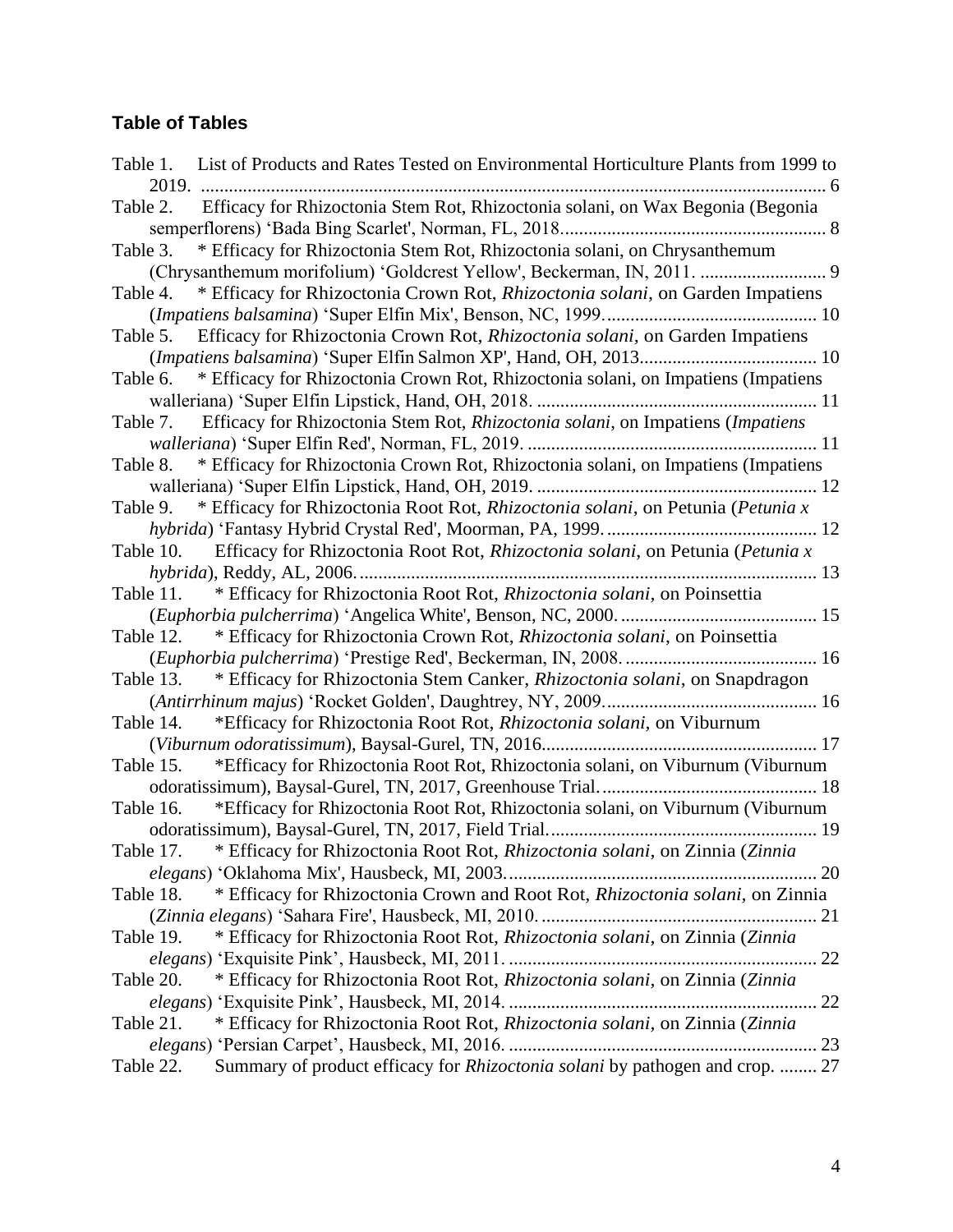# <span id="page-4-0"></span>**Abstract**

From 1999 to 2019, numerous products representing 48 active ingredients were evaluated in several greenhouse experiments as soil drench, soil incorporation, foliar or soak application, and in 2 field trials as soil drench, against *Rhizoctonia solani*. Trials were conducted on begonia, chrysanthemum, garden impatiens, petunia, poinsettia, snapdragon, viburnum and zinnia. The relatively new registered products Affirm/Endorse/Veranda O (polyoxin D), Empress Intrinsic (pyraclostrobin), Heritage (azoxystrobin), Medallion (fludioxonil), Mural (azoxystrobin + benzovindiflupyr) and Pageant Intrinsic (pyraclostrobin + boscalid) showed excellent efficacy. Although there were insufficient data for definitive conclusions, BAS 703/Orkestra, BAS 750, Broadform, Compass, Disarm, Hurricane, Picatina, Promax, Prostar, Tourney and Trinity generally provided good to excellent efficacy, while Astun, SP2700, and ZeroTol generally provided poor to mediocre efficacy. The biological products Actinovate, Howler, IT-5103, MBI-110/Stargus, MBI-601, Pvent, RootShield PLUS and SoilGard also provided mediocre to excellent efficacy in limited number of tests. Of the established standards, Terraclor generally provided good efficacy, while 3336 generally provided inconsistent efficacy.

## <span id="page-4-1"></span>**Introduction**

In 2018, IR-4 initiated a high priority project to determine efficacy of several fungicides on non-Oomycete root rot pathogens, including *Rhizoctonia* species, and obtain data supporting current and future registrations on ornamentals. We reviewed available ornamental trials published in Biological & Cultural Tests, Fungicide & Nematicide Tests and Plant Disease Management Reports to check efficacy of experimental and registered fungicides on *Rhizoctonia* species. This report is a brief summary of available data from 20 environmental horticulture reports presented in individual tables. The source of report is included under each data table. One trial from 8 reports submitted to the IR-4 project before 2018 is included as one of the individual tables in this report. Efficacy data from the 7 other trials from 1973 to 1999 are included in the 'Summary of product efficacy by pathogen and crop table. Additional data will be added when received from researchers.

## <span id="page-4-2"></span>**Materials and Methods**

From 1999 to 2019, numerous products representing 48 active ingredients were evaluated in greenhouse and field trials as soil drench, soil incorporation, foliar, soak application against *Rhizoctonia solani*. Trials were conducted on chrysanthemum, garden impatiens, petunia, poinsettia, snapdragon, viburnum and zinnia. Treatments were generally applied as soil drench either a few days before *Rhizoctonia* inoculation or immediately after inoculation and reapplied biweekly. Researchers used a minimum of four replications. Disease severity and incidence were recorded at various intervals after initial application. Phytotoxicity or lack of it was generally noted in the reports. Nine researchers were involved in the testing (Appendix 1).

Products were supplied by their respective manufacturers.

For IR-4 testing, the following protocols were used: 18-005 and 19-004. Please visit [https://www.ir4project.org/ehc/ehc-registration-support-research/env-hort-researcher](https://www.ir4project.org/ehc/ehc-registration-support-research/env-hort-researcher-resources/#Protocols)[resources/#Protocols](https://www.ir4project.org/ehc/ehc-registration-support-research/env-hort-researcher-resources/#Protocols) to view and download this protocol.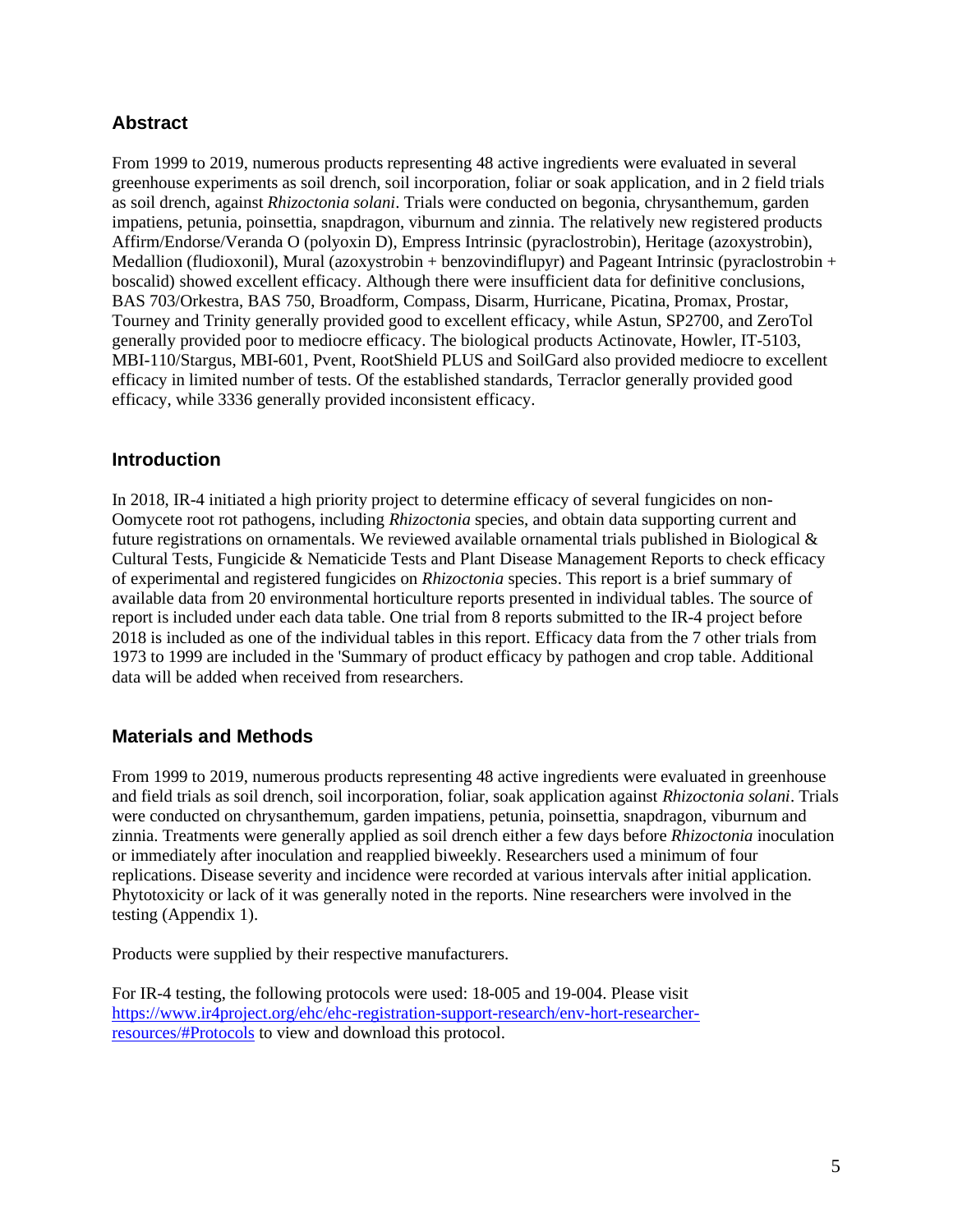Active Ingredient(s) **Trade Name(s) Manufacturer Rate(s) Tested # Rate(s)** Tested **Trials** A14912A A14912A Syngenta Pot substrate incorporation 0.6 oz/ cu ft 1.2 oz/ cu ft 1.8 oz/ cu ft 1 A14912F A14912F Syngenta Pot substrate incorporation 0.6 oz/ cu ft 1.2 oz/ cu ft 1.8 oz/ cu ft 1 Azoxystrobin Heritage 50WG Syngenta Drench 0.23 oz per  $100 \text{ gal}$  2 0.45 oz per 100 gal  $\vert$  2 0.90 oz per 100 ga1 6 1.80 oz per 100 ga $1 \quad 1$ 4 oz per 100 ga1 2 Soak  $\frac{1 \text{ oz per } 100 \text{ gal}}{1}$  1 2 oz per 100 ga1  $Spray \frac{2 \text{ oz per } 100 \text{ gal}}{4 \text{ s}}$  1 4 oz per 100 ga1 Sprench  $4$  oz per 100 ga1  $1$ Azoxystrobin + Benzovindiflupyr Mural 45WG Syngenta Drench 3 oz per 100 ga1 <sup>3</sup> *Bacillus amyloliquifaciens* strain F727 Stargus/MBI 110 Marrone Drench  $\frac{1 \text{ gal per 100 gal}}{2 \text{ gal per 100 gal}}$   $\frac{4}{2 \text{ gal per 100 gal}}$ 2 gal per 100 gal  $\begin{array}{|c|c|} \hline 2 & 2 \\ \hline \end{array}$ CGA173506 CGA173506 Syngenta Sprench 1.5 oz per 100 gal 1  $Cyazofamid$  Segway OHP Drench  $\frac{1.5 \text{ oz per } 100 \text{ gal}}{2.0 \text{ s per } 100 \text{ gal}}$  1  $3.0$  oz per 100 gal  $\vert$  1 Dipotassium phosphate and phosphonate BioPhos Agrisel Drench 1 gal per 100 ga1 <sup>1</sup> 2 gal per  $100$  gal  $1$ Etridiazole + Thiophanate  $\begin{array}{c|c|c|c|c|c|c|c|c} \hline \end{array}$  Banrot 40WP Scotts Drench 8 oz per 100 gal 2 Fenamidone | Fenstop | OHP | Drench 7 oz per 100 gal 1 14 oz per 100 gal  $\vert$  1 Fludioxonil Medallion Syngenta Drench  $\frac{1 \text{ oz per } 100 \text{ gal}}{2 \text{ sec at } 100 \text{ gal}}$  1  $\overline{2}$  oz per 100 gal | 4 Fludioxonil + Mefenoxam Hurricane Syngenta Sprench 4 oz per 100 gal 1 Fluopyram + Trifloxystrobin Broadform Bayer Sprench  $\frac{4 \text{ fl oz per } 100 \text{ gal}}{6 \text{ fl oz per } 100 \text{ gal}}$  2 6 fl oz per 100 gal 2 Fluopicolide Adorn Valent Drench  $\frac{30 \text{ ml per } 100 \text{ gal}}{60 \text{ ml per } 100 \text{ gal}}$  1 60 ml per 100 gal 1 Fluoxastrobin Disarm O | OHP | Drench | 3 oz per 100 gal | 1 Flutolanil Prostar Bayer Sprench 6 oz per 100 gal 1 Fluxapyroxad + Pyraclostrobin Orkestra/BAS  $703.01F$  BASF Drench  $7 \text{ fl oz per } 100 \text{ gal}$  1 10 fl oz per  $100$  gal  $\qquad$  2 14 fl oz per 100 gal  $\vert$  1 Furfural Multiguard Agriguard Drench  $\frac{250 \text{ ppm}}{500 \text{ mm}}$  1 500 ppm 1 *Gliocladium catenulatum* strain J1446 Pvent BioSafe Drench 0.1% w/v 1 *Gliocladium virens* strain GL-21 SoilGard Certis Drench 2 lb per 100 gal 3

<span id="page-5-0"></span>**Table 1. List of Products and Rates Tested on Environmental Horticulture Plants from 1999 to 2019.**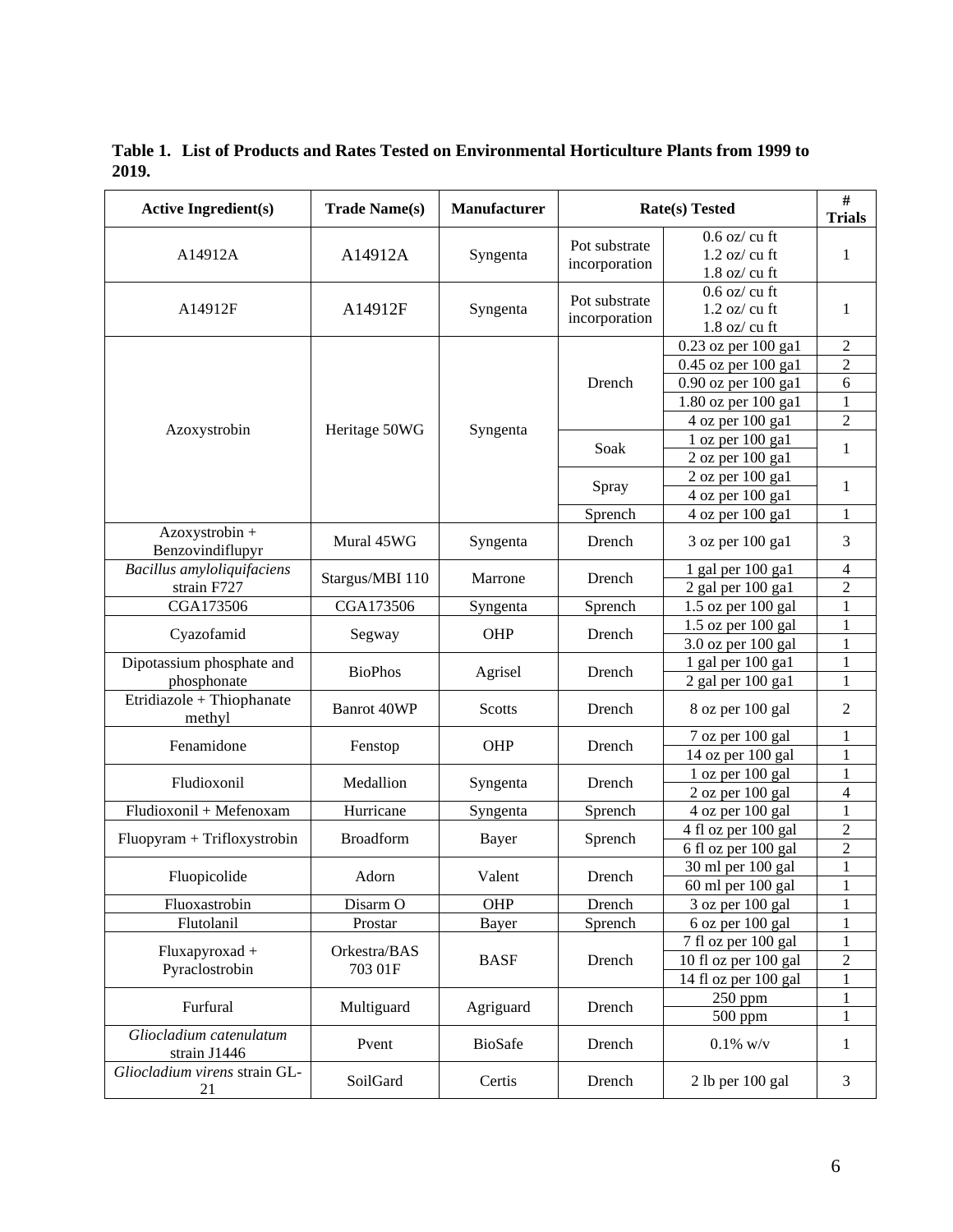| <b>Active Ingredient(s)</b>             | <b>Trade Name(s)</b>     | <b>Manufacturer</b> | <b>Rate(s)</b> Tested | $\#$<br><b>Trials</b>                                                                      |                                |
|-----------------------------------------|--------------------------|---------------------|-----------------------|--------------------------------------------------------------------------------------------|--------------------------------|
| Hydrogen dioxide +<br>Peroxyacetic acid | ZeroTol                  | <b>BioSafe</b>      | Drench                | 1 gal per 100 gal                                                                          | 1                              |
| Hymexazole                              | Hymexazole               | Sumitomo            | Drench                | 6 oz per 100 gal                                                                           | 1                              |
|                                         |                          |                     |                       | 12 oz per 100 gal                                                                          | 1                              |
| Isofetamid                              | Astun                    | OHP                 | Sprench               | 13.5 fl oz per 100 gal                                                                     | $\overline{4}$                 |
|                                         |                          |                     |                       | 17 fl oz per 100 gal                                                                       | $\overline{c}$                 |
| Mandipropamid                           | Micora                   | Syngenta            | Drench                | 2 oz per 100 gal                                                                           | 1<br>1                         |
| Mefentrifluconazole                     | <b>BAS 750</b>           | <b>BASF</b>         | Sprench               | 8 oz per 100 gal<br>3 fl oz per 100 gal                                                    | 1                              |
| Metconazole                             | Tourney                  | Valent              | Drench                | 4 oz per 100 gal                                                                           | 1                              |
|                                         |                          |                     | Pot substrate         | 5 g/cu ft soil                                                                             | $\overline{c}$                 |
| Muscodor albus strain SA-13             | <b>MBI-601</b>           | Marrone             | incorporation         | 10 g/cu ft soil                                                                            | $\overline{2}$                 |
| <b>OHPF-1904</b>                        | OHPF-1904                | OHP                 | Sprench               | 4.7 fl oz per 100 gal                                                                      | $\mathbf{1}$                   |
|                                         |                          |                     |                       | 4 oz per 100 gal                                                                           | $\overline{c}$                 |
| Pentachloronitro-benzene                | Terraclor 75WP           | Chemtura            | Drench                | 8 oz per 100 gal                                                                           | $\mathbf{1}$                   |
|                                         | Affirm                   | Nufarm              | Drench                | 8 oz per 100 gal                                                                           | 1                              |
| Polyoxin D                              | Endorse                  |                     | Drench                | 1.1 lb per 100 gal                                                                         | 1                              |
|                                         |                          | Arysta              |                       | 2.2 lb per 100 gal                                                                         | 1                              |
|                                         | Veranda O                | OHP                 | Drench                | 8 oz per 100 gal                                                                           | $\overline{c}$                 |
| Potassium phosphite                     | Vital                    | Luxembourg          | Drench                | 2 pt per 100 gal                                                                           | 1                              |
|                                         |                          |                     |                       | 4 pt per 100 gal                                                                           | 1                              |
| Pseudomonas chlororaphis                | Howler                   | AgBiome             | Drench                | 67 oz per 100 gal                                                                          | 1                              |
| strain AFS009                           | Zio                      | <b>SePRO</b>        | Drench                | 67 oz per 100 gal                                                                          | 1                              |
|                                         |                          |                     |                       | 100 oz per 100 gal                                                                         | 1                              |
| Pydiflumetofen                          | Picatina                 | Syngen              | Drench                | 13.7 fl oz per 100 gal                                                                     | 1                              |
| Pyraclostrobin                          | <b>Empress Intrinsic</b> | <b>BASF</b>         | Drench                | 3 fl oz per 100 gal                                                                        | 3                              |
| Pyraclostrobin + Boscalid               | Pageant Intrinsic        | <b>BASF</b>         | Drench                | 18 oz per 100 gal                                                                          | $\overline{4}$                 |
| SP2700                                  | SP2700<br>Actinovate     | SePro               | Drench<br>Drench      | 11 fl oz per 100 gal                                                                       | $\overline{c}$<br>$\mathbf{1}$ |
| Streptomyces lydicus                    |                          | Novozymes           |                       | 10 oz per 100 gal<br>4 oz per 100 gal                                                      | $\overline{2}$                 |
|                                         | 3336 50W                 | Cleary              | Drench                | 16 oz per 100 gal                                                                          | $\overline{2}$                 |
|                                         |                          |                     | Spray                 | 16 oz per 100 gal                                                                          | 1                              |
| Thiophanate methyl                      |                          |                     |                       | 8 fl oz per 100 gal                                                                        | 1                              |
|                                         | 3336 F                   | Cleary              | Drench                | 20 fl oz per 100 gal                                                                       | 1                              |
|                                         | OHP 6672 4.5L            | OHP                 | Drench                | 20 fl oz per 100 gal                                                                       | 1                              |
|                                         | Topsin                   | UPI                 | Sprench               | $10.9$ oz per $100$ gal                                                                    | 1                              |
| Thyme oil                               | Promax                   | HumaGro             | Drench                | 2 gal per 100 gal                                                                          | 1                              |
| Trichoderma harzianum                   | RootShield               | <b>BioWorks</b>     | Drench                | 5 oz per 100 gal                                                                           | 1                              |
| Trichoderma harziamum + $T$ .<br>virens | RootShield Plus          | <b>BioWorks</b>     | Drench                | 8 oz per 100 gal                                                                           | $\mathfrak{Z}$                 |
| Trichoderma spp.                        | IT-5103 WP               | Italpollina         | Drench                | $2$ g per plant                                                                            | 3                              |
| Trifloxystrobin                         | Compass 50WG             | Bayer               | Drench                | $0.5$ oz per $100$ gal                                                                     | 1                              |
| Triflumizole                            | Terraguard               | <b>UPI NA</b>       | Drench                | 4 fl oz per 100 gal                                                                        | 3                              |
| Triticonazole                           | Trinity                  | <b>BASF</b>         | Drench                | 6 fl oz per 100 gal<br>8 fl oz per 100 gal<br>12 fl oz per 100 gal<br>24 fl oz per 100 gal | 1                              |
| V-10190                                 | V-10190 2.5SC            | Valent              | Drench                | 8 fl oz per 100 gal<br>$\overline{16}$ fl oz per $100$ gal                                 | 1<br>$\mathbf{1}$              |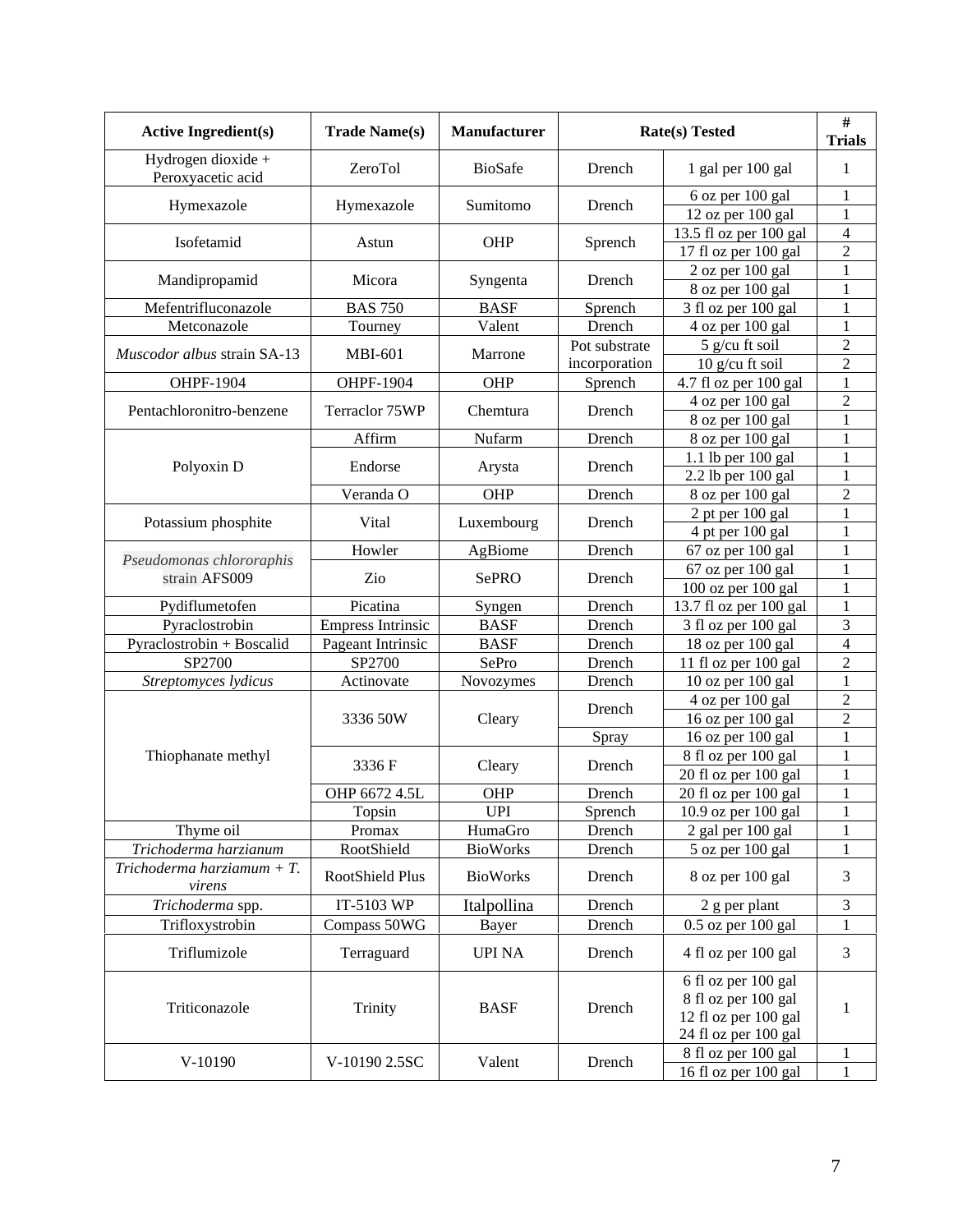# <span id="page-7-0"></span>**Results**

## <span id="page-7-1"></span>*Comparative Efficacy on Rhizoctonia solani*

#### <span id="page-7-2"></span>*Begonia*

In 2018, Norman conducted a greenhouse trial to determine efficacy of several fungicides applied as drench, sprench or soil incorporation for the control of Rhizoctonia root and crown rot, *Rhizoctonia solani,* on wax begonia (*Begonia semperflorens*). Treatments were applied at various dates shown in [Table 2](#page-7-4) All fungicide treatments gave some control of Rhizoctonia root and crown rot of begonia, with Broadform and Prostar providing 100% control that was similar to Uninoculated control. However, by day 42 only 5 products were still significantly better than the inoculated control. These treatments were BAS 750, Broadform, MBI-601, ProStar and Stargus/MBI-110. No evidence of phytotoxicity was observed for any treatment.

<span id="page-7-4"></span>**Table 2. Efficacy for Rhizoctonia Stem Rot, Rhizoctonia solani, on Wax Begonia (Begonia semperflorens) 'Bada Bing Scarlet', Norman, FL, 2018.**

| Treatment                      | Rate Per 100<br>Gal  | <b>Application Method</b> | Application<br>Dates     | % Leaf<br>Damage $x$ at<br>42 DAT |
|--------------------------------|----------------------|---------------------------|--------------------------|-----------------------------------|
| Astun (isofetamid)             | $13.5 \text{ fl oz}$ | Sprench                   | 4/26, 5/3                | 43.5 e                            |
| BAS750 (mefentrifluconazole)   | 3 fl oz              | Sprench                   | $4/23$ , $5/10$ , $5/24$ | $4.5$ ab                          |
| Broadform (fluopyram +         | 4 fl oz              | Sprench                   | 4/26, 5/10               | 0 a                               |
| trifloxystrobin)               | 6 fl oz              | Sprench                   | 4/26, 5/10               | 0a                                |
| MBI-601(Muscodor albus         | $5g/cu$ ft soil      | Pot substrate incorp.     | $4/12$ , Potted $4/18$   | 4.5 <sub>bc</sub>                 |
| strain $SA-13$ )               | 10g/cu ft soil       | Pot substrate incorp.     | 4/12, Potted 4/18        | 39.5 de                           |
| ProStar (flutalonil)           | 6 oz                 | Sprench                   | 4/26, 5/10               | 0a                                |
| SP2700 (SP2700)                | 11f1oz               | Drench                    | 4/23, 5/10, 5/24         | 32 cde                            |
| Stargus/MBI-110 (Bacillus      | 1%                   | Drench                    | $4/26$ , $5/10$ , $5/24$ | 27.5 cd                           |
| amyloliquefaciens strain F727) | 2%                   | <b>Drench</b>             | 4/26, 5/10, 5/24         | $27 \text{ cd}$                   |
| Untreated uninoculated         |                      |                           |                          | 0 a                               |
| Untreated inoculated           |                      |                           |                          | 45 e                              |

 $x$  Means followed by same letter do not differ significantly based on LSD test, (P=0.05).

#### <span id="page-7-3"></span>*Chrysanthemum*

In 2011, Beckerman conducted a greenhouse trial to determine efficacy of several fungicides applied as sprench for the control of Rhizoctonia stem rot, *Rhizoctonia solani,* on chrysanthemum (*Chrysanthemum morifolium*). Hurricane and CGA173506 were applied on May 27, and plants inoculated 14 days later. Topsin M was applied on Jun 24 when the first symptoms of stem discoloration were observed and was re-applied on Jul 4. All treatments provided excellent control of a moderate disease pressure [\(Table 3\)](#page-8-1). No evidence of phytotoxicity was observed for any treatment.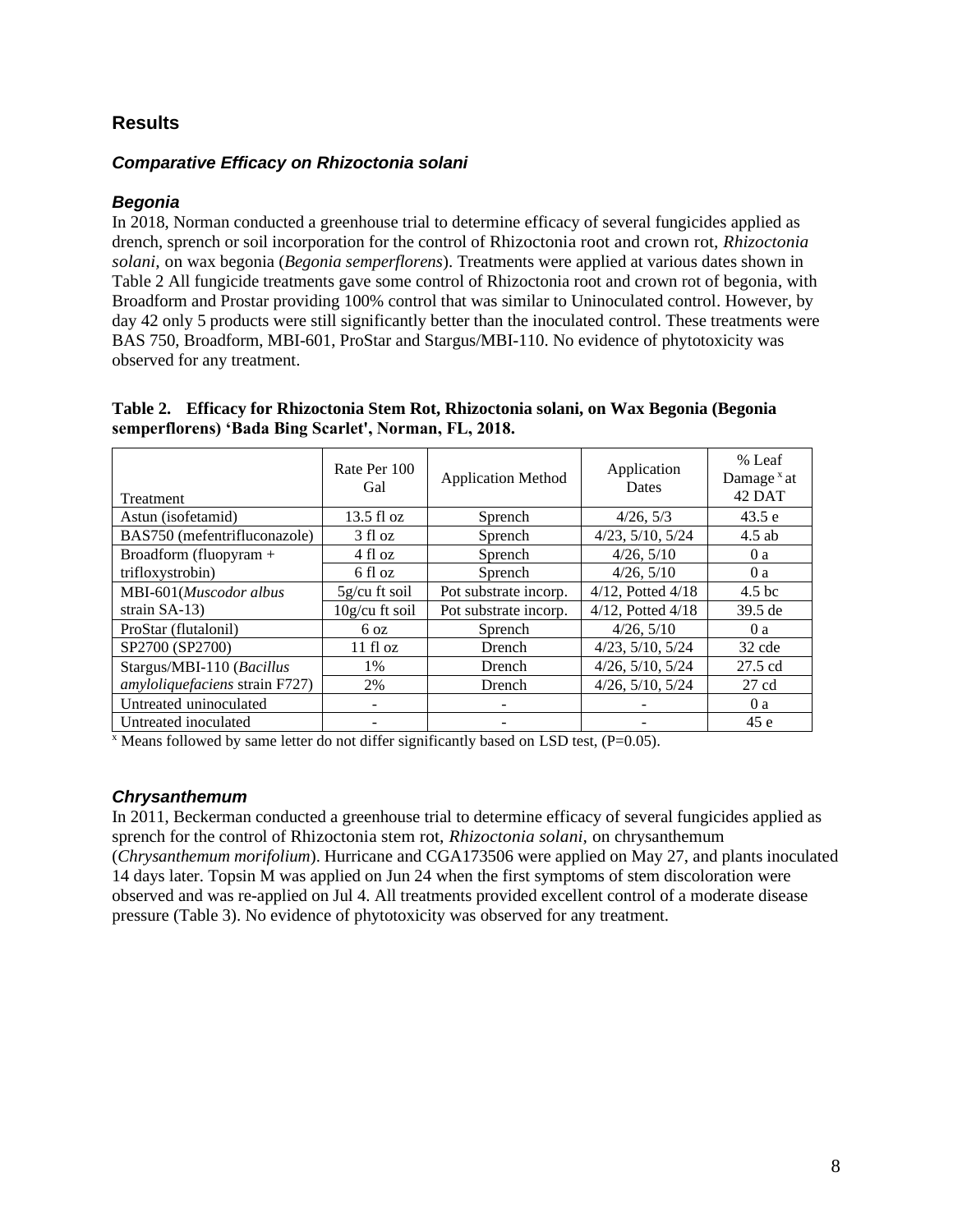|                                            | <b>Rate Per</b>  | <b>Disease Severity Rating</b> <sup>x</sup> |         |                  |
|--------------------------------------------|------------------|---------------------------------------------|---------|------------------|
| <b>Treatment</b>                           | <b>100 Gal</b>   | Oct 28                                      | Nov $4$ | Nov $11$         |
| CGA173506 32WG                             | $1.5 \text{ oz}$ | 1.0a                                        | 1.0a    | 1.2 <sub>b</sub> |
| Hurricane $48WP$ (fludioxonil + mefenoxam) | 1.5oz            | 1.0a                                        | 1.0a    | 1.0 <sub>b</sub> |
| Topsin M 70WP (thiophanate methyl)         | 10.9 oz          | 1.0a                                        | 1.0a    | 1.0 <sub>b</sub> |
| Untreated uninoculated                     |                  | 1.0a                                        | 1.0a    | 1.0 <sub>b</sub> |
| Untreated inoculated                       |                  | 1.3a                                        | 2.2a    | 4.0a             |

<span id="page-8-1"></span>**Table 3. \* Efficacy for Rhizoctonia Stem Rot, Rhizoctonia solani, on Chrysanthemum (Chrysanthemum morifolium) 'Goldcrest Yellow', Beckerman, IN, 2011.**

\* Not an IR-4 Experiment: Plant Disease Management Reports 7:OT013.

 $\frac{x}{2}$  Disease severity was on a 1 - 10 scale where 1=0-10%, 2=11-20%, 3=21-30%, 4=31-40%, 5=41-50%, 6=51-60%, 7=61- 70%, 8=71-80%, 9=81-90%, 10=91-100% of leaves wilted and discolored on a stem, or stems, with basal stem rot. Means followed by same letter do not differ significantly based on Waller-Duncan *k*-ratio, *t*-test, *k*=100,  $(P=0.05)$ .

#### <span id="page-8-0"></span>*Garden Impatiens*

In 1999, Benson conducted a greenhouse trial to determine efficacy of several fungicides, applied as drench at 2 pt per sq ft, for the control of Rhizoctonia crown rot, *Rhizoctonia solani,* on garden impatiens (*Impatiens balsamina*). A single application of Heritage at the lowest rate gave complete control of a high Rhizoctonia crown rot pressure for up to 41 days after inoculation [\(Table 4\)](#page-9-0). Because control was so effective with Heritage, the effect of including a wetting agent could not be assessed. Compass and Cleary's 3336 also gave very good control of crown rot, but the low rate of Compass began to lose effectiveness after 27 days.

In 2013, Hand conducted a greenhouse trial to determine efficacy of several fungicides for the control of Rhizoctonia crown rot, *Rhizoctonia solani,* on garden impatiens (*Impatiens balsamina*). Treatments were applied as a drench at transplanting on Sep 13. All treatments, except 3336 WP, provided excellent protection against a severe disease pressure [\(Table 5\)](#page-9-1). No statistically significant differences were observed between Medallion and the low rate of Heritage. Treatments receiving the high rate of Heritage had significantly greater biomass compared to all other treatments with the exception of the low rate of Heritage. No evidence of phytotoxicity was observed for any treatment.

In 2018, Hand conducted a greenhouse trial to determine efficacy of several fungicides for the control of Rhizoctonia crown rot, *Rhizoctonia solani,* on impatiens (*Impatiens walleriana*). Treatments were applied preventatively as a spray to the plant stems and foliage on May 22 and Jun 5. On May 23, plants were transplanted into a growing medium in which *Rhizoctonia solani*-infested millet had been previously incorporated. Astun at 17 fl oz/100 gal provided very good control of a severe disease pressure, almost comparable to the untreated uninoculated check, and better than Terraguard (Table 6). No evidence of phytotoxicity was observed for any treatment.

In 2019, Norman conducted a greenhouse trial to determine efficacy of several fungicides applied as drench, sprench or soil incorporation for the control of Rhizoctonia root and crown rot, *Rhizoctonia solani,* on buzzy lizzy impatiens (*Impatiens walleriana*). Treatments were applied at various dates shown in Table 7. [Efficacy for Rhizoctonia Stem Rot,](#page-10-1) *Rhizoctonia solani*, on Impatiens (*Impatiens walleriana*[\) 'Super Elfin Red', Norman, FL, 2019.](#page-10-1) Products that were effective include BAS750, Broadform, MBI-601, Orkestra Int., Postiva, Pvent, and Cleary's 3336. There was some leaf burn with Orkestra Int. on impatiens. The final evaluation of plant height did not reflect disease control.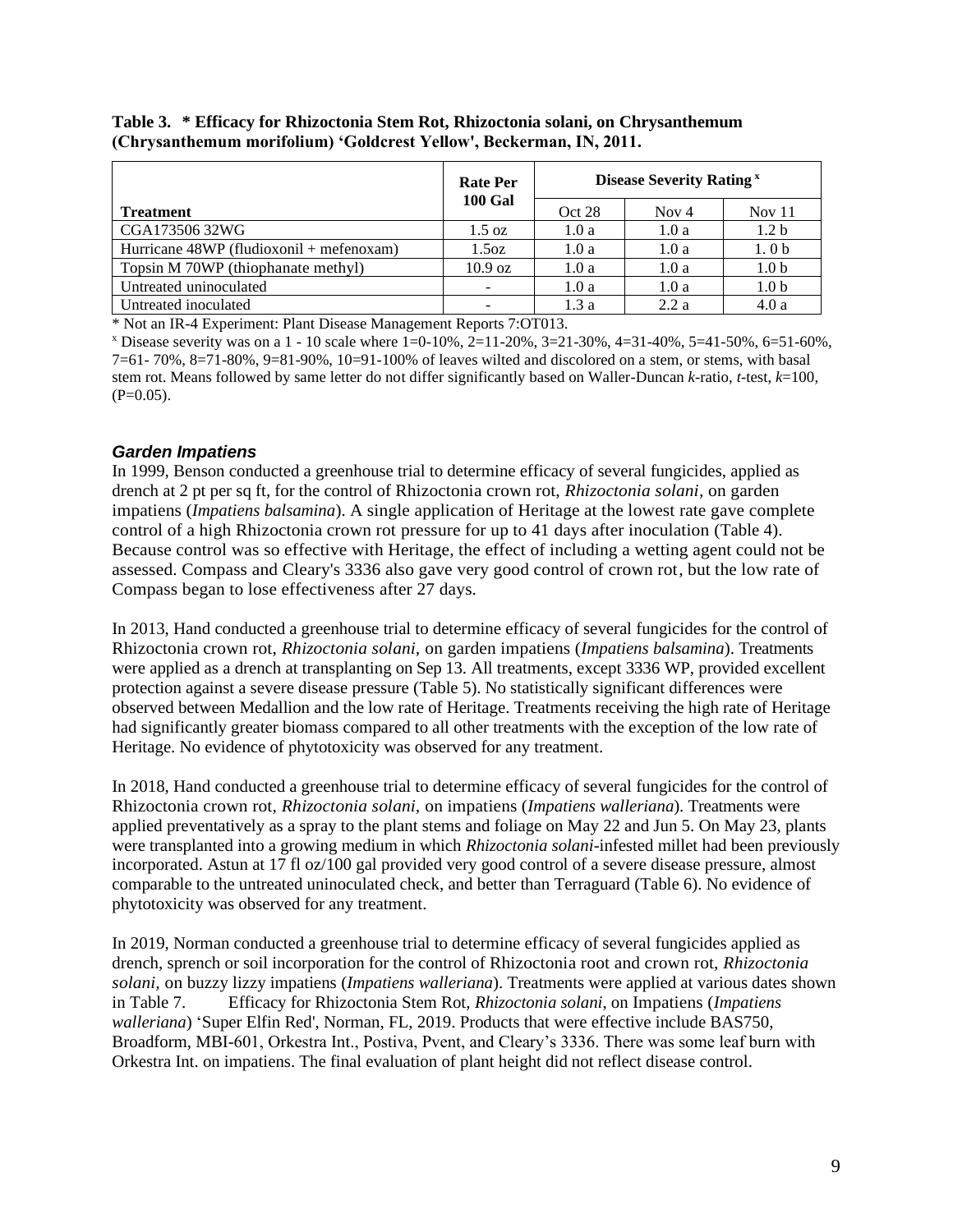In 2019, Hand conducted a greenhouse trial to determine efficacy of several fungicides for the control of Rhizoctonia crown rot on impatiens (*Impatiens walleriana*). Treatments were applied preventatively as a spray to the plant stems on Jul 31 and Aug 14. On Aug 2, plants were transplanted into a growing medium in which *Rhizoctonia solani*-infested millet had been previously incorporated. OHPF-1904 and Heritage provided 100% control of a severe disease pressure, comparable to the Untreated uninoculated treatment [\(Table 8\)](#page-11-1) Astun at 17 fl oz/100 gal provided 90% control, and was statistically similar to that of Heritage and OHPF-1904. No evidence of phytotoxicity was observed for any treatment.

<span id="page-9-0"></span>**Table 4. \* Efficacy for Rhizoctonia Crown Rot,** *Rhizoctonia solani***, on Garden Impatiens (***Impatiens balsamina***) 'Super Elfin Mix', Benson, NC, 1999.**

|                               | Rate Per 100         | Infected Transplants $(\% )$ <sup>x</sup> at Days After Treatment |                  |                |                   |                |
|-------------------------------|----------------------|-------------------------------------------------------------------|------------------|----------------|-------------------|----------------|
| <b>Treatment</b>              | Gal                  | 14                                                                | 22               | 27             | 34                | 41             |
| 3336 50W (thiophanate methyl) | $16 \text{ oz}$      | 0 <sub>b</sub>                                                    | 0 <sub>b</sub>   | 0 <sub>b</sub> | 0 <sub>c</sub>    | 0 <sub>c</sub> |
| Compass 50W (trifloxystrobin) | $0.5 \text{ oz}$     | 3.3 <sub>b</sub>                                                  | 3.3 <sub>b</sub> | 0 <sub>b</sub> | 13.3 <sub>b</sub> | 56.7 b         |
| Heritage 50WG (azoxystrobin)  | $0.23 \text{ oz}$    | 0 <sub>b</sub>                                                    | 0 <sub>b</sub>   | 0 <sub>b</sub> | 0 <sub>c</sub>    | 0 <sub>c</sub> |
| Heritage 50WG                 | $0.45 \text{ oz}$    | 0 <sub>b</sub>                                                    | 0 <sub>b</sub>   | 0 <sub>b</sub> | 0 <sub>c</sub>    | 0 <sub>c</sub> |
| Heritage 50WG                 | $0.9 \text{ oz}$     | 0 <sub>b</sub>                                                    | 0 <sub>b</sub>   | 0 <sub>b</sub> | 0 <sub>c</sub>    | 0 <sub>c</sub> |
| Heritage 50WG                 | $0.23 \text{ oz}$    | 0 <sub>b</sub>                                                    | 0 <sub>b</sub>   | 0 <sub>b</sub> | 0 <sub>c</sub>    | 0 <sub>c</sub> |
| Heritage 50WG                 | $0.45 \text{ oz}$    | 0 <sub>b</sub>                                                    | 0 <sub>b</sub>   | 0 <sub>b</sub> | 0 <sub>c</sub>    | 0 <sub>c</sub> |
| Heritage 50WG                 | $0.9 \text{ oz}$     | 0 <sub>b</sub>                                                    | 0 <sub>b</sub>   | 0 <sub>b</sub> | 0 <sub>c</sub>    | 0 <sub>c</sub> |
| Heritage 50WG +Lesco          | $0.23$ oz + 8 fl oz  | 0 <sub>b</sub>                                                    | 0 <sub>b</sub>   | 0 <sub>b</sub> | 3.3c              | 0 <sub>c</sub> |
| Heritage 50WG +Lesco          | $0.45$ oz $+8$ fl oz | 0 <sub>b</sub>                                                    | 0 <sub>b</sub>   | 0 <sub>b</sub> | 3.3c              | 0 <sub>c</sub> |
| Heritage 50WG +Lesco          | $0.9$ oz $+8$ fl oz  | 0 <sub>b</sub>                                                    | 0 <sub>b</sub>   | 0 <sub>b</sub> | 0 <sub>c</sub>    | 0 <sub>c</sub> |
| Untreated inoculated          |                      | 53.3                                                              | 63.3 a           | 76.7 a         | 86.7 a            | 93.3 a         |

\* Not an IR-4 Experiment: F&N Tests 55:547. Not all treatments included in table.

<sup>x</sup> Means followed by same letter do not differ significantly based on Waller-Duncan k-ratio, t-test (P=0.05).

<span id="page-9-1"></span>**Table 5. Efficacy for Rhizoctonia Crown Rot,** *Rhizoctonia solani,* **on Garden Impatiens (***Impatiens balsamina***) 'Super Elfin Salmon XP', Hand, OH, 2013.**

| <b>Treatment</b>                          | <b>Rate Per</b><br><b>100 Gal</b> | <b>Sep 17</b> | <b>Sep 20</b> | Sep 23            | Sep 26                        | Sep 29             | Oct 2              | Dry Wt $(oz)^y$<br>Oct 2 |
|-------------------------------------------|-----------------------------------|---------------|---------------|-------------------|-------------------------------|--------------------|--------------------|--------------------------|
|                                           |                                   |               |               |                   | Plant Death $(\frac{9}{6})^x$ |                    |                    |                          |
| Cleary's 3336 50W<br>(thiophanate methyl) | 16 oz                             | 0.0a          | 0.0a          | 0.0a              | 30.0 ab                       | 100.0 <sub>b</sub> | 100.0 <sub>b</sub> | 0.000c                   |
| Heritage 50WG<br>(azoxystrobin)           | $0.9 \text{ oz}$                  | 0.0a          | 0.0a          | 10.0a             | 10.0a                         | 10.0a              | 10.0a              | $0.022$ ab               |
| Heritage 50WG<br>(azoxystrobin)           | $1.8 \text{ oz}$                  | 0.0a          | 0.0a          | 0.0a              | 0.0a                          | 0.0a               | 0.0a               | 0.025a                   |
| <b>Medallion 50WP</b><br>(fludioxonil)    | 1 <sub>oz</sub>                   | 0.0a          | 0.0a          | 0.0a              | 0.0a                          | 0.0a               | 0.0a               | 0.016 b                  |
| Untreated inoculated                      | ۰                                 | $10.0 a*$     | 20.0a         | 20.0a             | 60.0 <sub>b</sub>             | 90.0 <sub>b</sub>  | 100.0 <sub>b</sub> | 0.000c                   |
|                                           |                                   |               |               |                   | Leaf Wilt $(\% )$             |                    |                    |                          |
| Cleary's 3336 50W<br>(thiophanate methyl) | 16 oz                             | 0.0a          | 53.2 b        | 64.0 <sub>b</sub> | 88.0b                         | 100.0 <sub>b</sub> | 100.0 <sub>b</sub> |                          |
| Heritage 50WG<br>(azoxystrobin)           | $0.9 \text{ oz}$                  | 0.0a          | 10.0a         | 10.0a             | 10.0a                         | 10.0a              | 10.0a              |                          |
| Heritage 50WG<br>(azoxystrobin)           | $1.8 \text{ oz}$                  | 0.0a          | 0.0a          | 0.0a              | 0.0a                          | 0.0a               | 0.0a               |                          |
| Medallion 50WP<br>(fludioxonil)           | 1 <sub>oz</sub>                   | 0.0a          | 0.0a          | 0.0a              | 5.0a                          | 7.5a               | 12.5a              |                          |
| Untreated inoculated                      | $\qquad \qquad -$                 | $10.0 a*$     | 26.0a         | 26.0a             | 60.0 <sub>b</sub>             | 90.0 <sub>b</sub>  | 100.0 <sub>b</sub> |                          |

\* Not an IR-4 Experiment: Plant Disease Management Reports 8:OT007.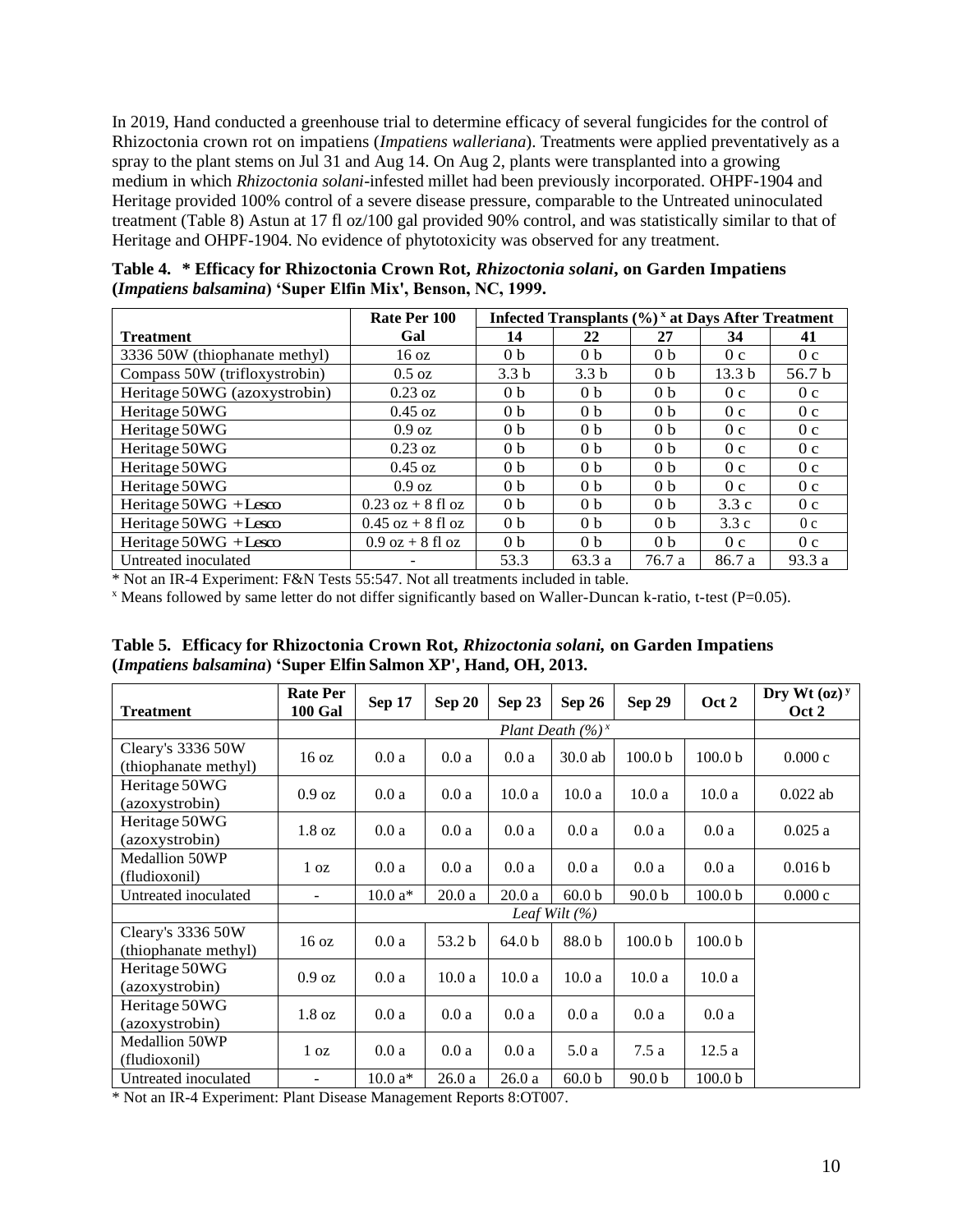<sup>x</sup>Column means means followed by the same letter are not significantly different based on Tukey's HSD test  $(P=0.05)$ .

<sup>y</sup> Column means followed by the same letter are not significantly different based on the Wilcoxon test ( $P=0.05$ ).

<span id="page-10-0"></span>

| Table 6. * Efficacy for Rhizoctonia Crown Rot, Rhizoctonia solani, on Impatiens (Impatiens |
|--------------------------------------------------------------------------------------------|
| walleriana) 'Super Elfin Lipstick, Hand, OH, 2018.                                         |

|                                     | Rate Per                 | <b>Obervation Dates</b>   |                   |                   |                   |  |
|-------------------------------------|--------------------------|---------------------------|-------------------|-------------------|-------------------|--|
| Treatment                           | 100 Gal                  | May 29                    | Jun 4             | Jun 11            | Jun <sub>18</sub> |  |
| Disease Incidence $(\%)^x$          |                          |                           |                   |                   |                   |  |
| Astun <sup>TM</sup> SC (isofetamid) | $13.5 \text{ fl oz}$     | $60.0$ ab                 | 90.0a             | 90.0a             | 90.0 a            |  |
|                                     | $17.0 \text{ fl oz}$     | 20.0 <sub>bc</sub>        | 20.0 <sub>b</sub> | 20.0 <sub>b</sub> | 50.0 <sub>b</sub> |  |
| Terraguard SC (triflumizole)        | $6.0$ fl oz              | 0.0c                      | 90.0a             | 100.0 a           | 100.0 a           |  |
| Untreated uninoculated              |                          | 0.0c                      | 0.0 <sub>b</sub>  | 0.0 <sub>b</sub>  | 0.0c              |  |
| Untreated inoculated                | -                        | 70.0a                     | 80.0 a            | 80.0 a            | 90.0 a            |  |
|                                     |                          | Disease Severity $(\%)^x$ |                   |                   |                   |  |
| Astun <sup>TM</sup> SC (isofetamid) | fl oz                    | $22.5$ ab                 | 86.0 a            | 87.0 a            | 87.5a             |  |
|                                     | fl oz                    | $6.5$ ab                  | 7.5 <sub>b</sub>  | 16.5 <sub>b</sub> | 33.0 <sub>b</sub> |  |
| Terraguard SC (triflumizole)        | fl oz                    | 0.0 <sub>b</sub>          | 74.0 a            | 86.0 a            | 95.5 a            |  |
| Untreated uninoculated              | $\overline{\phantom{0}}$ | 0.0 <sub>b</sub>          | 0.0 <sub>b</sub>  | 0.0 <sub>b</sub>  | 0.0 <sub>b</sub>  |  |
| Untreated inoculated                |                          | 35.0a                     | 80.0 a            | 80.0a             | 82.0 a            |  |

\* Not an IR-4 Experiment: Plant Disease Management Reports 13:OT009.

 $\overline{X}$  Means followed by same letter do not differ significantly based on Tukey HSD test (P=0.05).

| <b>Treatment</b>                                            | <b>Rate Per</b><br><b>100 Gal</b> | <b>Applicatio</b><br>n Method | <b>Application Dates</b> | % Leaf<br>Damage <sup>x</sup> at 42<br><b>DAT</b> |
|-------------------------------------------------------------|-----------------------------------|-------------------------------|--------------------------|---------------------------------------------------|
| Astun (isofetamid)                                          | $13.5 \text{ fl oz}$              | Drench                        | 10/10, 10/24             | 46.0 b-e                                          |
| BAS750 (mefentrifluconazole)                                | 3 fl oz                           | Drench                        | $10/7$ , $10/24$         | 18.5 ab                                           |
|                                                             | 4 fl oz                           | Sprench                       | 10/10, 10/24             | 0.0a                                              |
| Broadform (fluopyram + trifloxystrobin)                     | 6 fl oz                           | Sprench                       | 10/10, 10/24             | 0.0a                                              |
| Cleary's 3336 50W (thiophanate methyl)                      | 8 fl oz                           | Drench                        | 10/7                     | $17.5$ ab                                         |
|                                                             | $5g/cu$ ft<br>soil                | Pot<br>substrate              | 09/26                    | $23.5$ abc                                        |
| MBI-601( <i>Muscodor albus</i> strain SA-13)                | $10g/cu$ ft<br>soil               | incorp.                       | 09/26                    | 19.0 ab                                           |
| Orkestra Int. (fluxapyroxad + pyraclostrobin)               | 10f1oz                            | Drench                        | 10/7, 10/24              | 1.0a                                              |
| Picatina (pydiflumetofen)                                   | 13.7 fl oz                        | Drench                        | 10/7                     | 28.5 a-d                                          |
| Pvent (Gliocladium catenulatum strain<br>J1446)             | $0.1\%$ w/v                       | Drench                        | $10/7/$ ,<br>10/10,10/24 | $21.0$ ab                                         |
| SP2700 (SP2700)                                             | 11f1oz                            | Drench                        | 10/7, 10/24              | 58.0 e                                            |
| Stargus/MBI-110 (Bacillus amyloliquefaciens<br>strain F727) | 2%                                | Drench                        | 10/10, 10/24             | 56.0 de                                           |
| ZeroTol 2.0 (hydrogen dioxide +<br>peroxyacetic acid)       | 1 gal                             | Drench                        | 10/10, 10/24             | $90.5 \text{ ef}$                                 |
| Zio (Pseudomonas chlororaphis strain                        | 67 oz                             | Drench                        | 10/7, 10/24              | 52.5 cde                                          |
| AFS009)                                                     | 100 oz                            | Drench                        | 10/7, 10/24              | $62.0$ ef                                         |
| Untreated uninoculated                                      | $\overline{\phantom{a}}$          |                               |                          | 0.0a                                              |
| Untreated inoculated                                        |                                   |                               |                          | 67.0 ef                                           |

#### <span id="page-10-1"></span>**Table 7. Efficacy for Rhizoctonia Stem Rot,** *Rhizoctonia solani***, on Impatiens (***Impatiens walleriana***) 'Super Elfin Red', Norman, FL, 2019.**

 $\overline{X}$  Means followed by same letter do not differ significantly based on LSD test, (P=0.05).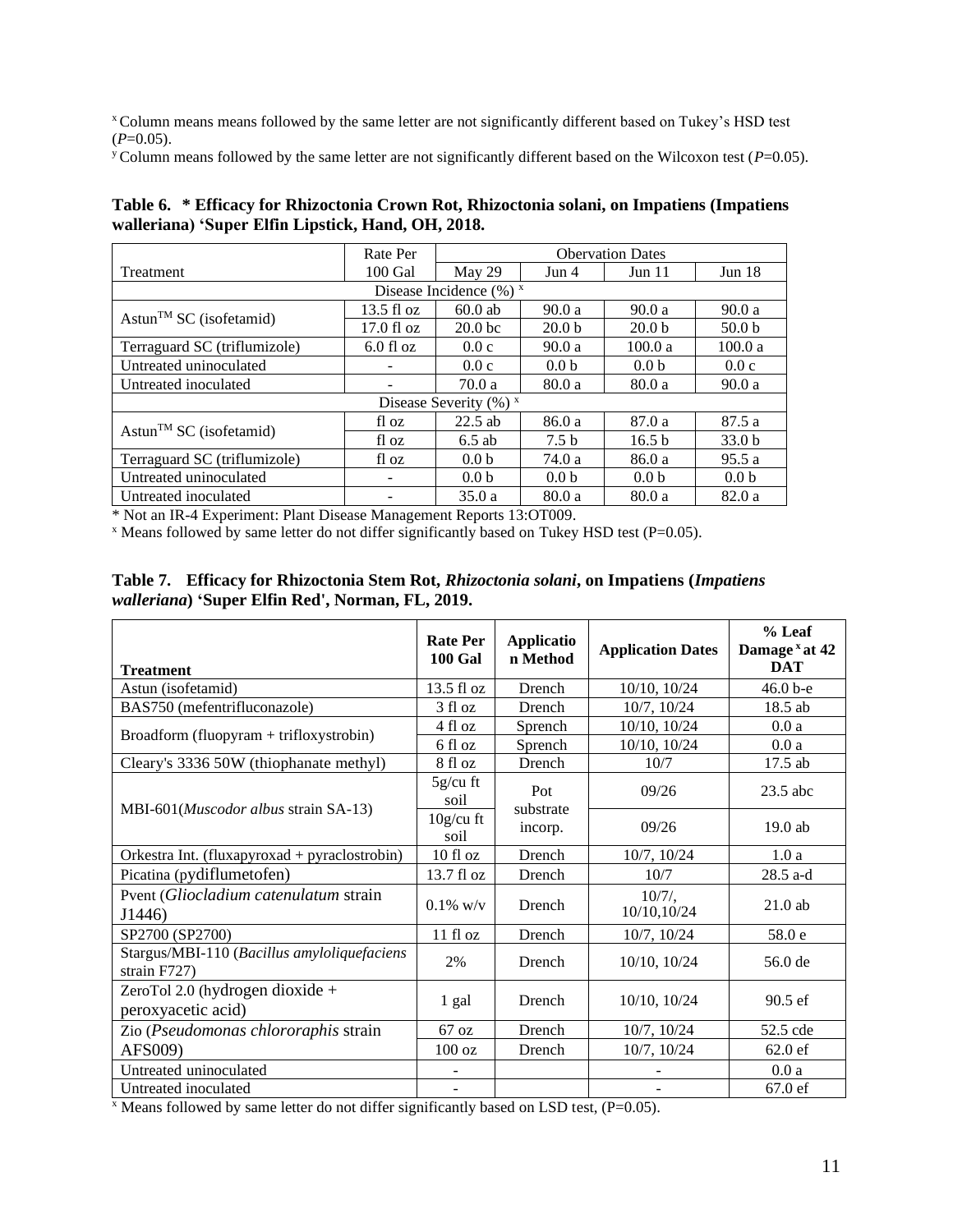<span id="page-11-1"></span>**Table 8. \* Efficacy for Rhizoctonia Crown Rot, Rhizoctonia solani, on Impatiens (Impatiens walleriana) 'Super Elfin Lipstick, Hand, OH, 2019.**

| <b>Treatment</b>              | <b>Rate Per</b><br><b>100 Gal</b> | <b>Disease Severity</b><br>$(9/0)^x$ | <b>AUDPC</b>       |
|-------------------------------|-----------------------------------|--------------------------------------|--------------------|
|                               | $13.5 \text{ fl oz}$              | 60 a                                 | 945.0 <sub>b</sub> |
| Astun SC (isofetamid)         | $17.0 \text{ fl oz}$              | 10 <sub>b</sub>                      | 105.0c             |
| Heritage 50 WG (azoxystrobin) | $4.0 \text{ oz}$                  | 0 <sub>c</sub>                       | 0.0c               |
| OHPF-1904                     | $4.7f1$ oz                        | 0 <sub>c</sub>                       | 0.0c               |
| Untreated uninoculated        |                                   | 0c                                   | 0.0c               |
| Untreated inoculated          |                                   | 90a                                  | 1767.5 a           |

\* Not an IR-4 Experiment: Plant Disease Management Reports 13:OT009.

 $\alpha$  Means followed by same letter do not differ significantly based on Tukey HSD test, (P=0.05).

#### <span id="page-11-0"></span>*Petunia*

In 1999, Moorman conducted a greenhouse trial to determine efficacy of several fungicides applied as drench for the control of Rhizoctonia crown rot, *Rhizoctonia solani,* on petunia (*Petunia x hybrida*). All treated plants were healthier than the untreated checks but Heritage protected plants better than Banrot or 3336 F.). The addition of wetting agent did not significantly improve the performance of Heritage. Slight chlorosis developed in all Heritage treated plants.

In 2006, Reddy conducted a greenhouse trial for IR-4 to determine efficacy of several fungicides applied as drench for the control of Rhizoctonia root rot, *Rhizoctonia solani,* on petunia (*Petunia x hybrida*). Treatments were applied at 1 and 2 weeks after transplanting. All treatments provided excellent protection against a severe disease pressure resulting in higher healthy plant stand and vigor [\(Table 10\)](#page-13-0). No evidence of phytotoxicity was observed for any treatment.

|                              | Rate Per 100 Gal    | Amount          | Disease Rating $(\frac{6}{6})^x$ |                   |  |
|------------------------------|---------------------|-----------------|----------------------------------|-------------------|--|
| <b>Treatment</b>             |                     | per sq ft       | <b>Nov 16</b>                    | <b>Nov 23</b>     |  |
| 3336 F (thiophanate methyl)  | $20$ fl oz          | 1 <sub>pt</sub> | 2.0c                             | 3.1 <sub>d</sub>  |  |
| Banrot 40WP (etridiazole +   | 8 <sub>oz</sub>     |                 | 2.9d                             | 3.1 <sub>d</sub>  |  |
| thiophanate methyl)          |                     | 1 pt            |                                  |                   |  |
| Heritage 50WG (azoxystrobin) | $0.23$ oz           | $1$ pt          | 1.4ab                            | $1.5$ ab          |  |
| Heritage 50WG                | $0.45 \text{ oz}$   | 1 pt            | 1.1a                             | 2.0 <sub>b</sub>  |  |
| Heritage 50WG                | $0.9 \text{ oz}$    | 1 pt            | 1.0a                             | 1.7ab             |  |
| Heritage 50WG                | $0.23$ oz           | 2 pt            | 1.0a                             | $1.4$ ab          |  |
| Heritage 50WG                | $0.45 \text{ oz}$   | 2 pt            | 1.0a                             | 1.1a              |  |
| Heritage 50WG                | $0.9 \text{ oz}$    | 2 pt            | 1.0a                             | 1.0a              |  |
| Heritage 50WG +Lesco         | $0.23$ oz + 4 fl oz | $1$ pt          | 2.2c                             | 2.4 <sub>bc</sub> |  |
| Heritage 50WG +Lesco         | $0.45$ oz + 4 fl oz | $1$ pt          | 1.0a                             | 1.0a              |  |
| Heritage 50WG +Lesco         | $0.9$ oz + 4 fl oz  | 1 pt            | $1.3$ ab                         | 2.3 <sub>bc</sub> |  |
| Untreated inoculated         | -                   |                 | $4.0 e^{**}$                     | 4.0e              |  |

<span id="page-11-2"></span>**Table 9. \* Efficacy for Rhizoctonia Root Rot,** *Rhizoctonia solani***, on Petunia (***Petunia x hybrida***) 'Fantasy Hybrid Crystal Red', Moorman, PA, 1999.**

\* Not an IR-4 Experiment: F&N Tests 56:OT021.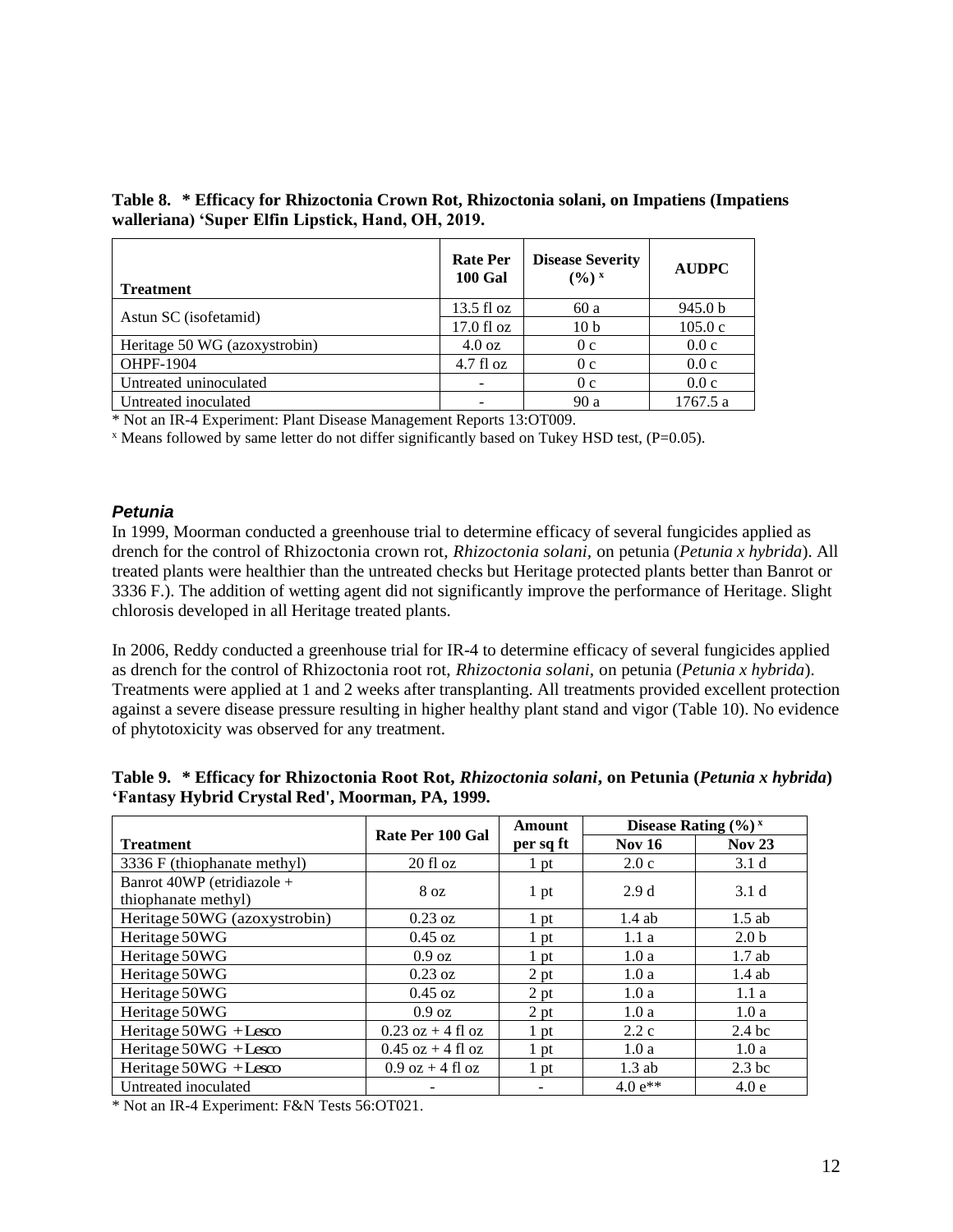$x = 1$  = no disease;  $2 =$  slight yellowing or stunting, plants marketable;  $3 =$  moderate yellowing and some wilting, not marketable; 4 = obvious lesion, dying leaves or stems, not marketable; 5 = dead. Means followed by same letter do not differ significantly based on Tukey's Studentized Range (HSD) test (P=0.05).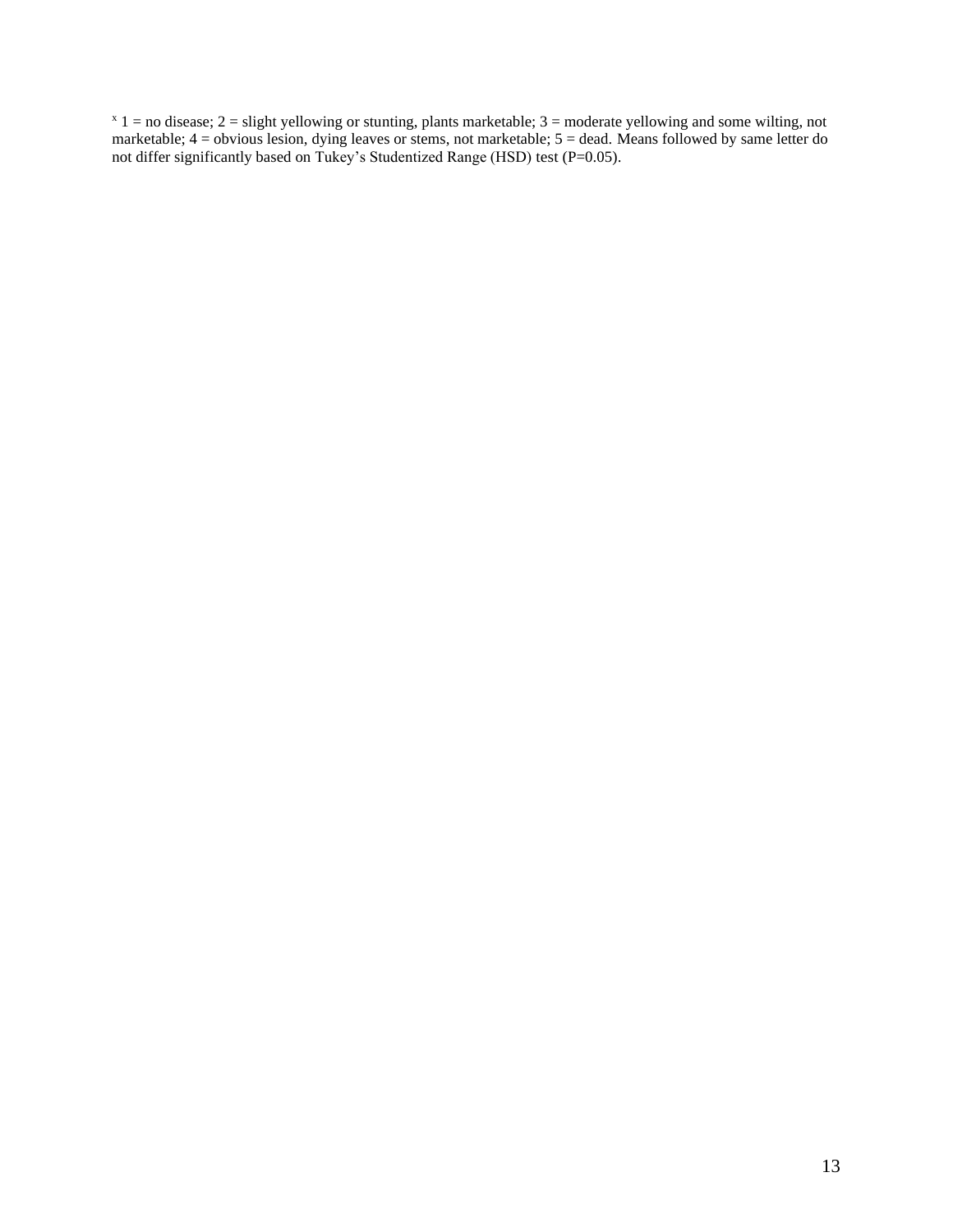| <b>Treatment</b>                  | <b>Rate Per</b><br><b>100 Gal</b> | Vigor <sup>x</sup> | $\frac{6}{6}$<br><b>Healthy</b><br><b>Stand</b> | $%$ Pre-<br>emergence<br>Damping-off | $% Post-$<br>emergence<br>Damping-<br>off | Root rot<br>Severity <sup>y</sup> |
|-----------------------------------|-----------------------------------|--------------------|-------------------------------------------------|--------------------------------------|-------------------------------------------|-----------------------------------|
| Actinovate (Streptomyces lydicus) | 10 <sub>oz</sub>                  | $4.5*$             | $65.4*$                                         | $21.1*$                              | $12.8*$                                   | $4.7*$                            |
|                                   | $30 \text{ ml}$                   | $4.5*$             | 57.8*                                           | 12.9*                                | $11.2*$                                   | $5.3*$                            |
| Adorn (fluopicolide)              | $60$ ml                           | $5.0*$             | $62.1*$                                         | $7.9*$                               | $6.9*$                                    | $3.1*$                            |
| BioPhos (Dipotassium phosphate)   | 1 gal                             | $4.6*$             | $61.2*$                                         | 34.5                                 | 18.8                                      | $4.9*$                            |
|                                   | $2$ gal                           | $4.8*$             | $69.9*$                                         | $22.1*$                              | $8.7*$                                    | $2.3*$                            |
| Disarm (fluoxastrobin)            | 3 oz                              | $5.0*$             | $52.6*$                                         | 31.3                                 | $12.7*$                                   | $2.2*$                            |
|                                   | $7 \text{ oz}$                    | $3.9*$             | 49.8*                                           | $17.9*$                              | 16.9                                      | $5.6*$                            |
| Fenstop (fenamidone)              | 14 <sub>oz</sub>                  | $4.7*$             | 66.7*                                           | $11.3*$                              | $6.8*$                                    | $3.1*$                            |
|                                   | 6 oz                              | $4.5*$             | $65.7*$                                         | 25.8*                                | 23.1                                      | 6.7                               |
| Hymexazole (hymexazole)           | 12 oz                             | $4.5*$             | 75.6*                                           | $11.8*$                              | $7.9*$                                    | $4.1*$                            |
|                                   | 2 oz                              | $4.0*$             | $49.5*$                                         | 31.8                                 | 16.9                                      | 6.5                               |
| Micora (mandipropamid)            | $8\ \mathrm{oz}$                  | $4.2*$             | $65.1*$                                         | 17.9*                                | $5.4*$                                    | $3.3*$                            |
|                                   | 250 ppm                           | $4.1*$             | $58.2*$                                         | 15.9*                                | $8.9*$                                    | $4.7*$                            |
| Multiguard (furfural)             | 500 ppm                           | $5.0*$             | 68.7*                                           | $8.9*$                               | $4.2*$                                    | $2.8*$                            |
| Promax (thyme oil)                | $2$ gal                           | $4.5*$             | 48.9*                                           | $22.6*$                              | 19.9                                      | $4.1*$                            |
|                                   | 1.5 oz                            | $3.9*$             | 58.9*                                           | $22.6*$                              | $11.3*$                                   | $5.1*$                            |
| Segway (cyazofamid)               | 3.0 oz                            | $4.5*$             | $64.7*$                                         | 12.8*                                | $5.9*$                                    | $2.3*$                            |
|                                   | 2 pt                              | $4.0*$             | 58.7*                                           | 35.7                                 | 19.7                                      | 5.6                               |
| Vital (potassium phosphite)       | 4pt                               | $4.5*$             | $67.9*$                                         | $25.7*$                              | $7.8*$                                    | $2.1*$                            |
| Untreated uninoculated            |                                   | $4.3*$             | $85.7*$                                         | $12.2*$                              | $4.9*$                                    | $1.3*$                            |
| Untreated inoculated              | $\overline{\phantom{a}}$          | 2.2                | 31.6                                            | 41.1                                 | 21.9                                      | 7.1                               |
| LSD $P = 0.05$                    | $\overline{\phantom{a}}$          | 0.9                | 11.2                                            | 12.3                                 | 6.5                                       | 1.5                               |

<span id="page-13-0"></span>**Table 10.Efficacy for Rhizoctonia Root Rot,** *Rhizoctonia solani***, on Petunia (***Petunia x hybrida***), Reddy, AL, 2006.**

<sup>x</sup> Vigor is rated as  $1 =$  very poor,  $2 =$  Poor,  $3 =$  better,  $4 =$  Good, and  $5 =$  very good.

<sup>y</sup> Root rot severity rated on a scale of 1-10. 1 = no symptoms, very healthy.  $2 = 10{\text -}20\%$  discoloration,  $3 = 20{\text -}30\%$ discoloration,  $4 = 30-40\%$  discoloration,  $5 = 40-50\%$  discoloration,  $6 = 50-60\%$  discoloration,  $7 = 60-70\%$ discoloration,  $8 = 70-80\%$  discoloration,  $9 = 80-90\%$  discoloration, and  $10 =$  dead.

\*Significantly different from pathogen control according to Fisher's protected LSD at  $P = 0.05$ Pre-emergence damping-off was rated 21 days after transplanting. Post-emergence was rated 45 days after transplanting.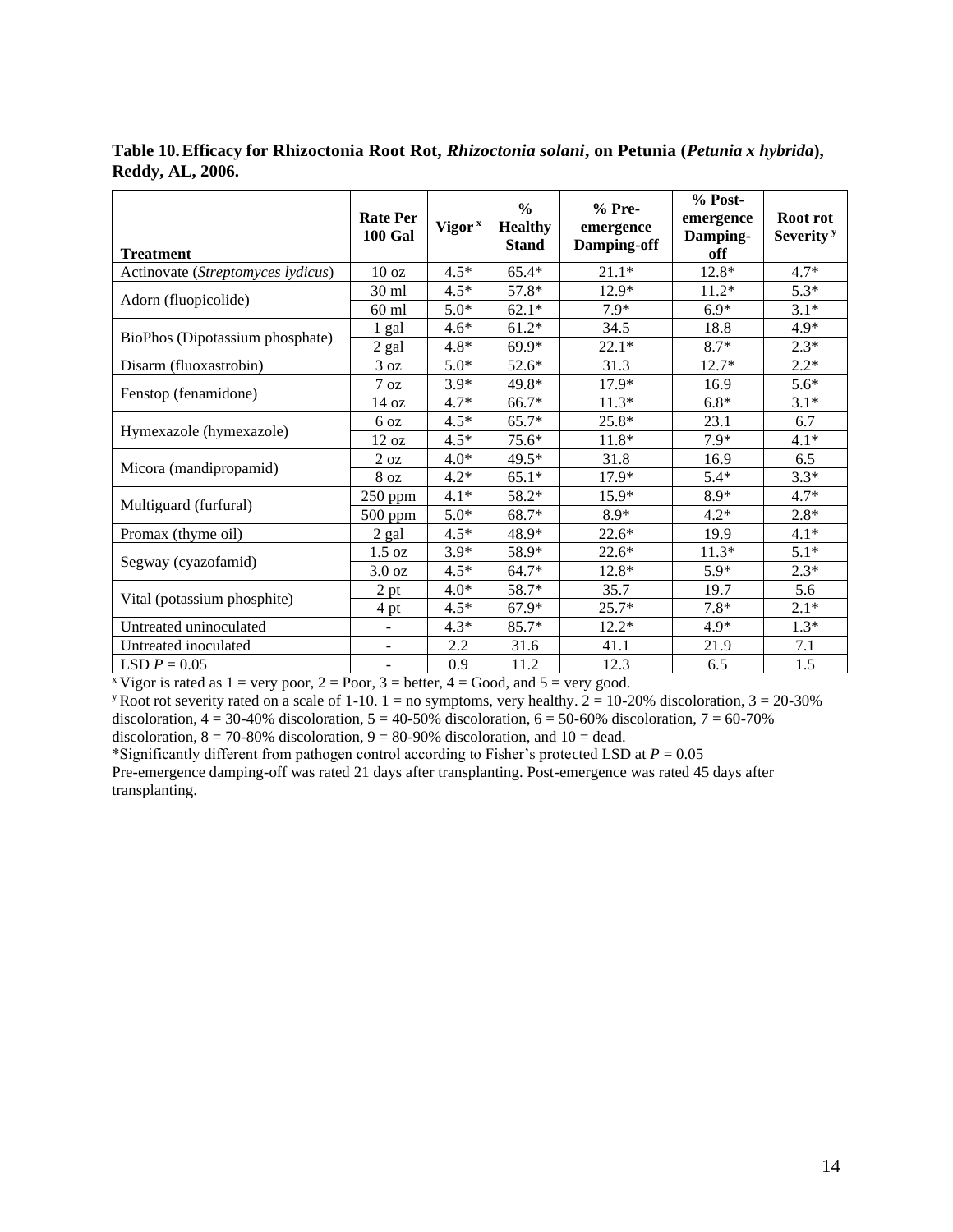#### <span id="page-14-0"></span>*Poinsettia*

In 2000, Benson conducted a greenhouse trial to determine efficacy of 2 fungicides for the control of Rhizoctonia stem and root rot, *Rhizoctonia solani,* on poinsettia (*Euphorbia pulcherrima*). Both soak and spray treatments of Heritage even at the lowest rate provided very effective control of a severe Rhizoctonia stem rot pressure [\(Table 11\)](#page-15-0). Rooted cuttings initially soaked or sprayed with Heritage and transplanted for finishing grew as well as plants in the non-infested control and did not develop stem or root rot. The standard 3336 provided inferior control.

In 2008, Beckerman conducted a greenhouse trial to determine efficacy of several fungicides for the control of Rhizoctonia crown rot, *Rhizoctonia solani,* on poinsettia (*Euphorbia pulcherrima*). Granular fungicides A14912A and A14912F were incorporated into the potting substrate prior to transplanting. Medallion and Heritage were applied as soil drenches 3 days after transplant. Plants were allowed to establish for 11 days prior to inoculation. Plants treated with fungicides showed no cankering or infection sites on either the stem or the leaves [\(Table 12\)](#page-16-1). The lowest and highest rates of A14912A and the two lowest rates of A14912F had plant quality ratings statistically similar to Medallion and Heritage. The highest rate of A14912A and the middle rate of A14912F were statistically similar to the non-inoculated control in plant quality at the final evaluation date. No evidence of phytotoxicity was observed for any treatment.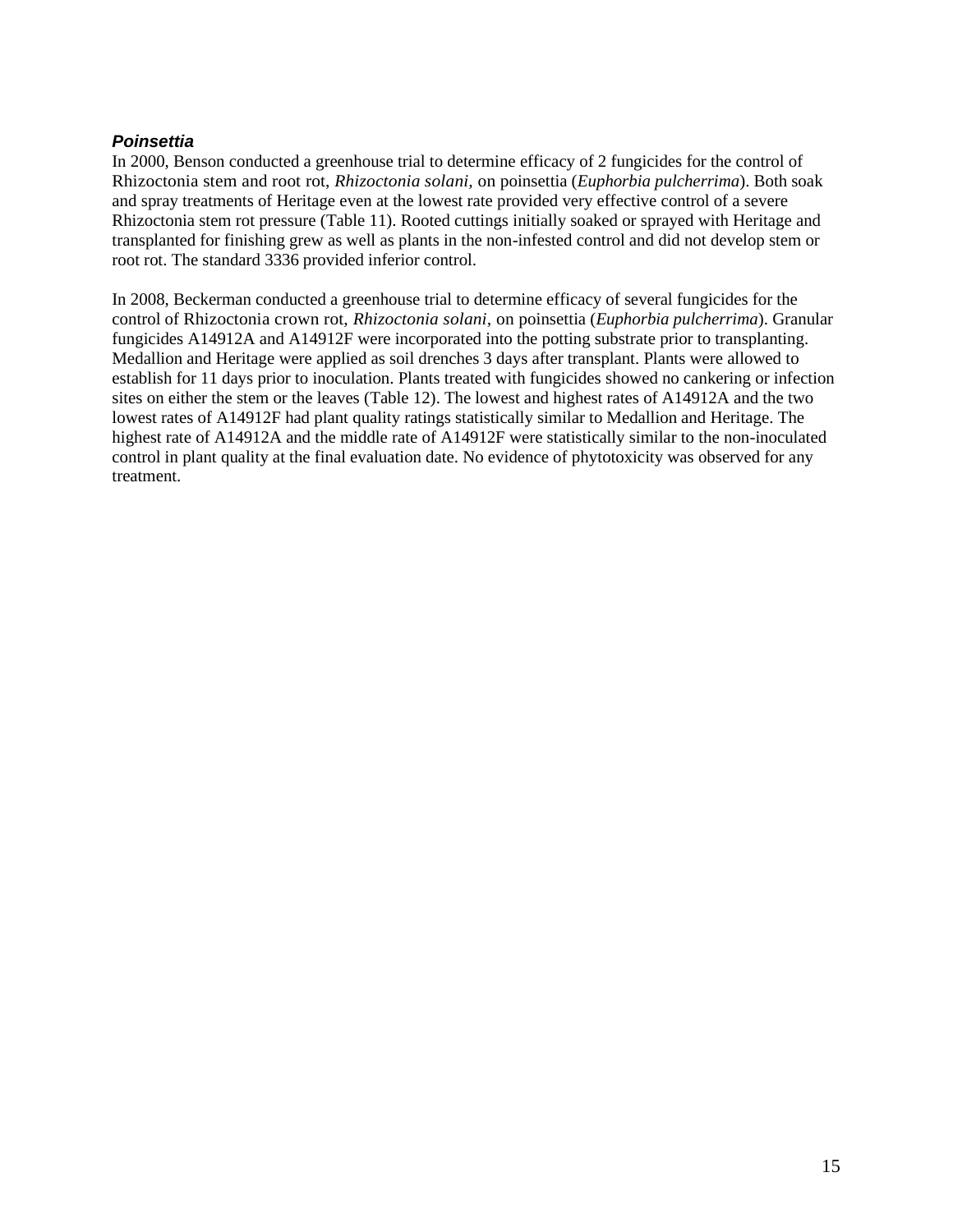|                                           | <b>Rate Per</b> |                                |                  | <b>Propagation</b>    |                  |                                 | Finishing          |                   |                       |                  |
|-------------------------------------------|-----------------|--------------------------------|------------------|-----------------------|------------------|---------------------------------|--------------------|-------------------|-----------------------|------------------|
| <b>Treatment</b>                          | <b>100 Gal</b>  | <b>Applic</b><br><b>Method</b> |                  | Stem Rot <sup>x</sup> |                  | <b>Root Rating</b> <sup>y</sup> | $Ht$ (cm)          | Wt(g)             | Root Rot <sup>z</sup> | <b>Stem Rot</b>  |
|                                           |                 |                                | Day 6            | Day 27                | Day 41           | <b>Day 41</b>                   | <b>Day 87</b>      | <b>Day 88</b>     | <b>Day 88</b>         | <b>Day 88</b>    |
| Cleary's 3336 50W<br>(thiophanate methyl) | 16 oz           | Spray                          | 1.1 <sub>b</sub> | 3.0 <sub>b</sub>      | 4.2 <sub>b</sub> | 2.0c                            | 22.7c              | 25.3 <sub>b</sub> | 1.0a                  | 3.3a             |
| Heritage 50WG<br>(azoxystrobin)           | l oz            | Soak                           | 1.0 <sub>b</sub> | 1.2 c                 | 1.8c             | 4.0 <sub>b</sub>                | 27.0a              | 45.7a             | 1.1a                  | 1.1 <sub>b</sub> |
| Heritage 50WG                             | $2 \text{ oz}$  | Soak                           | 1.2 <sub>b</sub> | 1.3c                  | 1.5 cd           | 4.2 <sub>b</sub>                | 26.8a              | 43.4 a            | 1.0a                  | 1.1 <sub>b</sub> |
| Heritage 50WG                             | $2 \text{ oz}$  | Spray                          | 1.1 <sub>b</sub> | 1.3c                  | 1.8 c            | 4.2 <sub>b</sub>                | $25.6$ abc         | 46.2a             | 1.2a                  | 1.3 <sub>b</sub> |
| Heritage 50WG                             | 40z             | Spray                          | 1.2 <sub>b</sub> | 1.2c                  | 1.7 c            | 4.1 <sub>b</sub>                | $26.3$ ab          | 39.3 a            | 1.2a                  | 1.0 <sub>b</sub> |
| Untreated uninoculated                    |                 |                                | 1.0 <sub>b</sub> | 1.0c                  | 1.0 <sub>d</sub> | 4.9a                            | 23.6 <sub>bc</sub> | 36.7 ab           | 1.3a                  | 1.0 <sub>b</sub> |
| Untreated inoculated                      |                 |                                | 4.2a             | 5.0a                  | 5.0a             | 1.0 <sub>d</sub>                | n.a.               | n.a.              | n.a.                  | n.a.             |

**Table 11. \* Efficacy for Rhizoctonia Root Rot,** *Rhizoctonia solani,* **on Poinsettia (***Euphorbia pulcherrima***) 'Angelica White', Benson, NC, 2000.**

<span id="page-15-0"></span>\* Not an IR-4 Experiment: F&N Tests 56:OT023.

<sup>x</sup> Stem rot was on a 1-5 scale: 1 = healthy, no infection; 2 = stem lesions less than 25% of stem; 3 = stem lesions 25-50% of stem; 4 = stem girdled, but foliage still green; and  $5$  = stem girdled, plant dead. Means followed by same letter do not differ significantly based on Waller-Duncan k-ratio, t-test, k=100 (P=0.05). <sup>y</sup> Rooting of cuttings was rated as  $1 =$  no roots visible on any of the four sides of the wedge;  $2 =$  roots protruded through one side of the wedge;  $3 =$  roots protruded through two sides of the wedge;  $4 =$  roots protruded through three sides of the wedge; and  $5 =$  roots protruded through all four sides of the wedge <sup>z</sup> Root rot was on a 1-5 scale: 1 = healthy, no infection; 2 = 25% of roots rotted; and 5 = plant dead.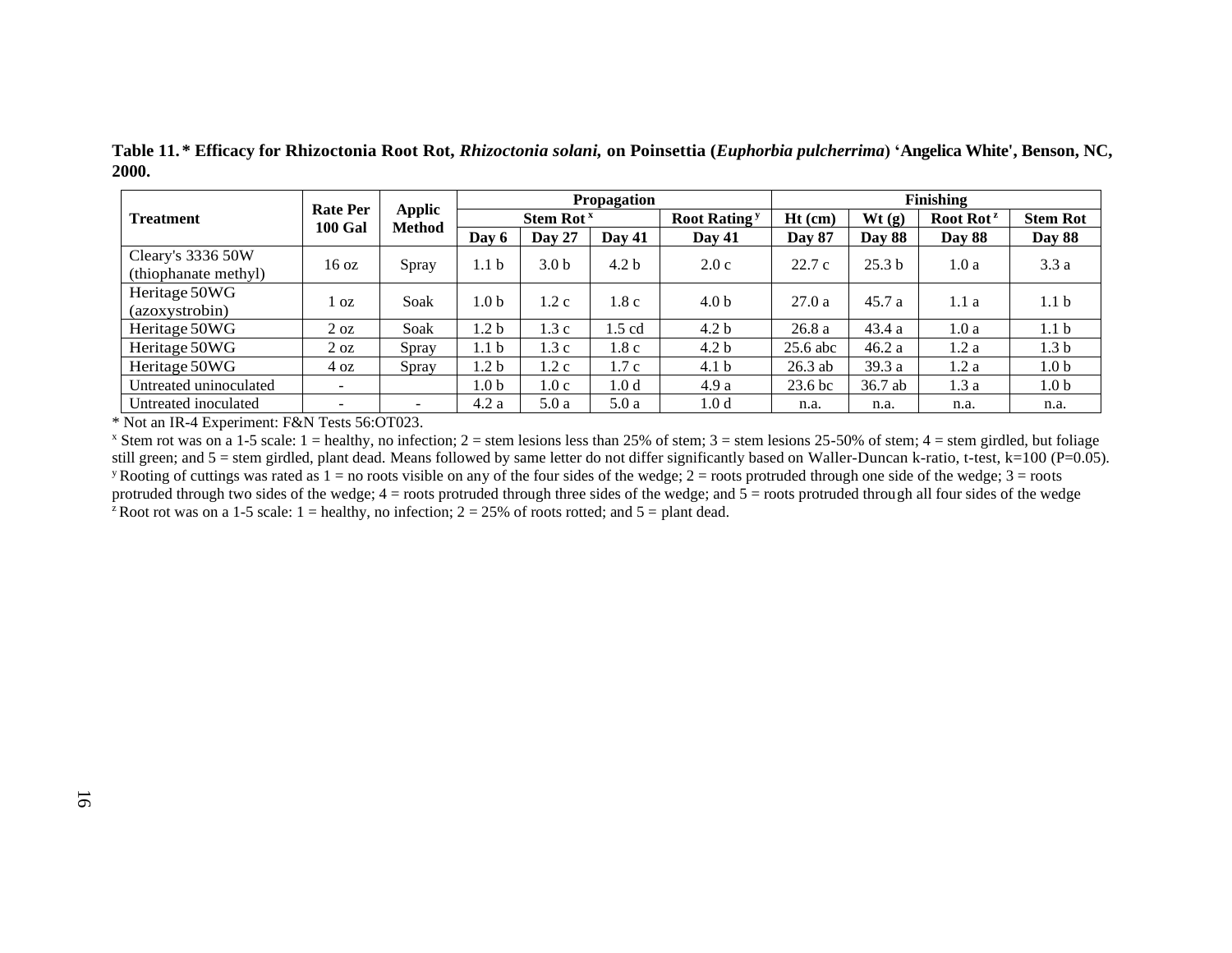|                                 | Rate Per 100                            |                  | <b>Disease Severity Rating x</b> | <b>Infected</b><br>Area $y$ | <b>Plant</b><br>Quality <sup>2</sup> |                   |
|---------------------------------|-----------------------------------------|------------------|----------------------------------|-----------------------------|--------------------------------------|-------------------|
| <b>Treatment</b>                | Gal                                     | Oct 28           | Nov $4$                          | Nov $11$                    | Nov $11$                             | Nov $11$          |
| A14912A                         | $0.6$ oz/cu ft                          | 1.0a             | 1.0a                             | 1.0a                        | 1.0a                                 | $1.6 \text{ cd}$  |
| A14912A                         | $1.2$ oz/cu ft                          | 1.0a             | 1.0a                             | 1.0a                        | 1.0a                                 | 1.8 <sub>d</sub>  |
| A14912A                         | $1.8 \text{ oz}/ \text{ cu } \text{ft}$ | 1.0a             | 1.0a                             | 1.0a                        | 1.0a                                 | $1.3$ abc         |
| A14912F                         | $0.6$ oz/cu ft                          | 1.0a             | 1.0a                             | 1.0a                        | 1.0a                                 | 1.4 <sub>bc</sub> |
| A14912F                         | $1.2$ oz/cu ft                          | 1.0a             | 1.0a                             | 1.0a                        | 1.0a                                 | $1.1$ ab          |
| A14912F                         | $1.8$ oz/cu ft                          | 1.0a             | 1.0a                             | 1.0a                        | 1.0a                                 | 1.8 <sub>d</sub>  |
| Heritage 50WG<br>(azoxystrobin) | $0.9 \text{ oz}$                        | 1.0a             | 1.0a                             | 1.0a                        | 1.0a                                 | 1.4 <sub>bc</sub> |
| Medallion 50WP (fludioxonil)    | $2 \text{ oz}$                          | 1.0a             | 1.0a                             | 1.0a                        | 1.0a                                 | 1.4 <sub>bc</sub> |
| Untreated uninoculated          | $\overline{\phantom{a}}$                | 1.0a             | 1.0a                             | 1.0a                        | 1.0a                                 | 1.0a              |
| Untreated inoculated            | -                                       | 1.8 <sub>b</sub> | 2.0 <sub>b</sub>                 | 4.2 <sub>b</sub>            | 2.4 <sub>b</sub>                     | 4.1 e             |

<span id="page-16-1"></span>**Table 12. \* Efficacy for Rhizoctonia Crown Rot,** *Rhizoctonia solani***, on Poinsettia (***Euphorbia pulcherrima***) 'Prestige Red', Beckerman, IN, 2008.**

\* Not an IR-4 Experiment: Plant Disease Management Reports 3:OT028.

 $\frac{\pi}{2}$  Disease severity was on a 1-6 scale: 1=0%, 2=20%, 3=40%, 4=60%, 5=80%, 6=100% stem infection. Means followed by same letter do not differ significantly based on Waller-Duncan *k*-ratio, *t*-test, *k*=100, (P=0.0001).

<sup>y</sup> Infected leaf area was on a 1-6 scale:  $1=0\%$ ,  $2=20\%$ ,  $3=40\%$ ,  $4=60\%$ ,  $5=80\%$ ,  $6=100$  leaf area infected.

 $\alpha$ Plant quality was on a 1-5 scale: 1=plant symptom free, 2=callusing visible on stem, 3=small canker visible at the base of plant, 4=cankering and lesions advanced along stem, 5=severe infection of the stem and leaves

#### <span id="page-16-0"></span>*Snapdragon*

In 2003, Daughtrey conducted a greenhouse trial to determine efficacy of several fungicides applied as drench for the control of Rhizoctonia stem canker, *Rhizoctonia solani,* on snapdragon (*Antirrhinum majus*). Terraclor provided the best control of a severe disease pressure resulting in plant dry weights similar to the uninoculated control plants; Terraguard was less effective, while Banrot and Cleary 3336 were ineffective [\(Table 13\)](#page-16-2). No evidence of phytotoxicity was observed with any of the treatments.

<span id="page-16-2"></span>**Table 13. \* Efficacy for Rhizoctonia Stem Canker,** *Rhizoctonia solani***, on Snapdragon (***Antirrhinum majus***) 'Rocket Golden', Daughtrey, NY, 2009.**

|                                                   | <b>Rate Per</b> | <b>Stem Canker</b> $(\frac{6}{6})^x$ | Dry Wt (oz)       |               |
|---------------------------------------------------|-----------------|--------------------------------------|-------------------|---------------|
| <b>Treatment</b>                                  | <b>100 Gal</b>  | Jun 2                                | <b>Jun 17</b>     | <b>Jun 17</b> |
| Banrot 40WP (etridiazole + thiophanate<br>methyl) | 8 oz            | 45.0c                                | 65.0d             | 0.05a         |
| Cleary 3336 50W (thiophanate methyl)              | 4 oz            | 40.0c                                | $45.0 \text{ cd}$ | $0.06$ ab     |
| Terraclor 75WP (PCNB)                             | 4 oz            | $10.0$ ab                            | $10.0$ ab         | $0.11$ cd     |
| Terraguard 50W (triflumizole)                     | 4 oz            | $10.0$ ab                            | $25.0$ abc        | 0.09c         |
| Untreated uninoculated                            |                 | 0.0a                                 | 0.0a              | 0.13d         |
| Untreated inoculated                              |                 | 55.0c                                | 70.0 d            | 0.05a         |

\* Not an IR-4 Experiment: F&N Tests 59:OT047. Not all treatments included in table.

 $x$  Means followed by same letter do not differ significantly based on Fisher's Protected LSD test (P=0.05).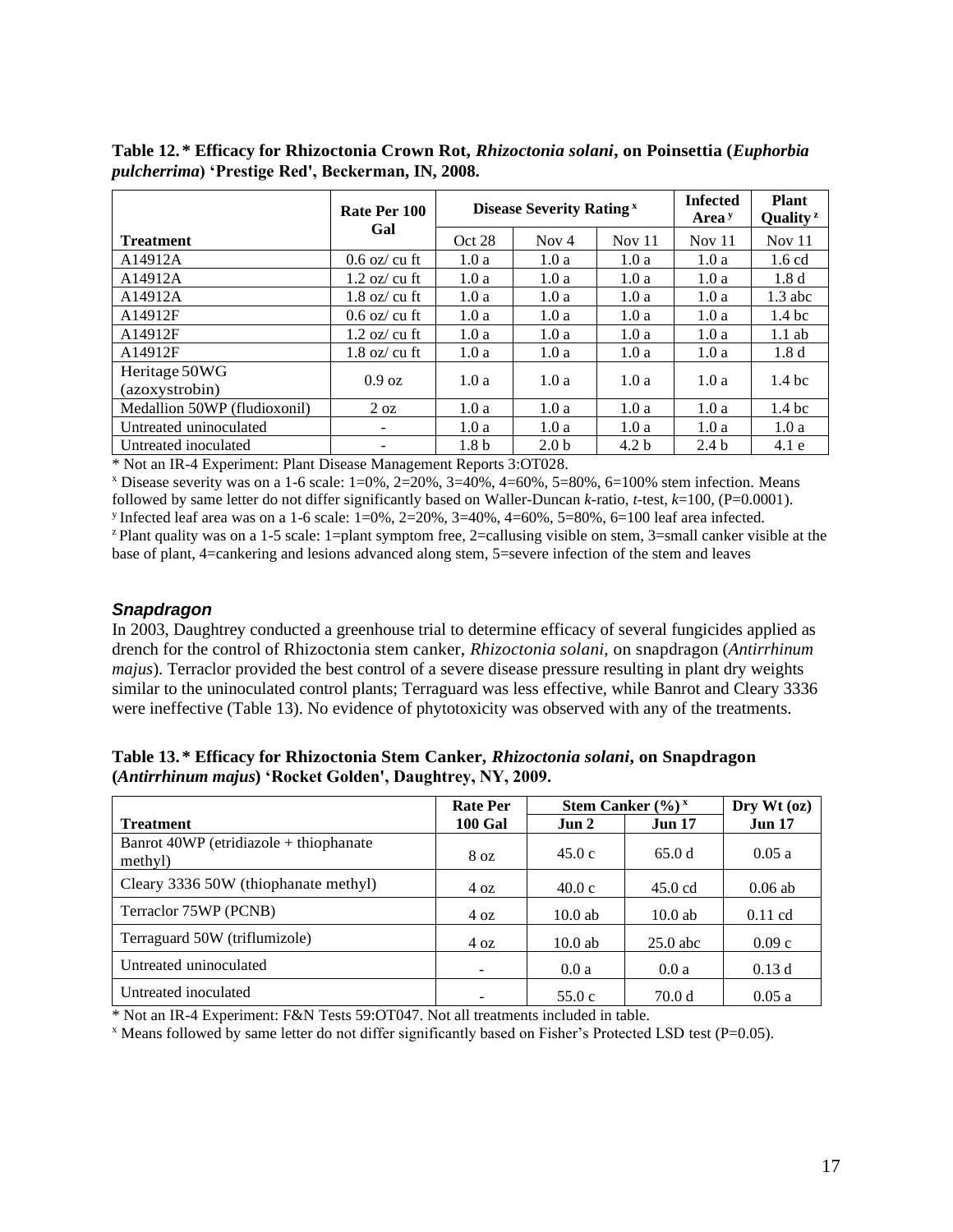#### <span id="page-17-0"></span>*Viburnum*

In 2016, Baysal-Gurel conducted a field trial to determine efficacy of several fungicides for the control of Rhizoctonia root rot, *Rhizoctonia solani,* on viburnum (*Viburnum odoratissimum*). Treatments were applied as drench at various times from Jul 28 to Oct 20. All treatments significantly reduced Rhizoctonia root rot severity from a high disease pressure, with Mural, Empress Intrinsic and Pageant Intrinsic providing excellent control [\(Table 14\)](#page-17-1). No evidence of phytotoxicity was observed for any treatment.

| <b>Treatment</b>                                              | <b>Rate Per</b><br><b>100 Gal</b> | <b>Applic</b><br><b>Interval</b> | <b>Disease</b><br>severity<br>$(\frac{6}{9})^y$ | <b>Plant</b><br>weight<br>(oz) | Root<br>weight<br>(oz) | <b>Plant</b><br>height<br>(in) | <b>Plant</b><br>width<br>(in) |
|---------------------------------------------------------------|-----------------------------------|----------------------------------|-------------------------------------------------|--------------------------------|------------------------|--------------------------------|-------------------------------|
| <b>Empress Intrinsic</b><br>(pyraclostrobin)                  | $3$ fl oz                         | 2, 5, 8,<br>11, 14               | 6.7de                                           | $1.3$ ab                       | $0.8$ ab               | 7.8a                           | $5.7$ abc                     |
| IT-5103 WP                                                    | $2$ g/plant                       | 2, 5, 8,<br>11, 14               | 37.7 <sub>b</sub>                               | 0.9c                           | 0.5 <sub>bc</sub>      | $7.2$ abc                      | 5.4 bc                        |
| MBI 110 (Bacillus<br><i>amyloliquifaciens</i> )               | 1%                                | $2 - 14$                         | 28.4c                                           | 0.9c                           | $0.6$ abc              | 6.5 <sub>bc</sub>              | 5.0c                          |
| Mural 45WG<br>$(azoxystrobin +$<br>benzovindiflupyr)          | 3 oz                              | 2, 5, 8,<br>11, 14               | 5.9 <sub>de</sub>                               | $1.4$ ab                       | 0.9a                   | 8.5 a                          | $6.1$ abc                     |
| Pageant Intrinsic 38WG<br>$(pyraclostrobin +$<br>boscalid)    | 18 oz                             | 2, 5, 8,<br>11, 14               | 13.6d                                           | 1.5a                           | $0.8$ ab               | 8.0 a                          | 6.9a                          |
| RootShield PLUS WP<br>(Trichoderma harzianum<br>$+T.$ virens) | 8 <sub>oz</sub>                   | 2, 10                            | 26.5c                                           | 0.9c                           | $0.6$ abc              | 7.8a                           | 5.5 <sub>bc</sub>             |
| SoilGard (Gliocladium<br><i>virens</i> )                      | 2 lb                              | 2                                | 24.3c                                           | 1.0 <sub>bc</sub>              | $0.6$ abc              | $7.4$ abc                      | 5.7 abc                       |
| Untreated uninoculated                                        | $\blacksquare$                    | $\sim$                           | 3.7 <sub>e</sub>                                | 1.5a                           | $0.8$ ab               | 8.5 a                          | $6.7$ ab                      |
| Untreated inoculated                                          | ۰                                 |                                  | 63.3 a                                          | 0.7c                           | 0.4c                   | 6.2c                           | 5.3c                          |
| P-value                                                       |                                   |                                  | $\leq 0.0001$                                   | 0.0008                         | 0.0643                 | 0.0799                         | 0.0150                        |

<span id="page-17-1"></span>

| Table 14.*Efficacy for Rhizoctonia Root Rot, Rhizoctonia solani, on Viburnum (Viburnum |  |  |
|----------------------------------------------------------------------------------------|--|--|
| <i>odoratissimum</i> ), Baysal-Gurel, TN, 2016.                                        |  |  |

\* Not an IR-4 Experiment: Plant Disease Management Reports 11:OT003. Not all treatments included in table. <sup>z</sup> Application dates: 2=Jul 28; 3=Aug 4; 4=Aug 11; 5=Aug 18; 6=Aug 25; 7=Sep 8; 8=Sep 11; 9=Sep 15; 10=Sep 22; 11=Sep 29; 12=Oct 6; 13=Oct 13; 14=Oct 20.

<sup>y</sup>Disease severity was based on the percentage of roots affected.

<sup>x</sup>Columns means with a letter in common are not significantly different based on Fisher's LSD test.

In 2017, Baysal-Gurel conducted a greenhouse trial to determine efficacy of several fungicides for the control of Rhizoctonia root rot, on viburnum. Treatments were applied as drench weekly from Feb 27 to May 16. All treatments, except RootShield *PLUS<sup>+</sup>* , MBI 110 and SoilGard, significantly reduced Rhizoctonia root rot severity from a moderate to high disease pressure; Mural, Empress Intrinsic, Pageant Intrinsic, and IT-5103 provided the most effective control [\(Table 15\)](#page-18-1). No evidence of phytotoxicity was observed for any treatment.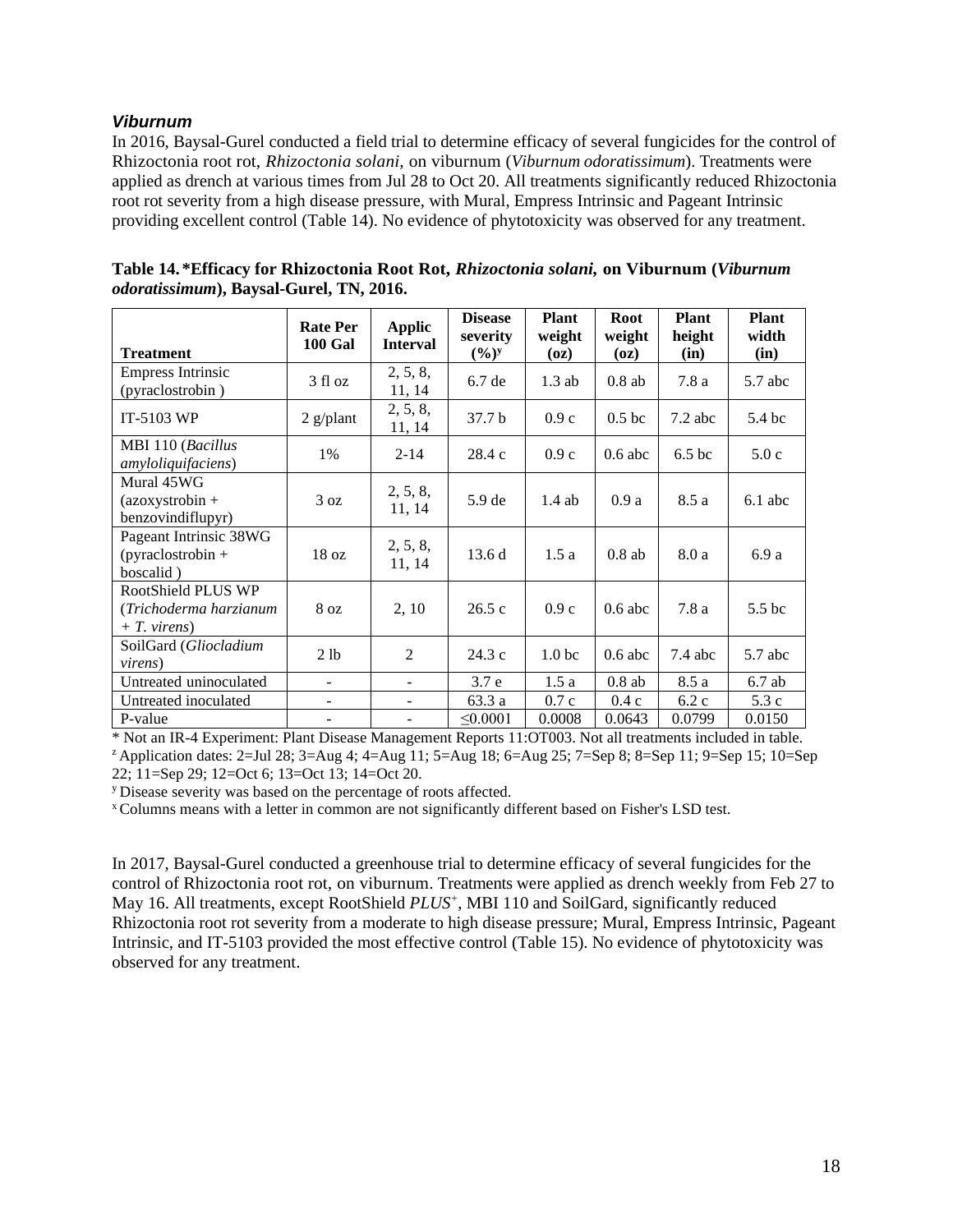| <b>Treatment</b>                                        | <b>Rate Per</b><br><b>100 Gal</b> | Applic<br>Dates <sup>y</sup> | <b>Disease</b><br>severity<br>$(\frac{6}{9})^x$ | <b>Plant</b><br>height<br>(in) | <b>Plant</b><br>width<br>(in) |
|---------------------------------------------------------|-----------------------------------|------------------------------|-------------------------------------------------|--------------------------------|-------------------------------|
| Empress Intrinsic 23.8SC (pyraclostrobin)               | 3 fl oz                           | 2,5,8,11                     | 16.0 <sub>b</sub>                               | 2.1                            | 4.8                           |
| IT-5103 WP (Trichoderma spp.)                           | $2g$ /plant                       | 2,5,8,11                     | 19.0 <sub>b</sub>                               | 1.1                            | 3.5                           |
| MBI 110 (Bacillus amyloliquifaciens)                    | $1\%$                             | $2 - 13$                     | $26.0$ ab                                       | 1.7                            | 3.0                           |
| Mural 45WG (azoxystrobin +<br>benzovindiflupyr)         | 3 oz                              | 2,5,8,11                     | 10.0 <sub>b</sub>                               | 2.8                            | 3.7                           |
| Pageant Intrinsic $38WG$ (pyraclostrobin +<br>boscalid) | 18 oz                             | 2,5,8,11                     | 22.0 <sub>b</sub>                               | 2.2                            | 5.6                           |
| RootShield Plus (Trichoderma harziamum +<br>T. virens)  | 8 oz                              | 2,10                         | 38.0 ab                                         | 3.6                            | 3.2                           |
| SoilGard (Gliocladium virens strain GL-21)              | 2 lb                              | $\mathcal{D}_{\mathcal{L}}$  | $32.0$ ab                                       | 2.3                            | 3.9                           |
| Untreated uninoculated                                  |                                   |                              | 10.0 <sub>b</sub>                               | 2.1                            | 5.7                           |
| Untreated inoculated                                    |                                   |                              | 60.0a                                           | 2.3                            | 4.4                           |
| $P$ -value                                              |                                   |                              | 0.0010                                          | 0.2139                         | 0.2373                        |
|                                                         |                                   |                              |                                                 |                                |                               |

<span id="page-18-1"></span>**Table 15. \*Efficacy for Rhizoctonia Root Rot, Rhizoctonia solani, on Viburnum (Viburnum odoratissimum), Baysal-Gurel, TN, 2017, Greenhouse Trial.**

\* Not an IR-4 Experiment: Plant Disease Management Reports 12:OT020. Not all treatments included in table. <sup>y</sup>Application dates: 1=Feb 27; 2=Feb 28; 3=Mar 7; 4=Mar 14; 5=Mar 21; 6=Mar 28; 7=Apr 4; 8=Apr 11; 9=Apr 18, 10= Apr 25, 11=May 2; 12=May 9; 13=May 16.

<sup>x</sup> Disease severity was based on the percentage of roots affected. Columns means with a letter in common are not significantly different based on Tukey test.

In 2017, Baysal-Gurel also conducted a field trial to determine efficacy of several fungicides for the control of Rhizoctonia root rot, on viburnum. Treatments were applied as drench at different time intervals starting after transplanting from Aug 8 to Oct 31 according to the table below. All treatments significantly reduced Rhizoctonia root rot severity from a high disease pressure; Mural, Empress Intrinsic and Pageant Intrinsic provided the most effective control [\(Table 16\)](#page-19-0). No evidence of phytotoxicity was observed for any treatment.

#### <span id="page-18-0"></span>*Zinnia*

In 2003, Hausbeck conducted a greenhouse trial to determine efficacy of several fungicides for the control of Rhizoctonia root rot, *Rhizoctonia solani,* on zinnia (*Zinnia elegans*). Treatments were applied as drench on Jun 27, Jul 3, 10, 18 and 25. All treatments, except Banrot, completely prevented plant death from a severe disease pressure [\(Table 17\)](#page-20-0).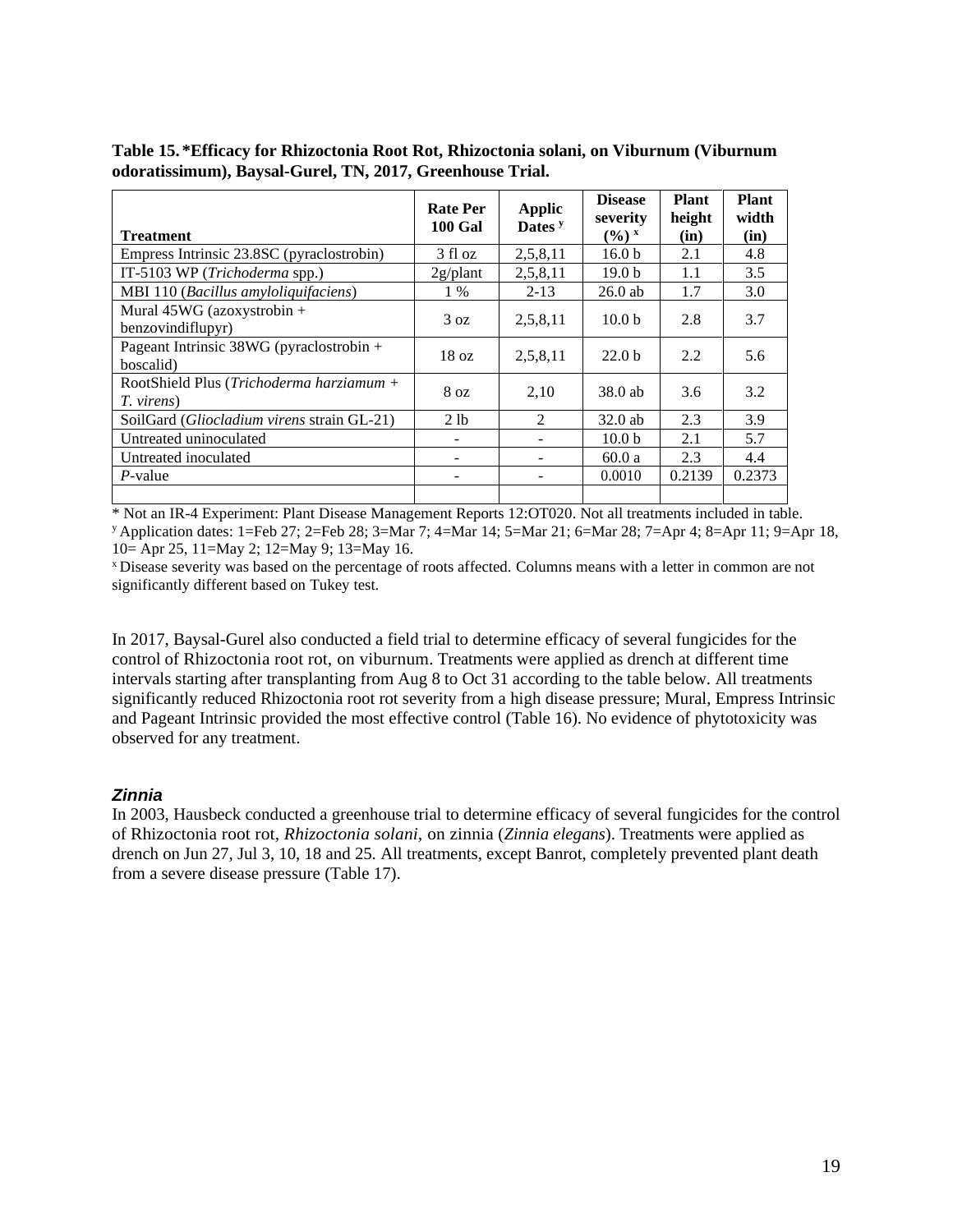**Treatment Rate Per 100 Gal Applic Interval Disease severity**   $(^{0}/_{0})^{y}$ **Plant weight (oz) Root weight (oz) Plant height (in) Plant width (in)** Empress Intrinsic Empress Intrinsic<br>
(pyraclostrobin)  $3 \text{ fl oz}$   $2, 5, 8,$ <br>  $11, 14$  $11, 14$  6.7 de 1.3 ab 0.8 ab 7.8 a 5.7 abc IT-5103 WP 2 g/plant  $\begin{array}{|c|c|c|c|c|} \hline 2 & 2 & 2 & 11 & 14 \ \hline \end{array}$  $11, 14$  37.7 b 0.9 c 0.5 bc 7.2 abc 5.4 bc MBI 110 (*Bacillus amyloliquifaciens*) 1% | 2-14 | 28.4 c | 0.9 c | 0.6 abc | 6.5 bc | 5.0 c Mural 45WG (azoxystrobin  $+$  benzovindiflupyr) 3 oz  $\begin{array}{|l|l|} 2, 5, 8, \end{array}$  11, 14  $11, 14$  5.9 de 1.4 ab 0.9 a 8.5 a 6.1 abc Pageant Intrinsic 38WG Pageant Intrinsic 38WG<br>(pyraclostrobin + boscalid)  $\begin{array}{|c|c|c|c|c|} \hline 18 & 2, 5, 8, \end{array}$  $11, 14$  13.6 d 1.5 a 0.8 ab 8.0 a 6.9 a RootShield PLUS WP (*Trichoderma harzianum + T. virens*) 8 oz | 2, 10 | 26.5 c | 0.9 c | 0.6 abc | 7.8 a | 5.5 bc SoilGard (*Gliocladium virens*) 2 lb 2 24.3 c 1.0 bc 0.6 abc 7.4 abc 5.7 abc Untreated uninoculated  $\begin{vmatrix} -1.5a & 0.8ab & 8.5a & 6.7ab \end{vmatrix}$ Untreated inoculated  $\begin{vmatrix} -1 & -1 \\ 0.3 & 0.7 \end{vmatrix}$  =  $\begin{vmatrix} 6.3 & 0.7 \\ 0.4 & 0.4 \end{vmatrix}$  =  $\begin{vmatrix} 0.4 & 0.2 \\ 0.4 & 0.2 \end{vmatrix}$  =  $\begin{vmatrix} 6.2 & 0.7 \\ 0.4 & 0.7 \end{vmatrix}$ P-value  $\vert$  -  $\vert$  =  $\vert$   $\leq$  0.0001 | 0.0008 | 0.0643 | 0.0799 | 0.0150

<span id="page-19-0"></span>**Table 16. \*Efficacy for Rhizoctonia Root Rot, Rhizoctonia solani, on Viburnum (Viburnum odoratissimum), Baysal-Gurel, TN, 2017, Field Trial.**

\* Not an IR-4 Experiment: Plant Disease Management Reports 12:OT025. Not all treatments included in table.

<sup>z</sup> Application dates: 2=Jul 28; 3=Aug 4; 4=Aug 11; 5=Aug 18; 6=Aug 25; 7=Sep 8; 8=Sep 11; 9=Sep 15; 10=Sep 22; 11=Sep 29; 12=Oct 6; 13=Oct 13; 14=Oct 20.

<sup>y</sup>Disease severity was based on the percentage of roots affected.

x Columns means with a letter in common are not significantly different based on Fisher's LSD test.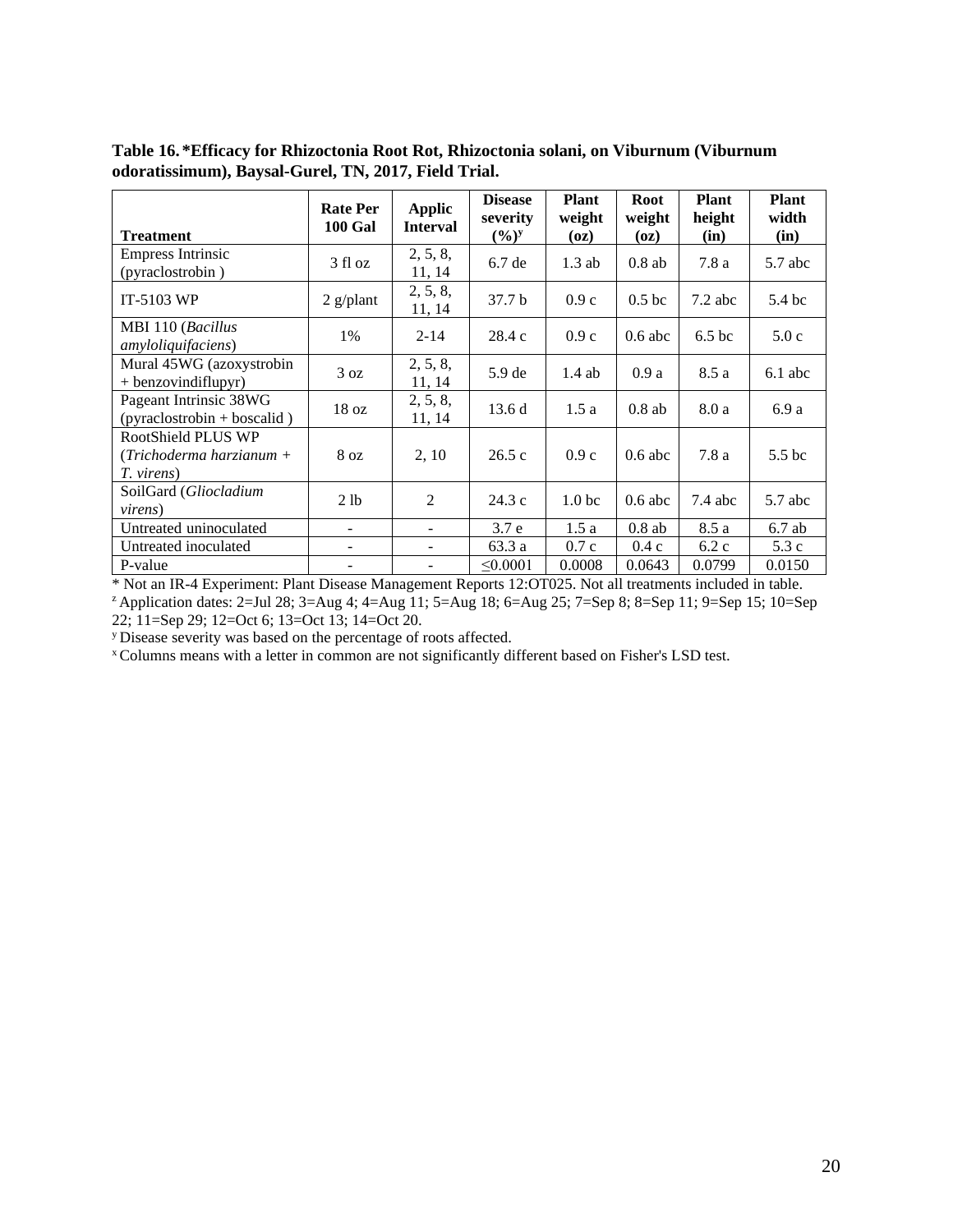| <b>Treatment</b>                                  | <b>Rate Per</b><br><b>100 Gal</b> | <b>Applic</b><br><b>Interval</b> | Jul <sub>3</sub>          | <b>Jul 10</b>     | <b>Jul 17</b>     | <b>Jul 25</b>     | Aug 4             |
|---------------------------------------------------|-----------------------------------|----------------------------------|---------------------------|-------------------|-------------------|-------------------|-------------------|
|                                                   |                                   |                                  | Plant Health <sup>x</sup> |                   |                   |                   |                   |
| 3336 50W (thiophanate<br>methyl)                  | 4.0 oz                            | 14                               | 1.3a                      | 1.3a              | 1.3a              | 1.3a              | 1.3a              |
| Banrot 40WP (etridiazole<br>+ thiophanate methyl) | 8.0 oz                            | 14                               | $1.5$ ab                  | 1.6a              | 1.6a              | 1.6a              | 1.6a              |
| Endorse (polyoxin D)                              | $1.1$ lb                          | $\overline{7}$                   | 1.0a                      | 1.1a              | 1.1a              | 1.3a              | 1.3a              |
| Endorse (polyoxin D)                              | $2.2$ lb                          | 14                               | 1.0a                      | 1.1a              | 1.1a              | 1.3a              | 1.3a              |
| Heritage 50WG<br>(azoxystrobin)                   | 4.0 oz                            | 14                               | 1.0a                      | 1.0a              | 1.0a              | 1.0a              | 1.0a              |
| Medallion 50WP<br>(fludioxonil)                   | $2.0 \text{ oz}$                  | 14                               | 1.0a                      | 1.0a              | 1.0a              | 1.0a              | 1.0a              |
| Terraclor 75WP (PCNB)                             | 4.0 oz                            | 14                               | 1.3a                      | 1.3a              | 1.3a              | 1.3a              | 1.3a              |
| Terraguard 50W<br>(triflumizole)                  | 4.0 oz                            | 14                               | 1.1a                      | 1.3a              | 1.3a              | 1.3a              | 1.3a              |
| Untreated uninoculated                            | $\blacksquare$                    | $\blacksquare$                   | 1.0a                      | 1.0a              | 1.0a              | 1.0a              | 1.0a              |
| Untreated inoculated                              |                                   |                                  | $1.5$ ab                  | 3.3 <sub>b</sub>  | 3.4 <sub>b</sub>  | 3.4 <sub>b</sub>  | 3.4 <sub>b</sub>  |
|                                                   |                                   |                                  | Plant Death (%)           |                   |                   |                   |                   |
| 3336 50W (thiophanate<br>methyl)                  | 4.0 oz                            | 14                               | 0.0a                      | 0.0a              | $0.0\:\mathrm{a}$ | 0.0a              | 0.0a              |
| Banrot 40WP (etridiazole<br>+ thiophanate methyl) | 8.0 oz                            | 14                               | 12.5 <sub>b</sub>         | 12.5 <sub>b</sub> | 12.5 <sub>b</sub> | 12.5 <sub>b</sub> | 12.5 <sub>b</sub> |
| Endorse (polyoxin D)                              | $1.1$ lb                          | $\overline{7}$                   | 0.0a                      | $0.0\ \mathrm{a}$ | 0.0a              | 0.0a              | 0.0a              |
| Endorse (polyoxin D)                              | $2.2$ lb                          | 14                               | $0.0\ \mathrm{a}$         | 0.0a              | 0.0a              | $0.0\:\mathrm{a}$ | 0.0a              |
| Heritage 50WG<br>(azoxystrobin)                   | 4.0 oz                            | 14                               | 0.0a                      | 0.0a              | 0.0a              | 0.0a              | 0.0a              |
| Medallion 50WP<br>(fludioxonil)                   | 2.0 oz                            | 14                               | 0.0a                      | 0.0a              | 0.0a              | 0.0a              | 0.0a              |
| Terraclor 75WP (PCNB)                             | 4.0 oz                            | 14                               | 0.0a                      | 0.0a              | 0.0a              | 0.0a              | 0.0a              |
| Terraguard 50W<br>(triflumizole)                  | 4.0 oz                            | 14                               | 0.0a                      | 0.0a              | 0.0a              | 0.0a              | 0.0a              |
| Untreated uninoculated                            | $\qquad \qquad \blacksquare$      | $\overline{\phantom{a}}$         | 0.0a                      | 0.0a              | 0.0a              | 0.0a              | 0.0a              |
| Untreated inoculated                              |                                   |                                  | 12.5 <sub>b</sub>         | 37.5 c            | 50.0 <sub>d</sub> | 50.0c             | 50.0c             |

<span id="page-20-0"></span>**Table 17. \* Efficacy for Rhizoctonia Root Rot,** *Rhizoctonia solani,* **on Zinnia (***Zinnia elegans***) 'Oklahoma Mix', Hausbeck, MI, 2003.**

\* Not an IR-4 Experiment: F&N Tests 59:OT015. Not all treatments included in table.

<sup>x</sup>Rated on a scale of 1-5, where 1=healthy, 5=dead. Column means with a letter in common are not significantly different LSD test (*P*=0.05).

In 2010, Hausbeck conducted a greenhouse trial to determine efficacy of several fungicides for the control of Rhizoctonia crown and root rot, *Rhizoctonia solani,* on zinnia (*Zinnia elegans*). Fungicides were applied as drench on Apr 26 and May 24. All products provided excellent control a severe disease pressure [\(Table 18\)](#page-21-0). No evidence of phytotoxicity was observed for any treatment.

In 2011, Hausbeck conducted a greenhouse trial to determine efficacy of several fungicides for the control of Rhizoctonia root rot, *Rhizoctonia solani,* on zinnia (*Zinnia elegans*). Fungicides were applied as drench on Mar 14 and 29. All treatments provided excellent control of a severe disease pressure, preventing death and resulting in significantly better plant health ratings [\(Table 19\)](#page-22-0). A rate response was not observed among the 4 rates of Trinity tested. Only Trinity at 8 fl oz and Heritage had plant height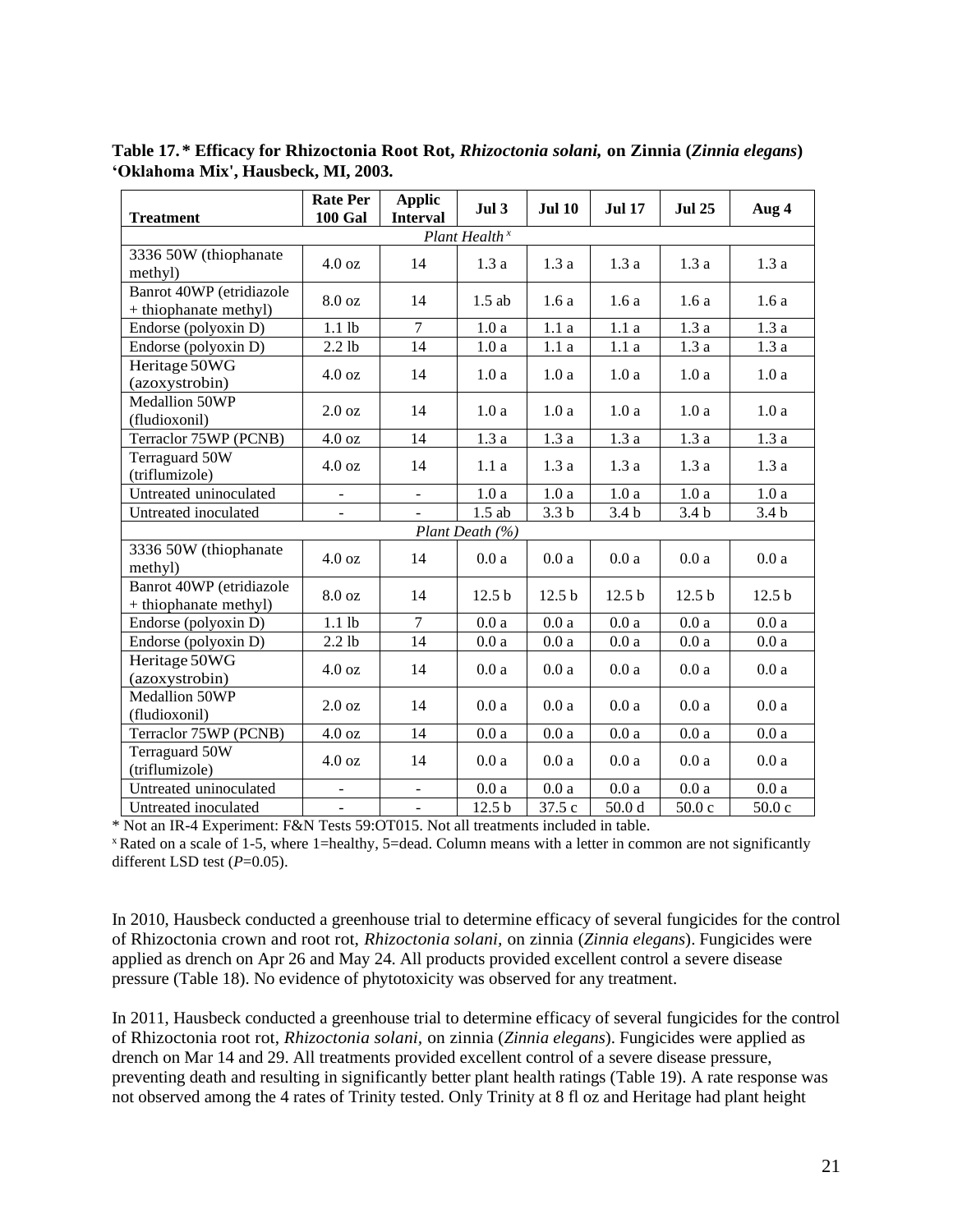ratings statistically similar to the untreated uninoculated control. The biopesticide Veranda O was the only fungicide treatment that maintained a plant health rating of 1 by the Apr 5. No evidence of phytotoxicity was observed for any treatment.

In 2014, Hausbeck conducted a greenhouse trial to determine efficacy of several fungicides for the control of Rhizoctonia root rot, *Rhizoctonia solani,* on zinnia (*Zinnia elegans*). Fungicides were applied as drench on Jun 17. All treatments provided excellent control of a severe disease pressure [\(Table 20\)](#page-22-1). BAS 703, Medallion and Pageant treated plants did not display any symptoms of *Rhizoctonia* infection throughout the trial. No evidence of phytotoxicity was observed for any treatment.

In 2016, Hausbeck conducted a greenhouse trial to determine efficacy of several fungicides for the control of Rhizoctonia root rot, *Rhizoctonia solani,* on zinnia (*Zinnia elegans*). Fungicides were applied as drench on Feb 24 and Mar 1. Except for RootShield, all treatments had significantly better disease severity ratings compared to the untreated control [\(Table 21\)](#page-23-7). The industry standard Affirm was highly efficacious and resulted in symptomless plants for all rating dates. A rate response was observed between the Howler treatments with the 100 oz rate resulting in less plant death and a lower disease severity rating for all dates. No evidence of phytotoxicity was observed for any treatment.

|                                        | <b>Rate Per</b> |                  | <b>Health Rating</b> <sup>x</sup> |          |        | Death $(\% )$     |                   |           |  |
|----------------------------------------|-----------------|------------------|-----------------------------------|----------|--------|-------------------|-------------------|-----------|--|
| <b>Treatment</b>                       | <b>100 Gal</b>  | May<br>6         | May 12                            | Jun 8    | May 6  | May 12            | Jun 8             | Jun 8     |  |
| Heritage 50WG<br>(azoxystrobin)        | 0.9 oz          | 1.3a             | 1.9a                              | $1.5$ ab | 0.0a   | 0.0a              | 0.0a              | 5.6 abc   |  |
| <b>Medallion 50WP</b><br>(fludioxonil) | $2 \text{ oz}$  | 1.0a             | 1.6a                              | $1.6$ ab | 0.0a   | 0.0a              | 0.0a              | $5.8$ abc |  |
| OHP 6672 4.5L<br>(thiophanate methyl)  | $20$ fl oz      | 1.0a             | 1.1a                              | $1.4$ ab | 0.0a   | 0.0a              | 0.0a              | $6.1$ abc |  |
| Terraclor 75WP (PCNB)                  | 8 <sub>oz</sub> | 1.0a             | 1.4a                              | $1.4$ ab | 0.0a   | 0.0a              | 0.0a              | 5.4 bc    |  |
| Tourney 50WDG<br>(metconazole)         | 4 oz            | 1.1a             | 1.6a                              | $2.1$ ab | 0.0a   | 0.0a              | 0.0a              | $4.6$ cd  |  |
| V-10190 2.5SC                          | 8 fl oz         | 1.3a             | 3.0 <sub>b</sub>                  | 3.3c     | 0.0a   | 25.0 <sub>b</sub> | 50.0 <sub>b</sub> | $3.1$ de  |  |
| V-10190 2.5SC                          | 16 fl oz        | 1.0a             | 1.6a                              | $1.5$ ab | 0.0a   | 0.0a              | 0.0a              | $5.7$ abc |  |
| Veranda O 11.3DF<br>(polyoxin D)       | 8 <sub>oz</sub> | 1.0a             | 1.4a                              | $1.3$ ab | 0.0a   | 0.0a              | 0.0a              | $6.8$ ab  |  |
| Untreated uninoculated                 |                 | 1.0a             | 1.0a                              | 1.0a     | 0.0a   | 0.0a              | 0.0a              | 7.3a      |  |
| Untreated inoculated                   |                 | 3.1 <sub>b</sub> | 3.5 <sub>b</sub>                  | 3.6c     | 25.0 b | 50.0c             | 62.5 <sub>b</sub> | 2.4e      |  |

<span id="page-21-0"></span>

| Table 18.* Efficacy for Rhizoctonia Crown and Root Rot, Rhizoctonia solani, on Zinnia (Zinnia |  |  |
|-----------------------------------------------------------------------------------------------|--|--|
| elegans) 'Sahara Fire', Hausbeck, MI, 2010.                                                   |  |  |

\* Not an IR-4 Experiment: Plant Disease Management Reports 5:OT016.

<sup>x</sup>Rated on a scale of 1 to 5, where 1=healthy, 2=chlorosis/minor wilting, 3=moderate wilting, 4=severe wilting, 5=plant death. Column means with a letter in common are not significantly different based on Fishers Protected LSD test (*P*=0.05).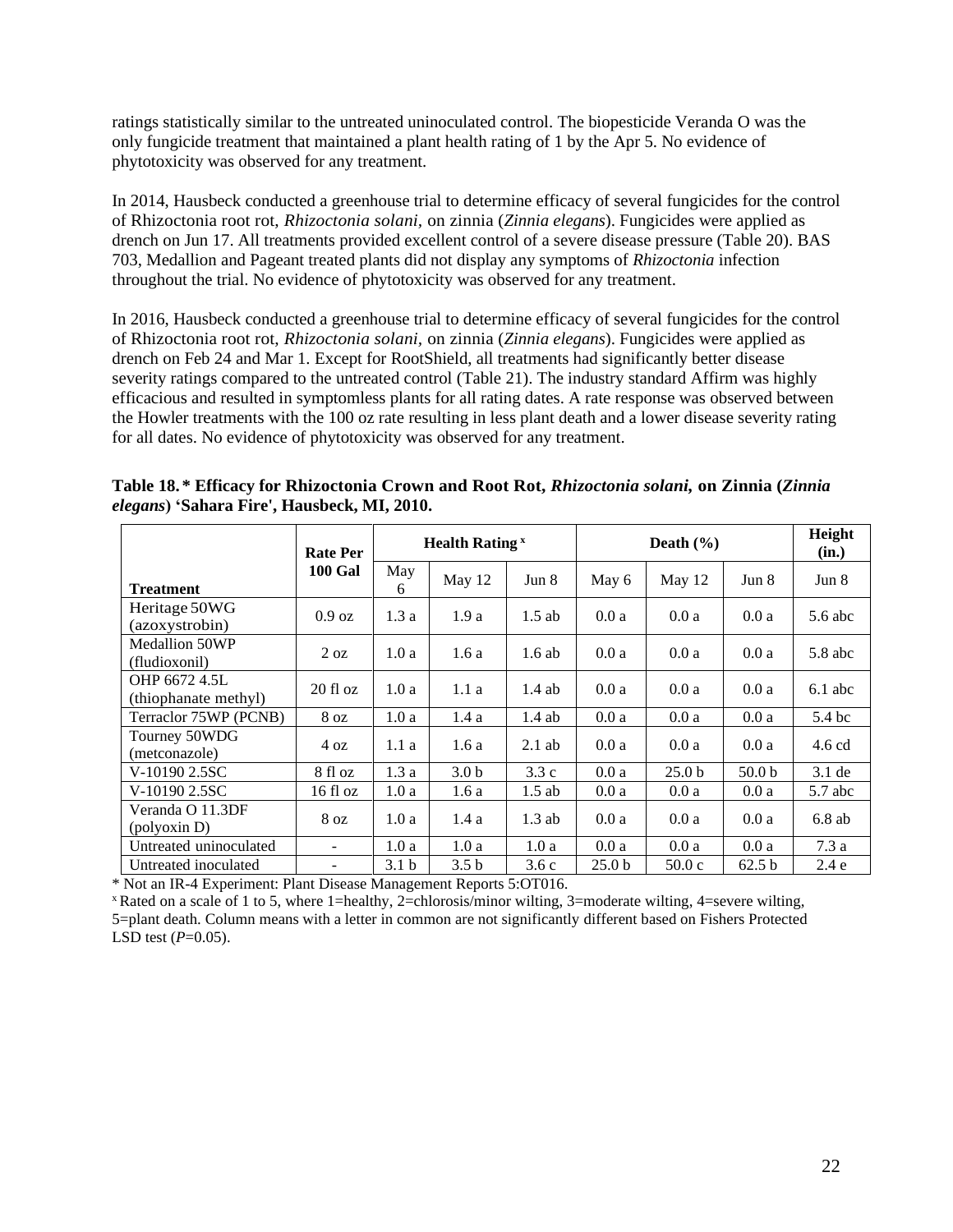<span id="page-22-0"></span>**Table 19. \* Efficacy for Rhizoctonia Root Rot,** *Rhizoctonia solani,* **on Zinnia (***Zinnia elegans***) 'Exquisite Pink', Hausbeck, MI, 2011.**

|                               | <b>Rate Per</b>    | <b>Health Rating</b> <sup>x</sup> |                   |                  | Height (in.)     | Death $(\% )$     |
|-------------------------------|--------------------|-----------------------------------|-------------------|------------------|------------------|-------------------|
| <b>Treatment</b>              | <b>100 Gal</b>     | Mar 24                            | Mar <sub>31</sub> | Apr 5            | Apr 5            | Apr 5             |
| Heritage 50WG (azoxystrobin)  | 4 oz               | 1.3a                              | 1.3a              | 1.3a             | $6.4$ ab         | 0.0a              |
| Trinity SC (triticonazole)    | 6 fl oz            | 1.0a                              | 1.3a              | 1.5a             | 5.0 <sub>b</sub> | 0.0a              |
| Trinity SC (triticonazole)    | 8 fl oz            | 1.0a                              | 1.0a              | 1.3a             | $6.7$ ab         | 0.0a              |
| Trinity SC (triticonazole)    | $12 \text{ fl oz}$ | 1.0a                              | 1.0a              | 1.2a             | 4.5 <sub>b</sub> | 0.0a              |
| Trinity SC (triticonazole)    | $24$ fl $oz$       | 1.0a                              | 1.2a              | 1.3a             | 4.1 <sub>b</sub> | 0.0a              |
| Veranda O 11.3DF (polyoxin D) | 8 <sub>oz</sub>    | 1.0a                              | 1.0a              | 1.0a             | 5.3 <sub>b</sub> | 0.0a              |
| Untreated uninoculated        |                    | 1.0a                              | 1.0a              | 1.0a             | 8.4 a            | 0.0a              |
| Untreated inoculated          |                    | 3.5 <sub>b</sub>                  | 3.8 <sub>b</sub>  | 3.8 <sub>b</sub> | 2.0c             | 50.0 <sub>b</sub> |

\* Not an IR-4 Experiment: Plant Disease Management Reports 6:OT005.

<sup>x</sup>Rated on a scale of 1 to 5, where 1=healthy, 2=chlorosis/stunting, 3=minor wilting, 4=moderate to severe wilting, 5=dead plant. Column means with a letter in common are not significantly different based on Student-Newman-Keuls test (*P*=0.05).

<span id="page-22-1"></span>**Table 20. \* Efficacy for Rhizoctonia Root Rot,** *Rhizoctonia solani,* **on Zinnia (***Zinnia elegans***) 'Exquisite Pink', Hausbeck, MI, 2014.**

|                                                | <b>Rate Per</b>    |                  | <b>Health Rating</b> <sup>x</sup> | <b>Plant Death</b> $(\% )$ |                   |  |
|------------------------------------------------|--------------------|------------------|-----------------------------------|----------------------------|-------------------|--|
| <b>Treatment</b>                               | <b>100 Gal</b>     | Jun $23$         | Jul <sub>3</sub>                  | Jun 23                     | Jul <sub>3</sub>  |  |
| BAS 703 01F (fluxapyroxad +<br>pyraclostrobin) | $7 \text{ fl oz}$  | 1.0a             | 1.0a                              | 0.0a                       | 0.0a              |  |
| <b>BAS 703 01F</b>                             | $10f$ l oz         | 1.0a             | 1.0a                              | 0.0a                       | 0.0a              |  |
| <b>BAS 703 01F</b>                             | $13 \text{ fl oz}$ | 1.0a             | 1.0a                              | 0.0a                       | 0.0a              |  |
| Heritage 50WG (azoxystrobin)                   | $0.9 \text{ oz}$   | 1.5a             | 1.5a                              | 0.0a                       | 16.7a             |  |
| Medallion 50WP (fludioxonil)                   | $2 \Omega$         | 1.0a             | 1.0a                              | 0.0a                       | 0.0a              |  |
| Pageant 38WG (pyraclostrobin + boscalid)       | 18 <sub>oz</sub>   | 1.0a             | 1.0a                              | 0.0a                       | 0.0a              |  |
| Untreated uninoculated                         | -                  | 1.0a             | 1.0a                              | 0.0a                       | 0.0a              |  |
| Untreated inoculated                           | -                  | 4.0 <sub>b</sub> | 4.3 <sub>b</sub>                  | 50.0 <sub>b</sub>          | 83.3 <sub>b</sub> |  |

\* Not an IR-4 Experiment: Plant Disease Management Reports 9:OT014.

 $x$ Rated on a scale of 1 to 5, where 1=healthy, 2=stunting/chlorosis, 3=minor stunting, 4=moderate/severe stunting, 5=plant death. Column means with a letter in common are not significantly different based on LSD test  $(P=0.05)$ .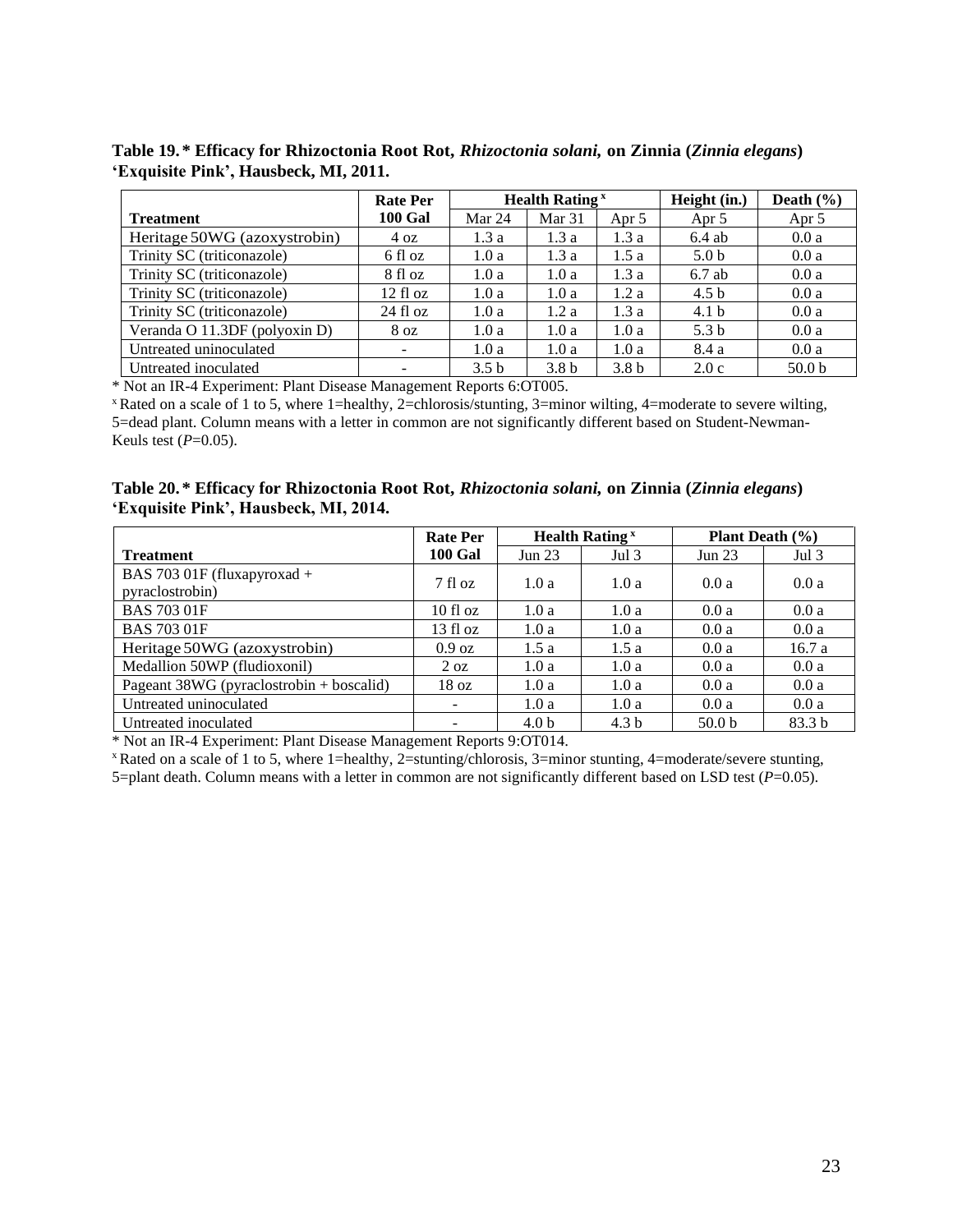<span id="page-23-7"></span>**Table 21. \* Efficacy for Rhizoctonia Root Rot,** *Rhizoctonia solani,* **on Zinnia (***Zinnia elegans***) 'Persian Carpet', Hausbeck, MI, 2016.**

|                                                  | Rate Per 100 Gal                  |                  | <b>Health Rating</b> <sup>x</sup> |                   | <b>Plant Death</b> $(\% )$ |                   |                    |  |
|--------------------------------------------------|-----------------------------------|------------------|-----------------------------------|-------------------|----------------------------|-------------------|--------------------|--|
| <b>Treatment</b>                                 |                                   | Mar 7            | Mar 10                            | Mar $14$          | Mar 7                      | Mar 10            | Mar 14             |  |
| Affirm WDG (polyoxin D)                          | 8 oz                              | 1.0a             | 1.0a                              | 1.0a              | 0.0a                       | 0.0a              | 0.0a               |  |
| Howler (Pseudomonas<br>$chlororaphis$ ) + Capsil | $67 \text{ oz} + 6 \text{ fl oz}$ | 2.2a             | 3.0 <sub>b</sub>                  | 3.2 <sub>bc</sub> | $16.7$ ab                  | 33.3 <sub>b</sub> | 33.3a              |  |
| $However + Capsil$                               | $100$ oz + 6 fl oz                | 1.0a             | $2.0$ ab                          | $1.8$ ab          | 0.0a                       | 0.0a              | 0.0a               |  |
| RootShield (Trichoderma<br>harzianum)            | $5 \Omega$                        | 3.8 <sub>b</sub> | 4.5c                              | 4.5 cd            | 50.0 <sub>b</sub>          | 83.3c             | 83.3 <sub>b</sub>  |  |
| $However + Affirm WDG$                           | $67 \text{ oz} + 4 \text{ oz}$    | 1.0a             | 1.0a                              | 1.2a              | 0.0a                       | 0.0a              | 0.0a               |  |
| Untreated uninoculated                           | ٠.                                | 1.0a             | 1.3a                              | 1.7a              | 0.0a                       | 0.0a              | 16.7a              |  |
| Untreated inoculated                             | -                                 | 4.2 <sub>b</sub> | 5.0c                              | 5.0 <sub>d</sub>  | 50.0 <sub>b</sub>          | 100.0c            | 100.0 <sub>b</sub> |  |

\* Not an IR-4 Experiment: Plant Disease Management Reports 6:OT005.

 $x$ Rated on a scale of 1 to 5, where 1=healthy, 2=chlorosis/stunting, 3=minor wilting, 4=moderate to severe wilting, 5=dead plant. Column means with a letter in common are not significantly different based on Student-Newman-Keuls test (*P*=0.05).

#### <span id="page-23-0"></span>*Efficacy Summary by Product/Active Ingredient*

A brief efficacy summary for select products is given below, with a reminder that there are very limited data available to draw definitive conclusions for product efficacy on *Rhizoctonia solani*. Products were selected based on interest in these products for testing in the 2019 Non-Oomycete Root Rot efficacy project, and on whether product is registered or not for this root rot species.

<span id="page-23-1"></span>*Azoxystrobin.* Heritage applied as drench provided excellent efficacy on severe Rhizoctonia crown rot infections in 2 garden impatiens experiments and a poinsettia trial, and on a severe Rhizoctonia root rot infection in a petunia trial. It also provided excellent efficacy on Rhizoctonia stem rot in an impatiens greenhouse trial. When applied as a soak or spray, excellent Rhizoctonia root rot control was obtained in a poinsettia trial. When applied as drench, it provided excellent efficacy on severe Rhizoctonia root rot infections in 4 zinnia experiments.

<span id="page-23-2"></span>*Azoxystrobin + Benzovindiflupyr.* Mural applied as drench provided excellent efficacy on severe Rhizoctonia root rot infection in 3 viburnum greenhouse and field trials.

<span id="page-23-3"></span>**Bacillus amyloliquifaciens.** MBI 110/Stargus applied as drench provided excellent efficacy on severe Rhizoctonia root rot infection in a viburnum field trial, but mediocre efficacy in a begonia greenhouse trial. It provided poor efficacy on Rhizoctonia stem rot infection in a garden impatiens experiment and mediocre efficacy on severe Rhizoctonia root rot infections in 2 viburnum greenhouse and field trials.

<span id="page-23-4"></span>*Etridiazole + Thiophanate methyl.* Banrot provided poor efficacy on a severe Rhizoctonia root rot infection in a petunia experiment and on a severe Rhizoctonia stem canker infection in a snapdragon trial.

<span id="page-23-5"></span>*Fludioxonil.* Medallion applied as drench provided excellent efficacy on severe Rhizoctonia crown rot infections in an impatiens and a poinsettia experiment; it provided excellent efficacy on severe Rhizoctonia root rot infections in 3 zinnia experiments.

<span id="page-23-6"></span>*Fludioxonil+Mefenoxam.* Hurricane applied as sprench provided excellent efficacy on a moderate Rhizoctonia stem rot infection in a chrysanthemum experiment.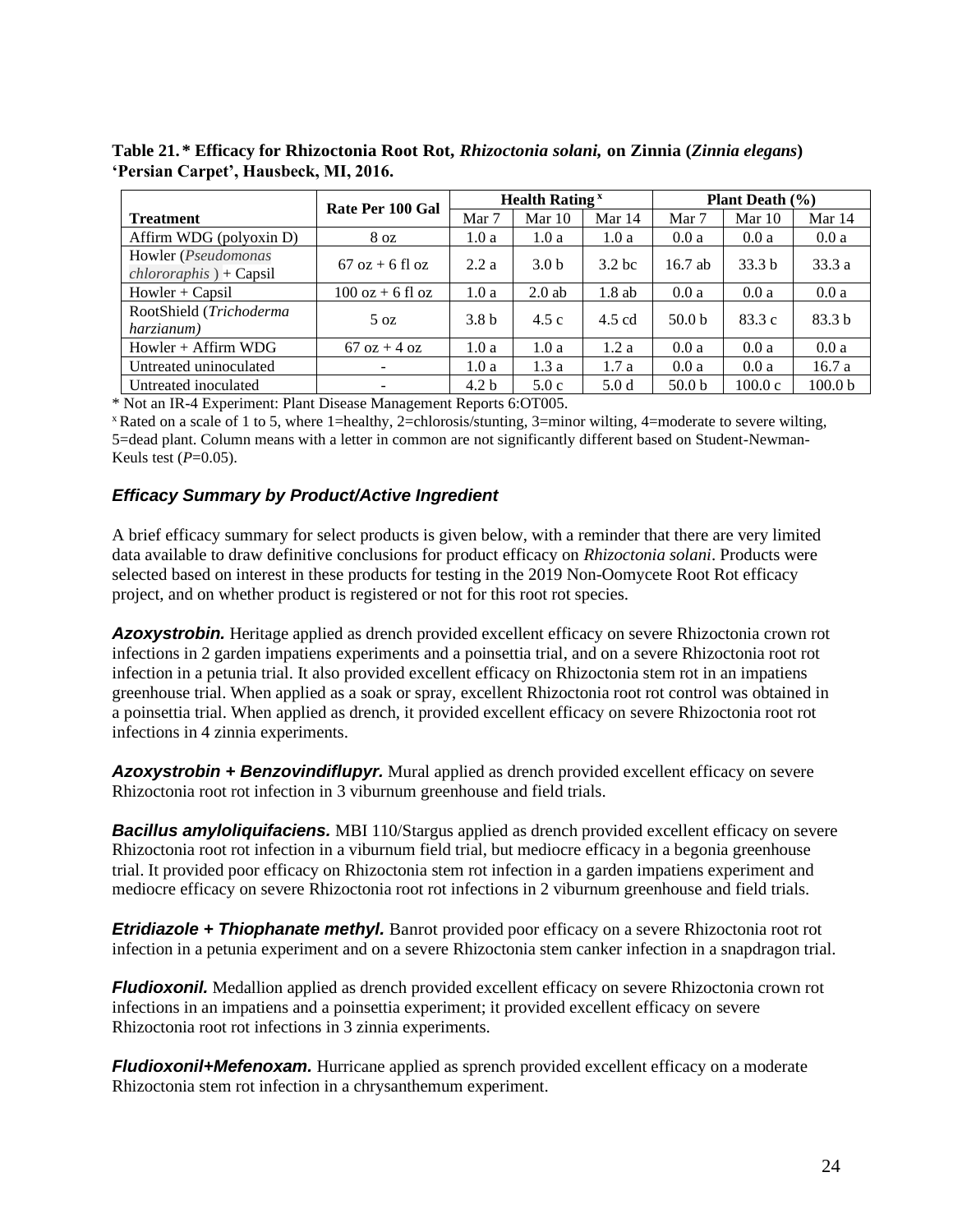<span id="page-24-0"></span>*Fluopyram + Trifloxystrobin.* Broadform applied as sprench provided excellent efficacy on Rhizoctonia root and crown rot in a begonia and an impatiens greenhouse trial.

<span id="page-24-1"></span>*Fluoxastrobin.* Disarm applied as drench provided good efficacy on a severe Rhizoctonia root rot infection in a petunia experiment.

<span id="page-24-2"></span>*Flutolanil.* Prostar applied as sprench provided excellent efficacy on Rhizoctonia root and crown rot in a begonia greenhouse trial.

<span id="page-24-3"></span>*Fluxapyroxad + Pyraclostrobin.* BAS 703/Orkestra applied as drench provided excellent efficacy on a severe Rhizoctonia root rot infection in a zinnia trial, and good efficacy on Rhizoctonia stem rot in an impatiens greenhouse trial.

<span id="page-24-4"></span>*Furfural.* Multiguard applied as drench provided good efficacy on a severe Rhizoctonia root rot infection in a petunia experiment.

<span id="page-24-5"></span>*Gliocladium catenulatum.* Pvent applied as drench provided good efficacy on Rhizoctonia stem rot in an impatiens greenhouse trial.

<span id="page-24-6"></span>*Gliocladium virens.* SoilGard applied as drench provided excellent efficacy on severe Rhizoctonia root rot infection in a viburnum field trial. It provided mediocre efficacy on severe Rhizoctonia root rot infections in 2 viburnum greenhouse and field trials.

<span id="page-24-7"></span>*Hydrogen dioxide + Peroxyacetic acid.* ZeroTol applied as drench provided no efficacy on Rhizoctonia stem rot in an impatiens greenhouse trial.

<span id="page-24-8"></span>**Isofetamid.** Astun applied as sprench provided poor efficacy on Rhizoctonia root and crown rot in a begonia greenhouse trial. Applied as spray or drench, it provided poor to mediocre efficacy in 3 impatiens trials.

<span id="page-24-9"></span>*Mefentriconazole.* BAS 750 applied as sprench provided excellent efficacy Rhizoctonia root and crown rot in a begonia greenhouse trial; as a drench, it provided good efficacy on Rhizoctonia stem rot in an impatiens greenhouse trial.

<span id="page-24-10"></span>*Metconazole.* Tourney applied as drench provided excellent efficacy on a severe Rhizoctonia root rot infection in a zinnia trial.

*Muscodor albus* **strain SA-13.** MBI-601 applied as pot substrate incorporation provided mixed efficacy (poor and excellent) on Rhizoctonia root and crown rot in a begonia greenhouse trial, and good efficacy on Rhizoctonia stem rot in an impatiens greenhouse trial.

<span id="page-24-11"></span>**Pentachloronitro-benzene.** Terraclor applied as drench provided excellent efficacy on severe Rhizoctonia stem canker infection in a snapdragon trial, and on severe Rhizoctonia root rot infections in 2 zinnia trials.

<span id="page-24-12"></span>**Polyoxin D.** This active ingredient applied as drench provided excellent efficacy on severe Rhizoctonia root rot infections in 4 zinnia trials.

<span id="page-24-13"></span>**Pseudomonas chlororaphis**. Howler applied as drench provided good to excellent efficacy on a severe Rhizoctonia root rot infection in a zinnia trial. Zio appied as drench provided poor efficacy on Rhizoctonia stem rot in an impatiens greenhouse trial.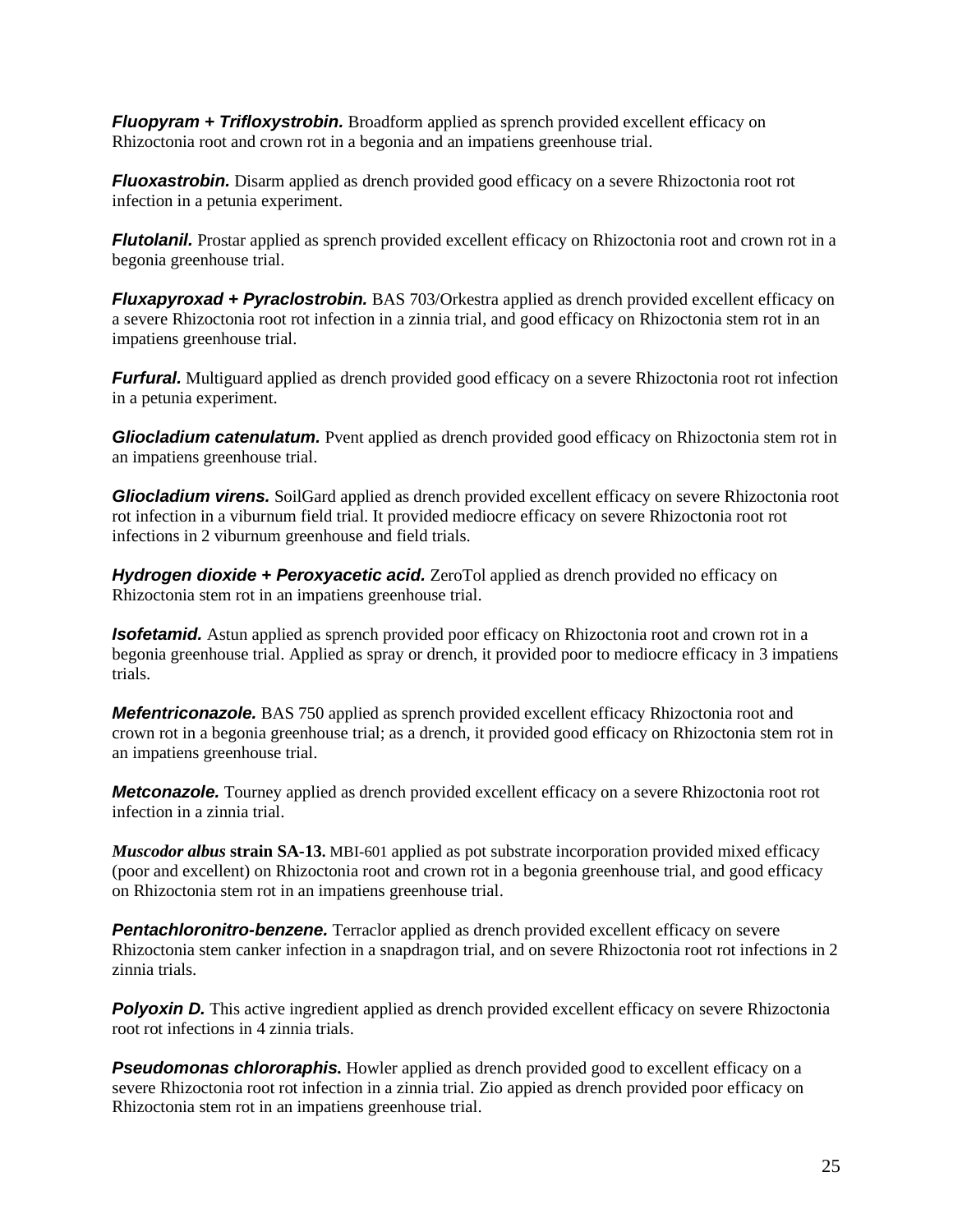<span id="page-25-0"></span>**Pydiflumetofen.** Picatina applied as drench provided good efficacy on Rhizoctonia stem rot in an impatiens greenhouse trial.

<span id="page-25-1"></span>**Pyraclostrobin.** Empress Intrinsic applied as drench provided excellent efficacy on a severe Rhizoctonia root rot infection in 3 viburnum greenhouse and field trials.

<span id="page-25-2"></span>*Pyraclostrobin + Boscalid.* Pageant Intrinsic applied as drench provided good to excellent efficacy on severe Rhizoctonia root rot infections in 3 viburnum greenhouse and field trials, and excellent efficacy on severe Rhizoctonia root rot infections in 2 zinnia trials.

*SP2700.* This active ingredient applied as drench provided good efficacy on Rhizoctonia stem rot infection in a garden impatiens experiment, but poor efficacy on Rhizoctonia root and crown rot in a begonia greenhouse trial.

<span id="page-25-3"></span>**Streptomyces lydicus.** Actinovate applied as good provided excellent efficacy on a severe Rhizoctonia root rot infection in a petunia experiment.

<span id="page-25-4"></span>**Thiophanate methyl.** Topsin applied as sprench provided excellent efficacy against a moderate Rhizoctonia stem rot infection in a chrysanthemum experiment. Applied as drench, 3336 provided excellent efficacy on severe Rhizoctonia root rot infections in 2 zinnia trials, excellent and poor efficacy on severe Rhizoctonia crown rot infections in 2 garden impatiens experiments, good efficacy on Rhizoctonia stem rot infection in a garden impatiens experiment, poor efficacy on severe Rhizoctonia root rot infections in a petunia and a poinsettia trial, and on a severe Rhizoctonia stem canker infection in a snapdragon trial.

<span id="page-25-5"></span>*Thyme oil.* Promax applied as drench provided good efficacy on a severe Rhizoctonia root rot infection in a petunia experiment.

<span id="page-25-6"></span>*Trichoderma harzianum.* RootShield applied as drench provided poor efficacy on a severe Rhizoctonia root rot infection in a zinnia trial.

<span id="page-25-7"></span>*Trichoderma harzianum & T. virens.* RootShield PLUS applied as drench provided mediocre to excellent efficacy on severe Rhizoctonia root rot infections in 3 viburnum greenhouse and field trials.

<span id="page-25-8"></span>**Trichoderma spp.** IT-5103 applied as drench provided excellent and mediocre efficacy on severe Rhizoctonia root rot infections in 2 viburnum greenhouse and field trials.

<span id="page-25-9"></span>**Trifloxystrobin.** Compass applied as drench provided excellent efficacy on a severe Rhizoctonia crown rot infection in a garden impatiens experiment.

<span id="page-25-10"></span>**Triflumizole.** Terraguard applied as drench provided good efficacy on severe Rhizoctonia stem canker infection in a snapdragon trial; and on a severe Rhizoctonia root rot infection in a zinnia trial. However it was ineffective in an impatiens trial.

<span id="page-25-11"></span>**Triticonazole.** Trinity applied as drench provided excellent efficacy on a severe Rhizoctonia root rot infection in a zinnia trial.

<span id="page-25-12"></span>*V-10190.* This active ingredient applied as drench provided excellent efficacy on a severe Rhizoctonia root rot infection in a zinnia trial.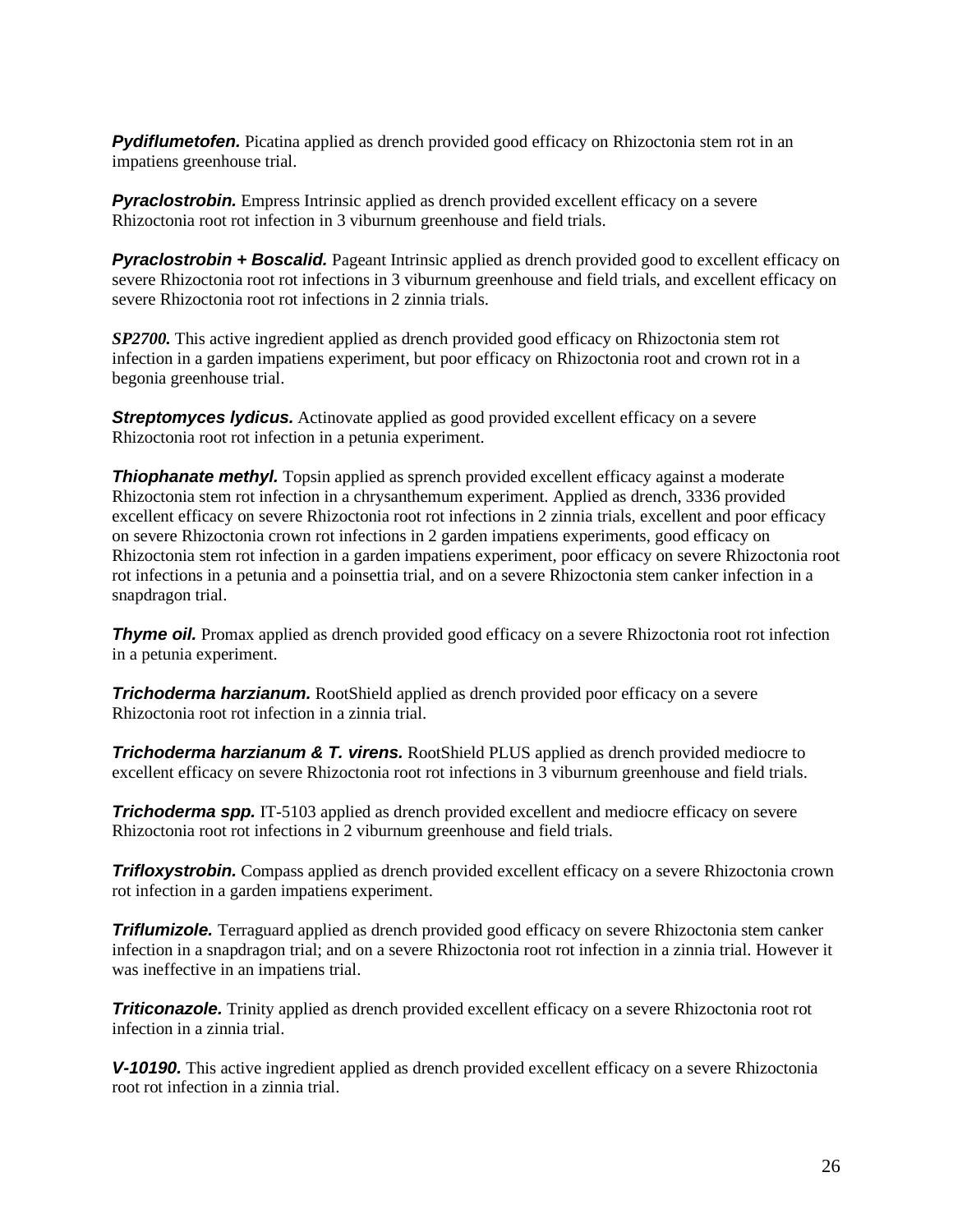#### <span id="page-26-0"></span>*Phytotoxicity*

No phytotoxicity was observed with the products listed above with the exception of Heritage causing a slight chlorosis in a petunia trial and Orkestra causing some leaf burn in an impatiens experiment.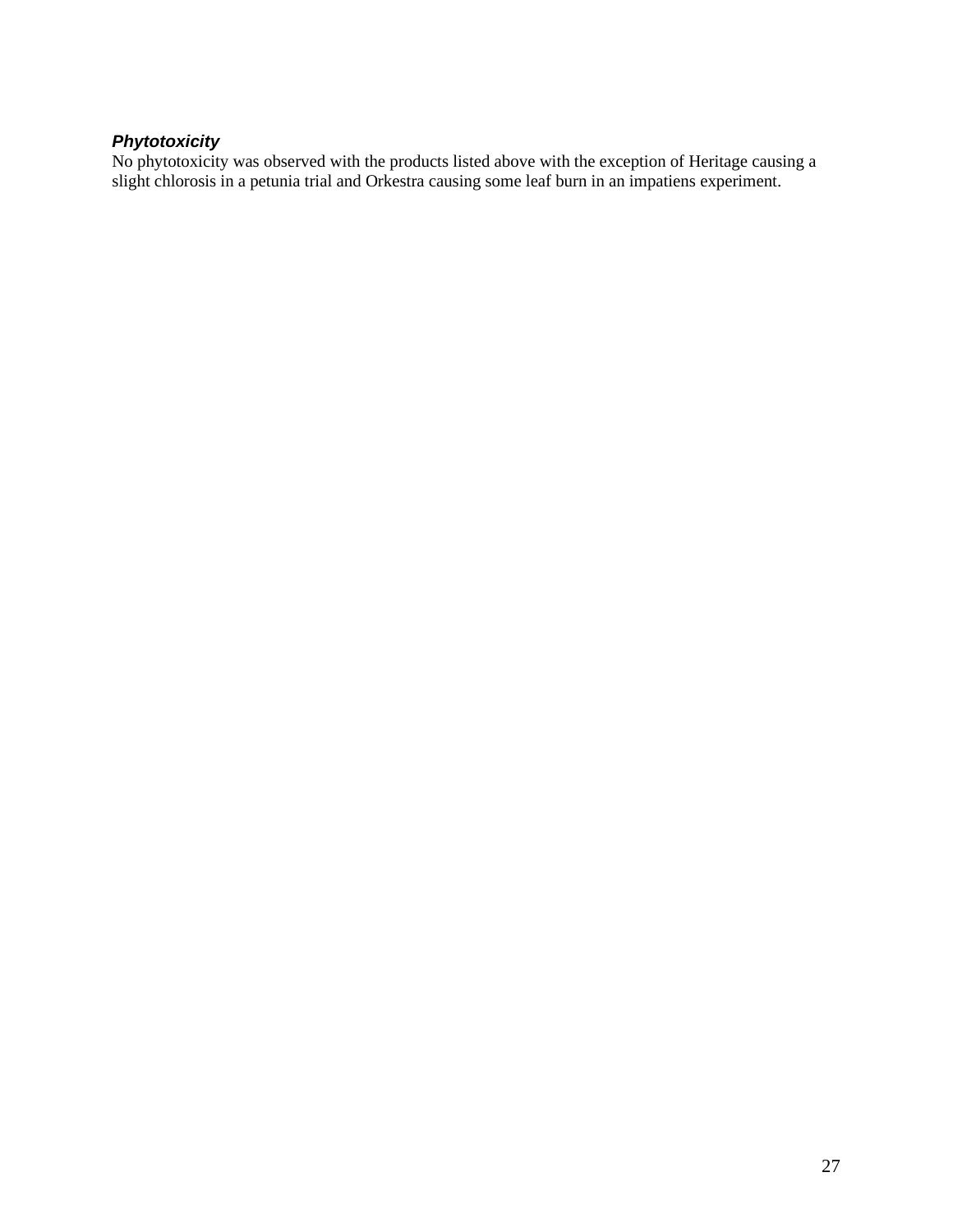## **Table 22.Summary of product efficacy for** *Rhizoctonia solani* **by pathogen and crop.**

Note: Table entries are sorted by product, pathogen Latin name, and then by crop Latin name. Only those IR-4 trials received by 8/11/2020 are included in the table below.

<span id="page-27-0"></span>

| PR#   | <b>Product Actives</b>                | <b>MOA</b><br><b>Class</b> | Crop                                                                                        | <b>Production</b><br><b>Site</b> | <b>Researcher</b> | <b>Trial</b><br><b>State</b> | <b>Trial</b><br>Year | <b>Application</b><br><b>Type</b> | <b>Results</b>                                                                                                                       |
|-------|---------------------------------------|----------------------------|---------------------------------------------------------------------------------------------|----------------------------------|-------------------|------------------------------|----------------------|-----------------------------------|--------------------------------------------------------------------------------------------------------------------------------------|
| 34270 | 3336 F (Thiophanate-<br>methyl)       | FRAC <sub>1</sub>          | Impatiens, Common Garden;<br><b>Buzzy Lizzy (Impatiens</b><br>walleriana) 'Super Elfin Red' | Greenhouse                       | Norman            | FL                           | 2019                 | Drench                            | Good control with 8 fl oz per 100 gal<br>applied once; inferior to uninoculated<br>check.                                            |
| 28103 | 3336 WP (50%)<br>(Thiophanate-methyl) | FRAC 1                     | American Evergreen<br>(Syngonium podophyllum)<br>'Green Gold'                               | Greenhouse                       | Knauss            | FL                           | 1973                 | Drench                            | At $16$ oz per 100 gal, the number of<br>surviving cuttings was higher than the<br>untreated controls.                               |
| 27480 | 3336 WP (50%)<br>(Thiophanate-methyl) | FRAC 1                     | Garden Snapdragon<br>(Antirrhinum majus)                                                    | Greenhouse                       | Benson            | NC                           | 1997                 | Drench                            | Good efficacy at 8, 16, and 32 oz per<br>100 gal; no injury.                                                                         |
| 27480 | 3336 WP (50%)<br>(Thiophanate-methyl) | FRAC 1                     | Garden Snapdragon<br>(Antirrhinum majus)                                                    | Greenhouse                       | Benson            | NC                           | 1998                 | Drench                            | Good control of Rhizoctonia solani<br>with 8, 16, and 32 oz per 100 gal; no<br>injury at any rate.                                   |
| 27480 | 3336 WP (50%)<br>(Thiophanate-methyl) | FRAC 1                     | Garden Snapdragon<br>(Antirrhinum majus)                                                    | Greenhouse                       | Benson            | NC                           | 1999                 | Drench                            | Good control with 8, 16, and 32 oz per<br>100 gal; no injury.                                                                        |
| 27485 | 3336 WP (50%)<br>(Thiophanate-methyl) | FRAC 1                     | Impatiens; Touch-me-not<br>(Impatiens sp.) I. wallerana                                     | Greenhouse                       | Benson            | NC                           | 1998                 | Drench                            | Good control with 8, 16, and 32 oz per<br>100 gal drenched at seeding into<br>infested media.                                        |
| 27485 | 3336 WP (50%)<br>(Thiophanate-methyl) | FRAC 1                     | Impatiens; Touch-me-not<br>(Impatiens sp.) I. wallerana                                     | Greenhouse                       | Benson            | NC                           | 1999                 | Drench                            | Great control with 8, 16, and 32 oz per<br>100 gal drenched at seeding into<br>infested media.                                       |
| 27481 | 3336 WP (50%)<br>(Thiophanate-methyl) | FRAC 1                     | Periwinkle, Madagascar<br>(Catharanthus roseus)                                             | Greenhouse                       | Benson            | NC                           | 1997                 | Drench                            | Good control of damping off with 8,<br>16, and 32 oz per 100 gal, but some<br>germination inhibition was observed.                   |
| 27481 | 3336 WP (50%)<br>(Thiophanate-methyl) | FRAC 1                     | Periwinkle, Madagascar<br>(Catharanthus roseus)                                             | Greenhouse                       | Benson            | NC                           | 1998                 | Drench                            | Good control with 8, 16, and 32 oz per<br>100 gal; no injury observed.                                                               |
| 27481 | 3336 WP (50%)<br>(Thiophanate-methyl) | FRAC 1                     | Periwinkle, Madagascar<br>(Catharanthus roseus)                                             | Greenhouse                       | Benson            | NC                           | 1999                 | Drench                            | Good control with 8, 16, and 32 oz per<br>100 gal; no injury.                                                                        |
| 12261 | 3336 WP (50%)<br>(Thiophanate-methyl) | FRAC 1                     | Petunia (Petunia sp.) P. x<br>hybrida                                                       | Greenhouse                       | Benson            | NC                           | 1997                 | Drench                            | All three rates $(8, 16, 32$ oz per 100<br>gal) significantly improved seedling<br>stands with no visible signs of<br>phytotoxicity. |
| 12261 | 3336 WP (50%)<br>(Thiophanate-methyl) | FRAC <sub>1</sub>          | Petunia (Petunia sp.) P. x<br>hybrida                                                       | Greenhouse                       | Benson            | NC                           | 1998                 | Drench                            | Good control with 8, 16, and 32 oz per<br>100 gal drenched at seeding; no<br>injury.                                                 |

28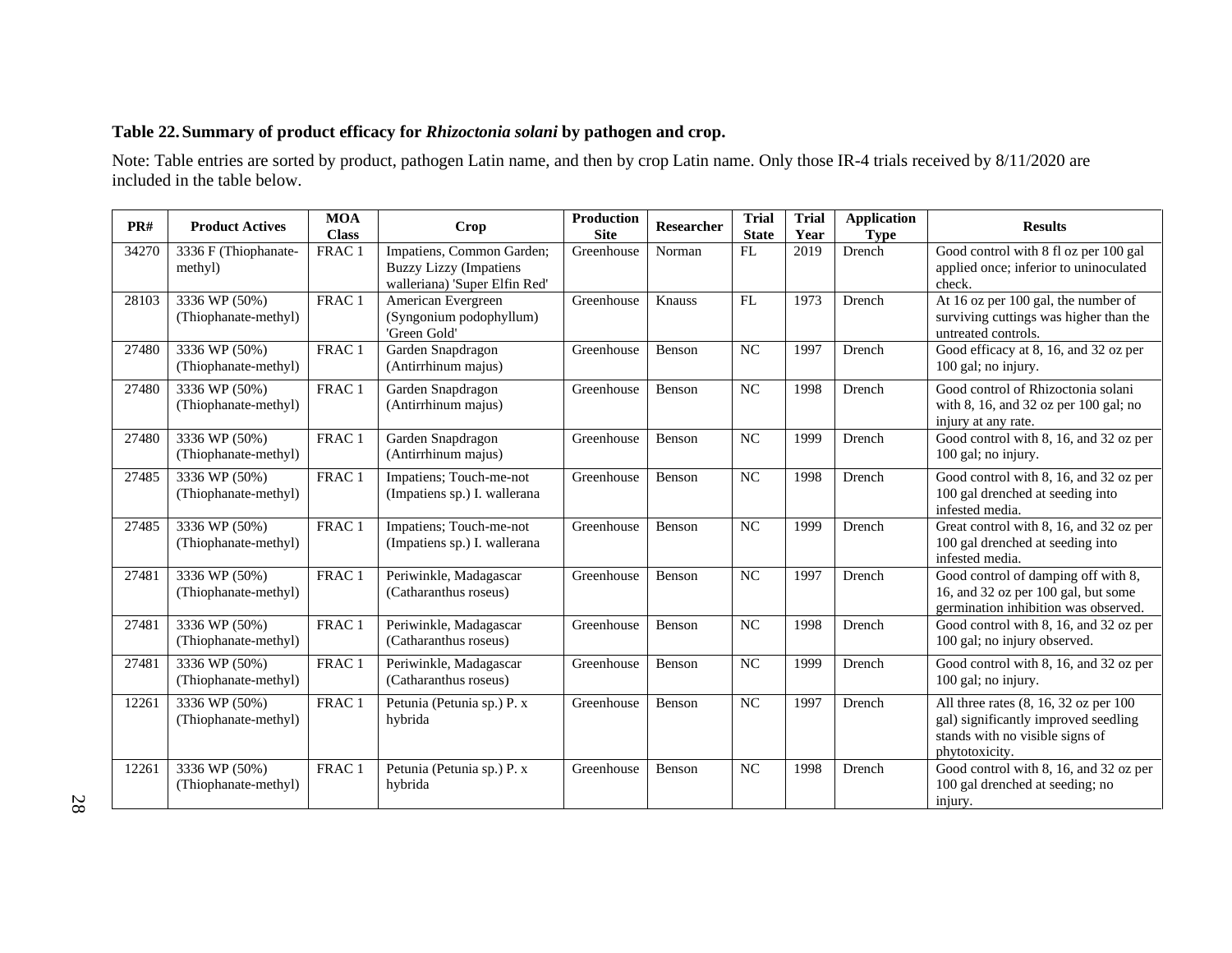| PR#   | <b>Product Actives</b>                                             | <b>MOA</b><br><b>Class</b> | <b>Crop</b>                                                                                 | <b>Production</b><br><b>Site</b> | <b>Researcher</b> | <b>Trial</b><br><b>State</b> | <b>Trial</b><br>Year | <b>Application</b><br><b>Type</b> | <b>Results</b>                                                                                |
|-------|--------------------------------------------------------------------|----------------------------|---------------------------------------------------------------------------------------------|----------------------------------|-------------------|------------------------------|----------------------|-----------------------------------|-----------------------------------------------------------------------------------------------|
| 12261 | 3336 WP (50%)<br>(Thiophanate-methyl)                              | FRAC 1                     | Petunia (Petunia sp.) P. x<br>hybrida                                                       | Greenhouse                       | Benson            | <b>MD</b>                    | 1999                 | Drench                            | Good control with 8, 16, and 32 oz per<br>100 gal drenched at seeding; no<br>injury.          |
| 11587 | 3336 WP 70%<br>(Pennwalt)<br>(Thiophanate-methyl)                  | FRAC 1                     | Holly, Chinese (Ilex cornuta)<br>'Rotunda'                                                  | Field<br>Container               | Gill              | GA                           | 1977                 | Drench                            | Not enough disease to rate; no injury<br>at 0.7 and 1.4 lb product per 100 gal.               |
| 11586 | 3336 WP 70%<br>(Pennwalt)<br>(Thiophanate-methyl)                  | FRAC 1                     | Holly, Japanese (Ilex crenata)<br>'Rotundifolia'                                            | Field<br>Container               | Gill              | <b>GA</b>                    | 1977                 | Drench                            | Not enough disease to rate; no injury<br>at 0.7 and 1.4 lb product per 100 gal.               |
| 01329 | 3336 WP 70%<br>(Pennwalt)<br>(Thiophanate-methyl)                  | FRAC 1                     | Azalea (Rhododendron sp.)<br>'Hershey's Red'                                                | Field<br>Container               | Gill              | GA                           | 1977                 | Drench                            | Good efficacy at 0.7 and 1.4 lb per<br>100 gal with 1 cup solution per<br>container.          |
| 01329 | 3336 WP 70%<br>(Pennwalt)<br>(Thiophanate-methyl)                  | FRAC 1                     | Azalea (Rhododendron sp.)<br>'Hinodegiri'                                                   | Field<br>Container               | Gill              | GA                           | 1977                 | Drench                            | Good efficacy at 0.7 and 1.4 lb per<br>100 gal with 1 cup solution per<br>container.          |
| 01330 | 3336 WP 70%<br>(Pennwalt)<br>(Thiophanate-methyl)                  | FRAC 1                     | Boxwood (Buxus sp.) B.<br>microphylla                                                       | Field<br>Container               | Gill              | <b>GA</b>                    | 1977                 | Drench                            | Not enough disease to rate; no<br>phytotoxicity.                                              |
| 01333 | 3336 WP 70%<br>(Pennwalt)<br>(Thiophanate-methyl)                  | FRAC 1                     | Juniper (Juniperus sp.) J.<br>conferta                                                      | Field<br>Container               | Gill              | <b>GA</b>                    | 1977                 | Drench                            | Not enough disease to rate; no injury<br>at 11.2 oz product per 100 gal.                      |
| 26782 | <b>Actinovate Soluble</b><br>(Streptomyces<br>lydicus WYEC 108)    | <b>FRAC</b><br>NC          | Petunia (Petunia sp.)                                                                       | Greenhouse                       | Reddy             | AL                           | 2006                 | Drench                            | Fair efficacy at 10 oz per 100 gal                                                            |
| 26781 | Adorn 4F<br>(Fluopicolide)                                         | <b>FRAC</b><br>43          | Petunia (Petunia sp.)                                                                       | Greenhouse                       | Reddy             | AL                           | 2006                 | Drench                            | Fair efficacy at 30 and 60 ml per 100<br>gal                                                  |
| 26788 | Agrifos (Dipotassium<br>phosphonate +<br>Dipotassium<br>phosphate) | <b>FRAC</b><br>33          | Petunia (Petunia sp.)                                                                       | Greenhouse                       | Reddy             | AL                           | 2006                 | Drench                            | Fair and good efficacy at 1 and 2 gal<br>per 100 gal                                          |
| 33776 | Astun (isofentamid)                                                | FRAC <sub>7</sub>          | Clubed Begonia (Begonia<br>semperflorens) 'Bada Bing<br>Scarlet'                            | Greenhouse                       | Norman            | FL                           | 2018                 | Sprench                           | No efficacy with 13.5 fl oz per 100 gal<br>applied twice weekly.                              |
| 34259 | Astun (isofentamid)                                                | FRAC <sub>7</sub>          | Impatiens, Common Garden;<br><b>Buzzy Lizzy (Impatiens</b><br>walleriana) 'Super Elfin Red' | Greenhouse                       | Norman            | FL                           | 2019                 | Drench                            | Poor control with 13.5 fl oz per 100<br>gal applied twice; inferior to<br>uninoculated check. |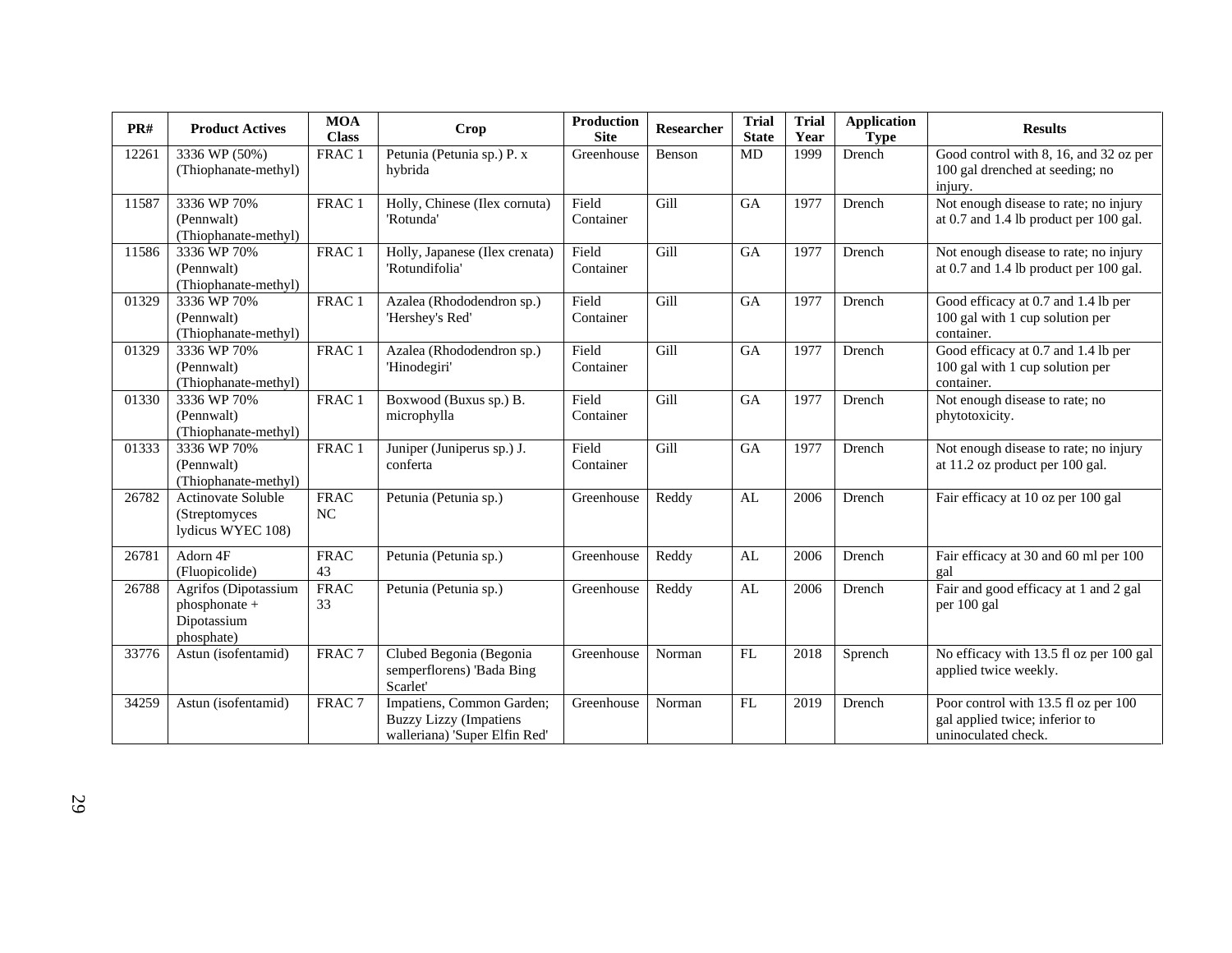| PR#   | <b>Product Actives</b>                                        | <b>MOA</b><br><b>Class</b>      | <b>Crop</b>                                                                                 | <b>Production</b><br><b>Site</b> | Researcher | <b>Trial</b><br><b>State</b> | <b>Trial</b><br>Year | <b>Application</b><br><b>Type</b> | <b>Results</b>                                                                                                                                                                                                                                           |
|-------|---------------------------------------------------------------|---------------------------------|---------------------------------------------------------------------------------------------|----------------------------------|------------|------------------------------|----------------------|-----------------------------------|----------------------------------------------------------------------------------------------------------------------------------------------------------------------------------------------------------------------------------------------------------|
| 28101 | <b>Banrot I 30WP</b><br>$(Ethazole +$<br>thiabendazole)       | <b>FRAC</b><br>$14 +$<br>FRAC 1 | American Evergreen<br>(Syngonium podophyllum)<br>'Green Gold'                               | Greenhouse                       | Knauss     | FL                           | 1973                 | Drench                            | At 500 ppm, there was no impact on<br>root development, but the number of<br>pots infested with foliar Rhizoctonia<br>was reduced compared to the<br>untreated and top weight was<br>significantly higher than the untreated.                            |
| 28102 | <b>Banrot II 40WP</b><br>(Ethazole +<br>thiophanate methyl)   | <b>FRAC</b><br>$14 +$<br>FRAC 1 | American Evergreen<br>(Syngonium podophyllum)<br>'Green Gold'                               | Greenhouse                       | Knauss     | FL                           | 1973                 | Drench                            | At 12 oz per 100 gal, the number of<br>surviving cuttings was higher than the<br>untreated controls.                                                                                                                                                     |
| 28102 | <b>Banrot II 40WP</b><br>$(Ethazole +$<br>thiophanate methyl) | <b>FRAC</b><br>$14 +$<br>FRAC 1 | American Evergreen<br>(Syngonium podophyllum)<br>'Green Gold'                               | Greenhouse                       | Knauss     | FL                           | 1973                 | Soil<br>Incorporation             | At 6 oz per cu yd, the number of<br>surviving cuttings was equivalent to<br>the untreated controls.                                                                                                                                                      |
| 28102 | <b>Banrot II 40WP</b><br>$(Ethazole +$<br>thiophanate methyl) | <b>FRAC</b><br>$14 +$<br>FRAC 1 | American Evergreen<br>(Syngonium podophyllum)<br>'Green Gold'                               | Greenhouse                       | Knauss     | FL                           | 1973                 | Soil<br>Incorporation             | At 6 oz per cu yd, the number of<br>surviving cuttings was higher than the<br>untreated controls.                                                                                                                                                        |
| 33777 | <b>BAS 750 02F</b><br>(Mefentrifluconazole)                   | FRAC <sub>3</sub>               | Clubed Begonia (Begonia<br>semperflorens) 'Bada Bing<br>Scarlet'                            | Greenhouse                       | Norman     | FL                           | 2018                 | Sprench                           | Excellent efficacy with 3 fl oz per 100<br>gal applied 3 times biweekly;<br>comparable to non-inoculated check.                                                                                                                                          |
| 34260 | <b>BAS 750 02F</b><br>(Mefentrifluconazole)                   | FRAC <sub>3</sub>               | Impatiens, Common Garden;<br><b>Buzzy Lizzy (Impatiens</b><br>walleriana) 'Super Elfin Red' | Greenhouse                       | Norman     | FL                           | 2019                 | Drench                            | Good control with 3 fl oz per 100 gal<br>applied twice; inferior to uninoculated<br>check.                                                                                                                                                               |
| 27940 | Benlate 50WP<br>(Benomyl)                                     | FRAC 1                          | American Evergreen<br>(Syngonium podophyllum)<br>'Green Gold'                               | Greenhouse                       | Knauss     | FL                           | 1973                 | Drench                            | An equivalent number of roots<br>between infested and uninfested<br>treatments of 1.0 lb per 100 gal, both<br>better than untreated infested and<br>uninfested.                                                                                          |
| 27940 | <b>Benlate 50WP</b><br>(Benomyl)                              | FRAC 1                          | American Evergreen<br>(Syngonium podophyllum)<br>'Green Gold'                               | Greenhouse                       | Knauss     | <b>FL</b>                    | 1973                 | Drench                            | An equivalent number of roots<br>between infested and uninfested<br>treatments of 1.0 lb per 100 gal, both<br>better than untreated infested and<br>uninfested. The top weights of the<br>Benomyl treated plants were higher<br>than the control plants. |
| 27940 | Benlate 50WP<br>(Benomyl)                                     | FRAC 1                          | American Evergreen<br>(Syngonium podophyllum)<br>'Green Gold'                               | Greenhouse                       | Knauss     | FL                           | 1973                 | Drench                            | At 1.5 lb per 100 gal, there was no<br>impact on root development, but the<br>number of pots infested with foliar<br>Rhizoctonia was reduced compared to<br>the untreated and top weight was<br>significantly higher than the untreated.                 |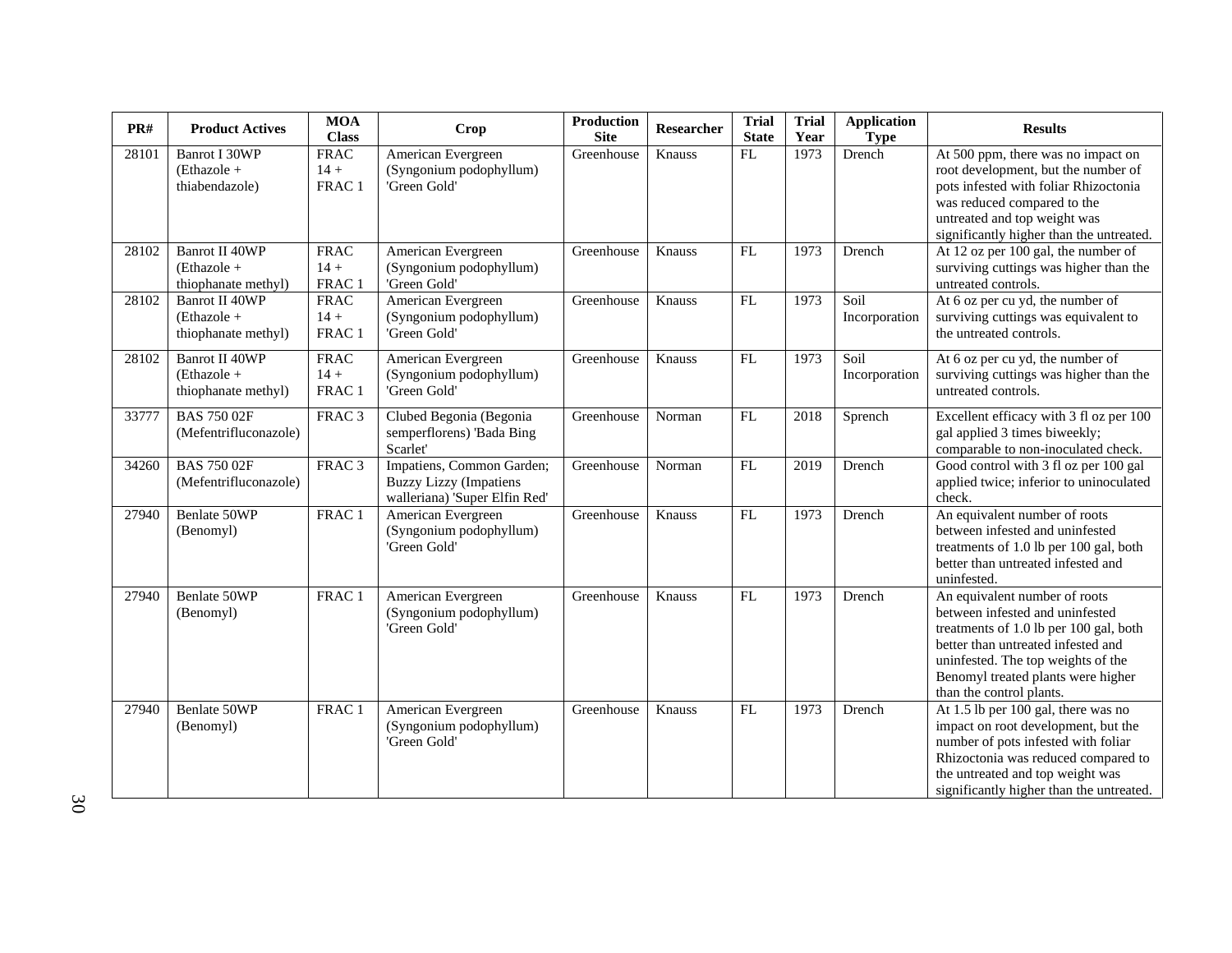| $\mathbf{PR}\#$ | <b>Product Actives</b>                                | <b>MOA</b><br><b>Class</b>    | <b>Crop</b>                                                                                 | Production<br><b>Site</b> | Researcher | <b>Trial</b><br><b>State</b> | <b>Trial</b><br>Year | <b>Application</b><br><b>Type</b> | <b>Results</b>                                                                                                                                                                                                                                                                                          |
|-----------------|-------------------------------------------------------|-------------------------------|---------------------------------------------------------------------------------------------|---------------------------|------------|------------------------------|----------------------|-----------------------------------|---------------------------------------------------------------------------------------------------------------------------------------------------------------------------------------------------------------------------------------------------------------------------------------------------------|
| 27940           | Benlate 50WP<br>(Benomyl)                             | FRAC <sub>1</sub>             | American Evergreen<br>(Syngonium podophyllum)<br>'Green Gold'                               | Greenhouse                | Knauss     | FL                           | 1973                 | Drench                            | At 8 and 16 oz per 100 gal, the<br>number of surviving cuttings was<br>higher than the untreated controls.                                                                                                                                                                                              |
| 27940           | Benlate 50WP<br>(Benomyl)                             | FRAC 1                        | American Evergreen<br>(Syngonium podophyllum)<br>'Green Gold'                               | Greenhouse                | Knauss     | ${\rm FL}$                   | 1973                 | Soil<br>Incorporation             | At 6 and 12 oz per cu yd, the number<br>of surviving cuttings was higher than<br>the untreated controls.                                                                                                                                                                                                |
| 27891           | Benlate 50WP<br>(Benomyl)                             | FRAC 1                        | Poinsettia (Euphorbia<br>pulcherrima) 'Top Star'                                            | Greenhouse                | Neely      | $\rm IL$                     | 1978                 | Drench                            | Excellent efficacy and no injury at 8,<br>16, and 32 oz per 100 gal.                                                                                                                                                                                                                                    |
| 33778           | Broadform SC500<br>(Fluopyram $+$<br>Trifloxystrobin) | FRAC <sub>7</sub><br>$+11$    | Clubed Begonia (Begonia<br>semperflorens) 'Bada Bing<br>Scarlet'                            | Greenhouse                | Norman     | $\mathbf{FL}$                | 2018                 | Sprench                           | Excellent efficacy with 3 fl oz per 100<br>gal applied twice biweekly;<br>comparable to non-inoculated check.                                                                                                                                                                                           |
| 34261           | Broadform SC500<br>$(Fluopyram +$<br>Trifloxystrobin) | FRAC <sub>7</sub><br>$+11$    | Impatiens, Common Garden;<br><b>Buzzy Lizzy (Impatiens</b><br>walleriana) 'Super Elfin Red' | Greenhouse                | Norman     | FL                           | 2019                 | Drench                            | Excellent control with 4 and 6 fl oz<br>per 100 gal applied twice; comparable<br>to uninoculated check.                                                                                                                                                                                                 |
| 28074           | Daconil 54EC<br>(Chlorothalonil)                      | <b>FRAC</b><br>M <sub>5</sub> | American Evergreen<br>(Syngonium podophyllum)<br>'Green Gold'                               | Greenhouse                | Knauss     | $\mathbf{FL}$                | 1973                 | Drench                            | The treated $(1.5 \text{ lb per } 100 \text{ gal})$<br>infested plants had more roots than<br>untreated infested plants but not as<br>many as uninfested plants. Top<br>weights of the Daconil treated plants<br>were equivalent to infested untreated<br>plants. Top weights of the Daconil<br>treated |
| 28075           | Demosan 65WP<br>(Chloroneb)                           |                               | American Evergreen<br>(Syngonium podophyllum)<br>'Green Gold'                               | Greenhouse                | Knauss     | FL                           | 1973                 | Drench                            | At 1.5 lb per 100 gal, there was no<br>impact on root development, but the<br>number of pots infested with foliar<br>Rhizoctonia was higher than the<br>untreated but top weight was slightly<br>higher than the untreated.                                                                             |
| 28075           | Demosan 65WP<br>(Chloroneb)                           |                               | American Evergreen<br>(Syngonium podophyllum)<br>'Green Gold'                               | Greenhouse                | Knauss     | FL                           | 1973                 | Drench                            | At 1.5 lb per 100 gal, there was no<br>impact on root development, but the<br>number of pots infested with foliar<br>Rhizoctonia was reduced compared to<br>the untreated and top weight was<br>slightly higher than the untreated.                                                                     |
| 28075           | Demosan 65WP<br>(Chloroneb)                           |                               | American Evergreen<br>(Syngonium podophyllum)<br>'Green Gold'                               | Greenhouse                | Knauss     | FL                           | 1973                 | Drench                            | The treated (1.5 lb per 100 gal)<br>infested plants had more roots than<br>untreated infested plants but not as<br>many as uninfested plants. Top<br>weights of the Demosan treated plants<br>were equivalent to infested untreated<br>plants. Top weights of the Demosan<br>treated                    |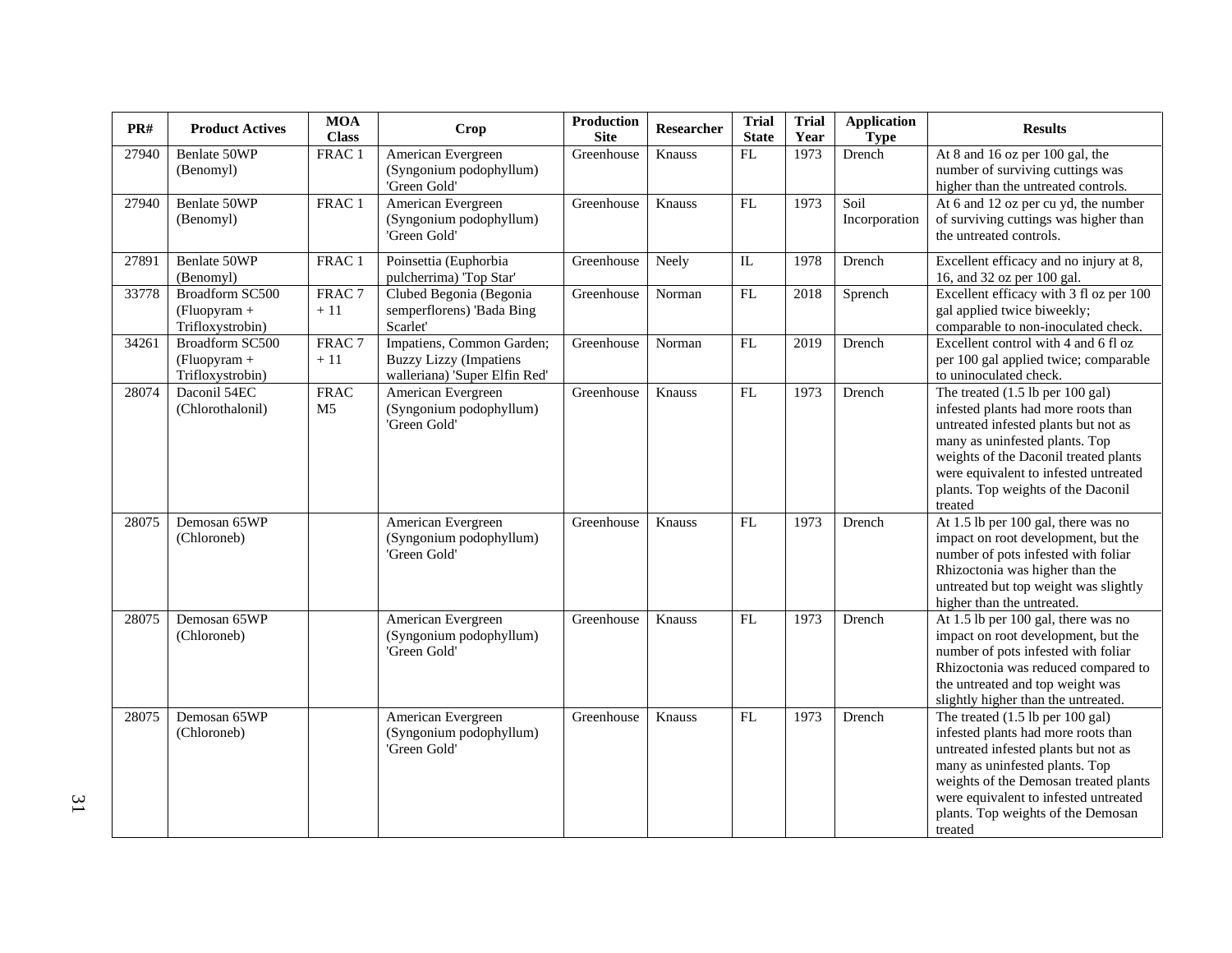| PR#   | <b>Product Actives</b>                 | <b>MOA</b><br><b>Class</b>    | Crop                                                                                        | <b>Production</b><br><b>Site</b> | Researcher | <b>Trial</b><br><b>State</b> | Trial<br>Year | <b>Application</b><br><b>Type</b> | <b>Results</b>                                                                                                                                                                                                                           |
|-------|----------------------------------------|-------------------------------|---------------------------------------------------------------------------------------------|----------------------------------|------------|------------------------------|---------------|-----------------------------------|------------------------------------------------------------------------------------------------------------------------------------------------------------------------------------------------------------------------------------------|
| 26787 | Disarm 480SC<br>(Fluoxastrobin)        | <b>FRAC</b><br>11             | Petunia (Petunia sp.)                                                                       | Greenhouse                       | Reddy      | AL                           | 2006          | Drench                            | Poor efficacy at 3 oz per 100 gal                                                                                                                                                                                                        |
| 26983 | Endorse (Polyoxin D)                   | <b>FRAC</b><br>19             | Pink (Dianthus sp.) D.<br>chinensis                                                         | Greenhouse                       | Hausbeck   | MI                           | 2002          | Drench                            | No efficacy but also no injury.                                                                                                                                                                                                          |
| 26784 | Fenstop<br>(Fenamidone)                | <b>FRAC</b><br>11             | Petunia (Petunia sp.)                                                                       | Greenhouse                       | Reddy      | AL                           | 2006          | Drench                            | Poor and fair efficacy at 7 and 14 oz<br>per 100 gal                                                                                                                                                                                     |
| 28076 | Fermate 76WP<br>(Ferbam)               | <b>FRAC</b><br>M <sub>3</sub> | American Evergreen<br>(Syngonium podophyllum)<br>'Green Gold'                               | Greenhouse                       | Knauss     | FL                           | 1973          | Drench                            | An equivalent number of roots<br>between infested and uninfested<br>treatments of 3.0 lb per 100 gal, both<br>better than untreated infested and<br>uninfested.                                                                          |
| 28076 | Fermate 76WP<br>(Ferbam)               | <b>FRAC</b><br>M <sub>3</sub> | American Evergreen<br>(Syngonium podophyllum)<br>'Green Gold'                               | Greenhouse                       | Knauss     | FL                           | 1973          | Drench                            | At 1.5 lb per 100 gal, the number of<br>surviving cuttings was equivalent to<br>the untreated controls and sprouting<br>was delayed compared to the other<br>treatments.                                                                 |
| 28076 | Fermate 76WP<br>(Ferbam)               | <b>FRAC</b><br>M <sub>3</sub> | American Evergreen<br>(Syngonium podophyllum)<br>'Green Gold'                               | Greenhouse                       | Knauss     | FL                           | 1973          | Drench                            | At 1.5 lb per 100 gal, the number of<br>surviving cuttings was lower than the<br>untreated controls, plus sprouting was<br>delayed when compared to other<br>treatments.                                                                 |
| 26789 | Hymexazol 30L<br>(Hymexazol)           | <b>FRAC</b><br>32             | Petunia (Petunia sp.)                                                                       | Greenhouse                       | Reddy      | AL                           | 2006          | Drench                            | Fair and good efficacy at 6 and 12 oz<br>per 100 gal                                                                                                                                                                                     |
| 33780 | MBI 601 (Muscodor<br>albus)            |                               | Clubed Begonia (Begonia<br>semperflorens) 'Bada Bing<br>Scarlet'                            | Greenhouse                       | Norman     | FL                           | 2018          | Soil<br>Incorporation             | Good efficacy with 5, but poor with<br>10, g per cu ft soil applied before<br>potting; inferior to non-inoculated<br>check.                                                                                                              |
| 34263 | MBI 601 (Muscodor<br>albus)            |                               | Impatiens, Common Garden;<br><b>Buzzy Lizzy (Impatiens</b><br>walleriana) 'Super Elfin Red' | Greenhouse                       | Norman     | FL                           | 2019          | Soil<br>Incorporation             | Good control with 5 and 10 g per cu ft<br>soil applied once; inferior to<br>uninoculated check.                                                                                                                                          |
| 28098 | Mertect 160 (60 WP)<br>(Thiabendazole) | FRAC <sub>1</sub>             | American Evergreen<br>(Syngonium podophyllum)<br>'Green Gold'                               | Greenhouse                       | Knauss     | FL                           | 1973          | Drench                            | At 1.5 lb per 100 gal, there was no<br>impact on root development, but the<br>number of pots infested with foliar<br>Rhizoctonia was reduced compared to<br>the untreated and top weight was<br>equivalent to the untreated.             |
| 28098 | Mertect 160 (60 WP)<br>(Thiabendazole) | FRAC 1                        | American Evergreen<br>(Syngonium podophyllum)<br>'Green Gold'                               | Greenhouse                       | Knauss     | FL                           | 1973          | Drench                            | At 1.5 lb per 100 gal, there was no<br>impact on root development, but the<br>number of pots infested with foliar<br>Rhizoctonia was reduced compared to<br>the untreated and top weight was<br>significantly higher than the untreated. |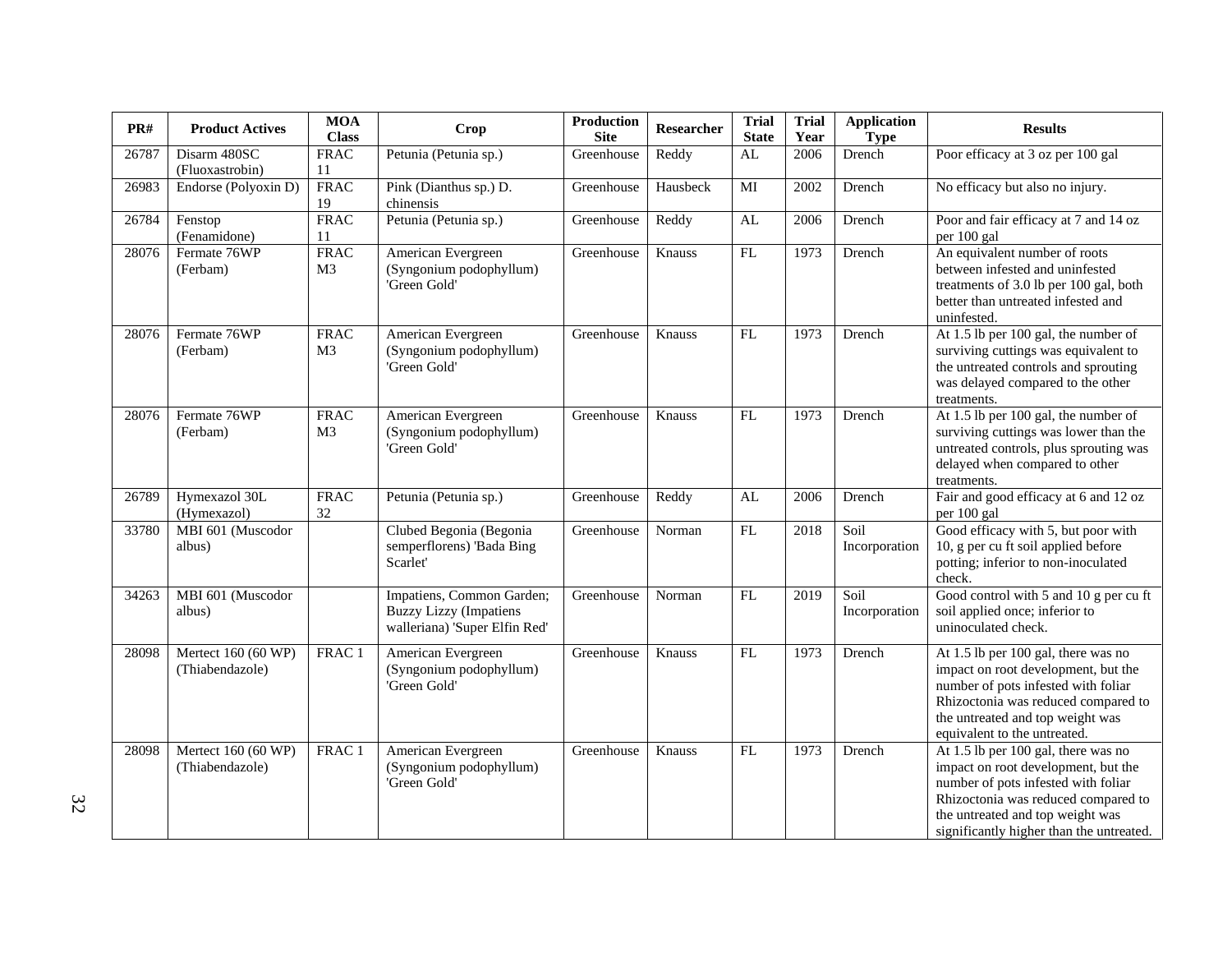| PR#   | <b>Product Actives</b>                                        | <b>MOA</b><br><b>Class</b> | Crop                                                                                        | <b>Production</b><br><b>Site</b> | Researcher | <b>Trial</b><br><b>State</b> | <b>Trial</b><br>Year | <b>Application</b><br><b>Type</b> | <b>Results</b>                                                                                                                                                                                                                                           |
|-------|---------------------------------------------------------------|----------------------------|---------------------------------------------------------------------------------------------|----------------------------------|------------|------------------------------|----------------------|-----------------------------------|----------------------------------------------------------------------------------------------------------------------------------------------------------------------------------------------------------------------------------------------------------|
| 28098 | Mertect 160 (60 WP)<br>(Thiabendazole)                        | FRAC 1                     | American Evergreen<br>(Syngonium podophyllum)<br>'Green Gold'                               | Greenhouse                       | Knauss     | FL                           | 1973                 | Drench                            | The treated $(1.0$ lb per 100 gal)<br>infested plants had more roots than<br>untreated infested plants equivalent to<br>the uninfested plants. Top weights of<br>the Mertect treated plants were almost<br>equivalent to uninfested untreated<br>plants. |
| 26786 | Micora<br>(Mandipropamid)                                     | <b>FRAC</b><br>40          | Petunia (Petunia sp.)                                                                       | Greenhouse                       | Reddy      | AL                           | 2006                 | Drench                            | Poor and fair efficacy at 2 and 8 oz<br>per 100 gal                                                                                                                                                                                                      |
| 26780 | MultiGuard<br>(Furfural)                                      |                            | Petunia (Petunia sp.)                                                                       | Greenhouse                       | Reddy      | AL                           | 2006                 | Drench                            | Fair and good efficacy at 250 and 500<br>ppm                                                                                                                                                                                                             |
| 34265 | Orkestra Intrinsic<br>(Fluxapyroxad +<br>pyraclostrobin)      | FRAC7<br>$\pm$ FRAC<br>11  | Impatiens, Common Garden;<br><b>Buzzy Lizzy (Impatiens</b><br>walleriana) 'Super Elfin Red' | Greenhouse                       | Norman     | FL                           | 2019                 | Drench                            | Excellent control with 10 fl oz per 100<br>gal applied twice; comparable to<br>uninoculated check. Some leaf injury.                                                                                                                                     |
| 34266 | Picatina<br>(Pydiflumetofen)                                  | FRAC <sub>7</sub>          | Impatiens, Common Garden;<br><b>Buzzy Lizzy (Impatiens</b><br>walleriana) 'Super Elfin Red' | Greenhouse                       | Norman     | FL                           | 2019                 | Drench                            | Good control with 13.7 fl oz per 100<br>gal applied once; inferior to<br>uninoculated check.                                                                                                                                                             |
| 28077 | Potassium azide<br>(Potassium azide)                          |                            | American Evergreen<br>(Syngonium podophyllum)<br>'Green Gold'                               | Greenhouse                       | Knauss     | FL                           | 1973                 | Drench                            | At 1000 ppm, there were no roots on<br>the treated plants.                                                                                                                                                                                               |
| 33622 | Promax (Thyme Oil<br>(3%)                                     |                            | Petunia (Petunia hybrida)                                                                   | Greenhouse                       | Reddy      | AL                           | 2006                 | Drench                            | Fair efficacy at 1 gal per 100 gal.                                                                                                                                                                                                                      |
| 33782 | ProStar 70WP/WG<br>(Flutalonil)                               | FRAC <sub>7</sub>          | Clubed Begonia (Begonia<br>semperflorens) 'Bada Bing<br>Scarlet'                            | Greenhouse                       | Norman     | FL                           | 2018                 | Sprench                           | Excellent efficacy with 6 oz per 100<br>gal applied twice biweekly;<br>comparable to non-inoculated check.                                                                                                                                               |
| 34267 | Pvent (Gliocladium<br>catenulatum Strain<br>J1446             | <b>FRAC</b><br><b>NC</b>   | Impatiens, Common Garden;<br><b>Buzzy Lizzy (Impatiens</b><br>walleriana) 'Super Elfin Red' | Greenhouse                       | Norman     | FL                           | 2019                 | Drench                            | Good control with 0.1% w/v applied 3<br>times; inferior to uninoculated check.                                                                                                                                                                           |
| 26783 | Segway<br>(Cyazofamid)                                        | <b>FRAC</b><br>$21\,$      | Petunia (Petunia sp.)                                                                       | Greenhouse                       | Reddy      | AL                           | 2006                 | Drench                            | Poor and fair efficacy at 1.5 and 3 oz<br>per 100 gal                                                                                                                                                                                                    |
| 33781 | SP2700 AS (SP2700)                                            |                            | Clubed Begonia (Begonia<br>semperflorens) 'Bada Bing<br>Scarlet'                            | Greenhouse                       | Norman     | FL                           | 2018                 | Drench                            | Poor efficacy with 11 fl oz per 100 gal<br>applied 3 times biweekly; inferior to<br>non-inoculated check.                                                                                                                                                |
| 34264 | SP2700 AS (SP2700)                                            |                            | Impatiens, Common Garden;<br><b>Buzzy Lizzy (Impatiens</b><br>walleriana) 'Super Elfin Red' | Greenhouse                       | Norman     | FL                           | 2019                 | Drench                            | Poor control with 11 fl oz per 100 gal<br>applied twice; inferior to uninoculated<br>check.                                                                                                                                                              |
| 33779 | <b>Stargus</b> (Bacillus<br>amyloliquefaciens<br>strain F727) |                            | Clubed Begonia (Begonia<br>semperflorens) 'Bada Bing<br>Scarlet'                            | Greenhouse                       | Norman     | FL                           | 2018                 | Drench                            | Good efficacy with 1 and 2 % applied<br>3 times biweekly; inferior to non-<br>inoculated check.                                                                                                                                                          |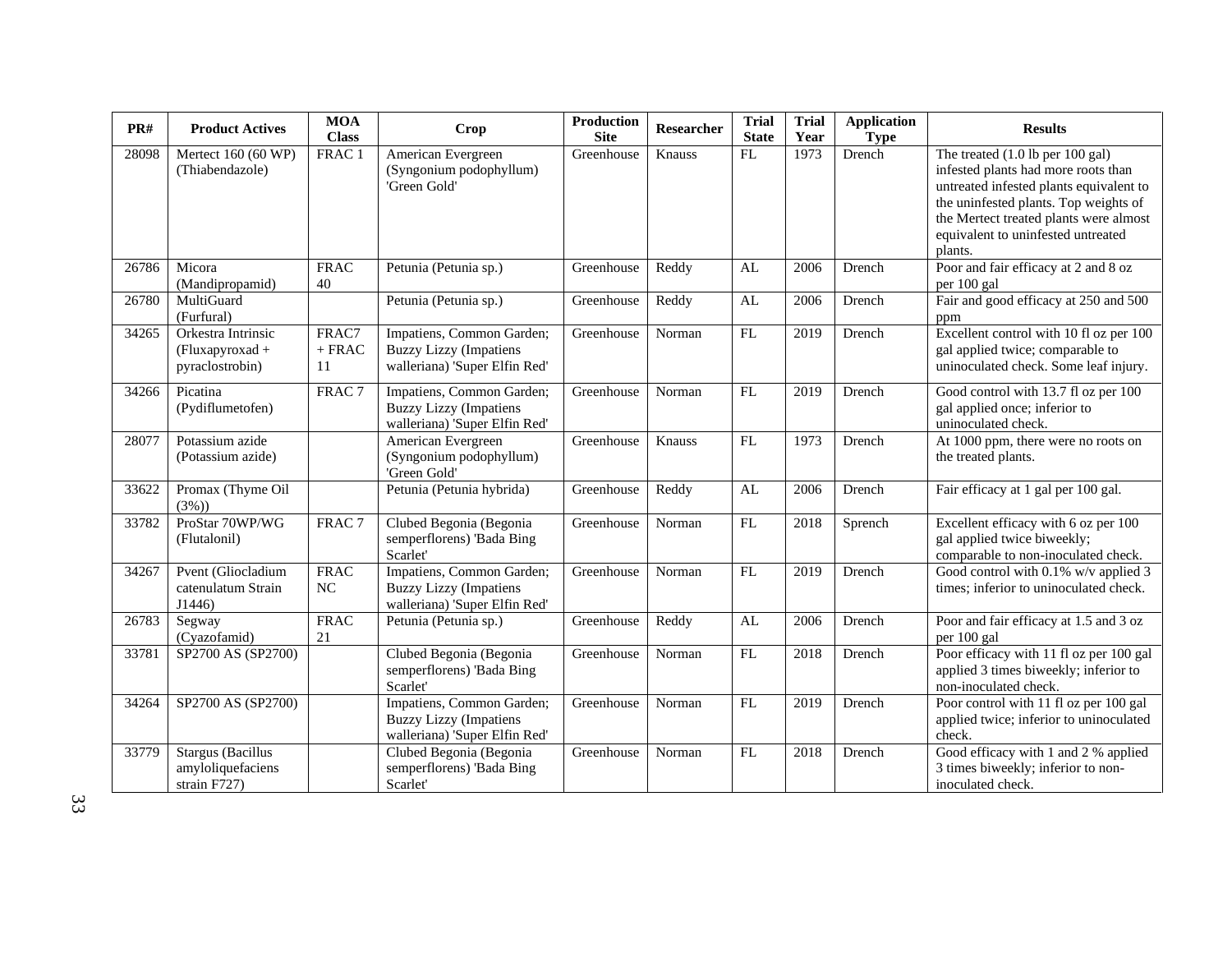| PR#   | <b>Product Actives</b>                                        | <b>MOA</b><br><b>Class</b> | <b>Crop</b>                                                                                 | <b>Production</b><br><b>Site</b> | <b>Researcher</b> | <b>Trial</b><br><b>State</b> | <b>Trial</b><br>Year | <b>Application</b><br><b>Type</b> | <b>Results</b>                                                                                                                                                                                                                                                                                          |
|-------|---------------------------------------------------------------|----------------------------|---------------------------------------------------------------------------------------------|----------------------------------|-------------------|------------------------------|----------------------|-----------------------------------|---------------------------------------------------------------------------------------------------------------------------------------------------------------------------------------------------------------------------------------------------------------------------------------------------------|
| 34262 | <b>Stargus</b> (Bacillus<br>amyloliquefaciens<br>strain F727) |                            | Impatiens, Common Garden;<br><b>Buzzy Lizzy (Impatiens</b><br>walleriana) 'Super Elfin Red' | Greenhouse                       | Norman            | FL                           | 2019                 | Drench                            | Poor control with 2 % per 100 gal<br>applied twice; inferior to uninoculated<br>check.                                                                                                                                                                                                                  |
| 28099 | Terraclor 75WP<br>(PCNB)                                      | <b>FRAC</b><br>14          | American Evergreen<br>(Syngonium podophyllum)<br>'Green Gold'                               | Greenhouse                       | Knauss            | $\mathbf{FL}$                | 1973                 | Drench                            | An equivalent number of roots<br>between infested and uninfested<br>treatments of 1.0 lb per 100 gal, both<br>better than untreated infested and<br>uninfested.                                                                                                                                         |
| 28099 | Terraclor 75WP<br>(PCNB)                                      | <b>FRAC</b><br>14          | American Evergreen<br>(Syngonium podophyllum)<br>'Green Gold'                               | Greenhouse                       | Knauss            | <b>FL</b>                    | 1973                 | Drench                            | At 1.5 lb per 100 gal, there was no<br>impact on root development, but the<br>number of pots infested with foliar<br>Rhizoctonia was equivalent to the<br>untreated but top weight was<br>significantly higher than the untreated.                                                                      |
| 28099 | Terraclor 75WP<br>(PCNB)                                      | <b>FRAC</b><br>14          | American Evergreen<br>(Syngonium podophyllum)<br>'Green Gold'                               | Greenhouse                       | Knauss            | <b>FL</b>                    | 1973                 | Drench                            | At 1.5 lb per 100 gal, there was no<br>impact on root development, but the<br>number of pots infested with foliar<br>Rhizoctonia was reduced compared to<br>the untreated and top weight was<br>slightly higher than the untreated.                                                                     |
| 28099 | Terraclor 75WP<br>(PCNB)                                      | <b>FRAC</b><br>14          | American Evergreen<br>(Syngonium podophyllum)<br>'Green Gold'                               | Greenhouse                       | Knauss            | FL                           | 1973                 | Drench                            | At 12 oz per $100$ gal, the number of<br>surviving cuttings was equivalent to<br>the untreated controls.                                                                                                                                                                                                |
| 28099 | Terraclor 75WP<br>(PCNB)                                      | <b>FRAC</b><br>14          | American Evergreen<br>(Syngonium podophyllum)<br>'Green Gold'                               | Greenhouse                       | Knauss            | FL                           | 1973                 | Drench                            | At 12 oz per 100 gal, the number of<br>surviving cuttings was higher than the<br>untreated controls.                                                                                                                                                                                                    |
| 28099 | Terraclor 75WP<br>(PCNB)                                      | <b>FRAC</b><br>14          | American Evergreen<br>(Syngonium podophyllum)<br>'Green Gold'                               | Greenhouse                       | Knauss            | ${\rm FL}$                   | 1973                 | Drench                            | The treated $(1.5 \text{ lb per } 100 \text{ gal})$<br>infested plants had more roots than<br>untreated infested plants but not as<br>many as uninfested plants. Top<br>weights of the Terraclor treated plants<br>were equivalent to infested untreated<br>plants. Top weights of the Terrachlor<br>tr |
| 26785 | Vital 4L (Potassium<br>phosphite)                             | <b>FRAC</b><br>33          | Petunia (Petunia sp.)                                                                       | Greenhouse                       | Reddy             | AL                           | 2006                 | Drench                            | Poor and fair efficacy at 2 and 8 oz<br>per 100 gal                                                                                                                                                                                                                                                     |
| 34269 | ZeroTol (Hydrogen<br>dioxide)                                 |                            | Impatiens, Common Garden;<br><b>Buzzy Lizzy (Impatiens</b><br>walleriana) 'Super Elfin Red' | Greenhouse                       | Norman            | FL                           | 2019                 | Drench                            | No control with 1 gal per 100 gal<br>applied twice; inferior to uninoculated<br>check.                                                                                                                                                                                                                  |
| 34268 | Zio (Pseudomonas<br>chlororaphis strain<br>AFS009)            |                            | Impatiens, Common Garden;<br><b>Buzzy Lizzy (Impatiens</b><br>walleriana) 'Super Elfin Red' | Greenhouse                       | Norman            | FL                           | 2019                 | Drench                            | Poor control 100 oz per 100 gal<br>applied twice; inferior to uninoculated<br>check.                                                                                                                                                                                                                    |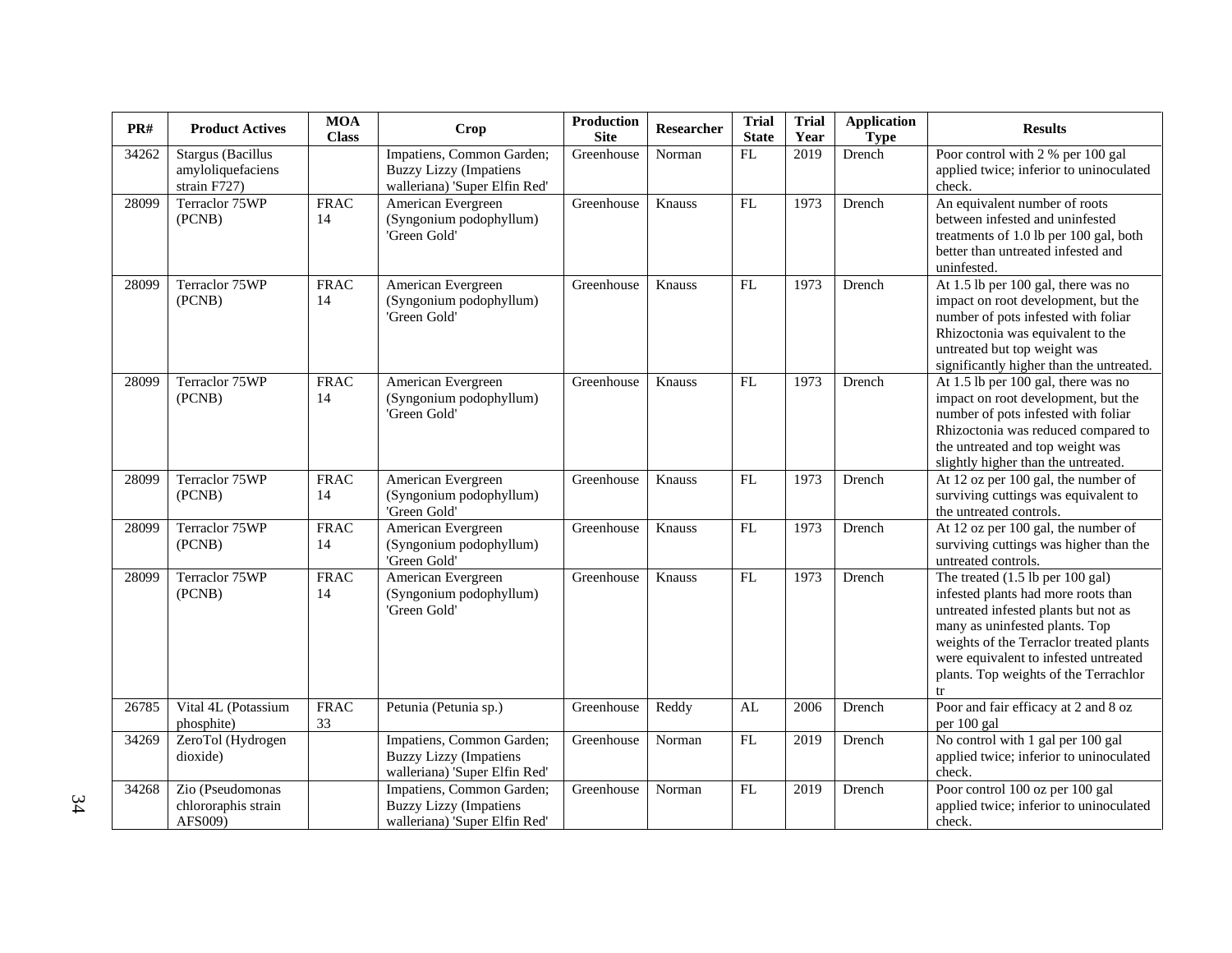| PR#   | <b>Product Actives</b> | <b>MOA</b><br>Class | Crop                    | Production<br><b>Site</b> | Researcher | <b>Trial</b><br><b>State</b> | <b>Trial</b><br>Year | Application<br>Type | <b>Results</b>                        |
|-------|------------------------|---------------------|-------------------------|---------------------------|------------|------------------------------|----------------------|---------------------|---------------------------------------|
| 28100 | Zyban 25WP             | FRAC <sub>1</sub>   | American Evergreen      | Greenhouse                | Knauss     | FL                           | 1973                 | Drench              | At 3.5 lb per 100 gal, there was no   |
|       | (Thiophanate-methyl)   |                     | (Syngonium podophyllum) |                           |            |                              |                      |                     | impact on root development, but the   |
|       |                        |                     | 'Green Gold'            |                           |            |                              |                      |                     | number of pots infested with foliar   |
|       |                        |                     |                         |                           |            |                              |                      |                     | Rhizoctonia was reduced compared to   |
|       |                        |                     |                         |                           |            |                              |                      |                     | the untreated but top weight was      |
|       |                        |                     |                         |                           |            |                              |                      |                     | drastically lower than the untreated. |